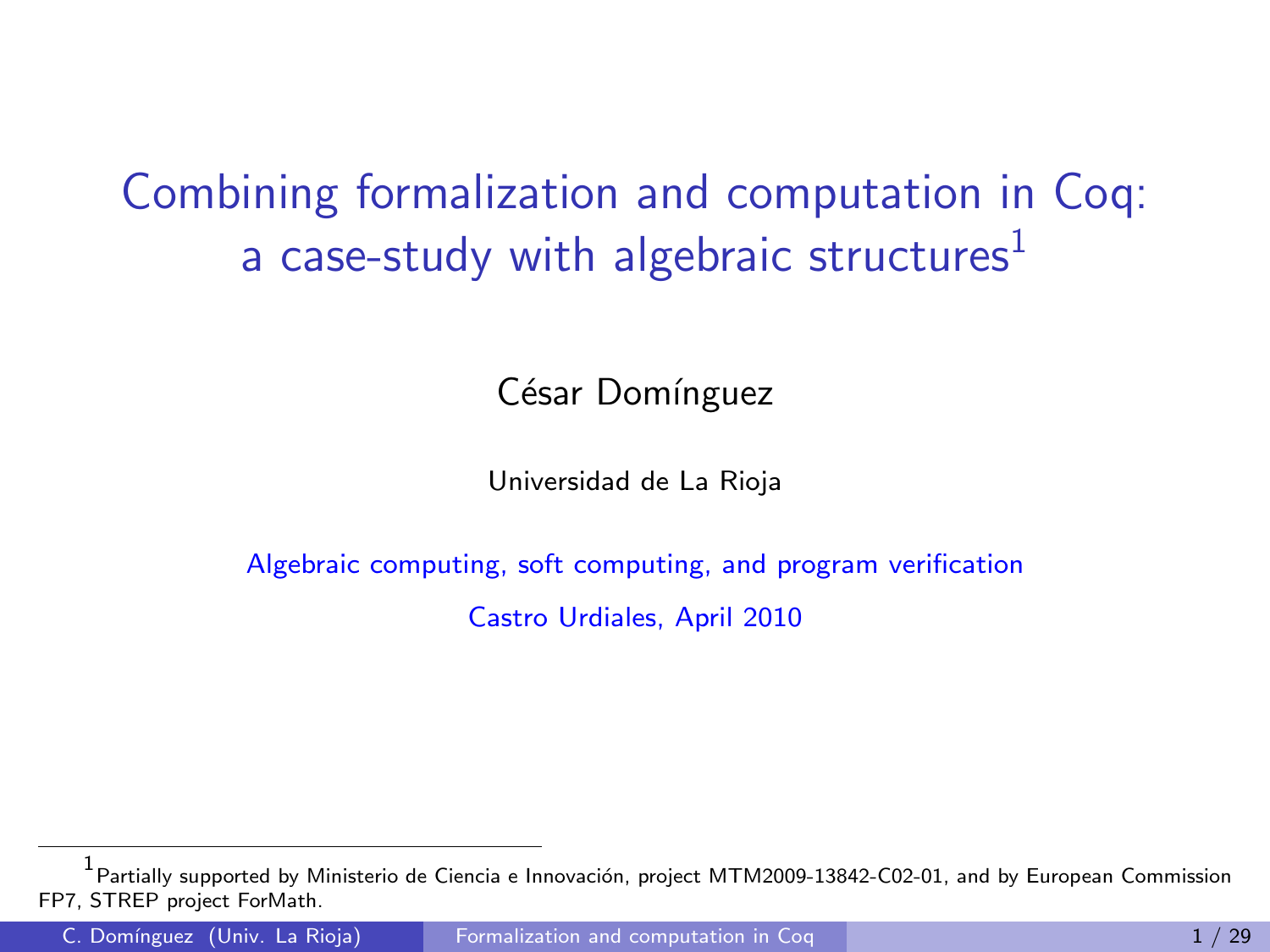

[A formalization in Coq of a hierarchy of data structures.](#page-10-0)

[Some proofs and some instances.](#page-31-0)

[Computing with instances in Coq.](#page-48-0)

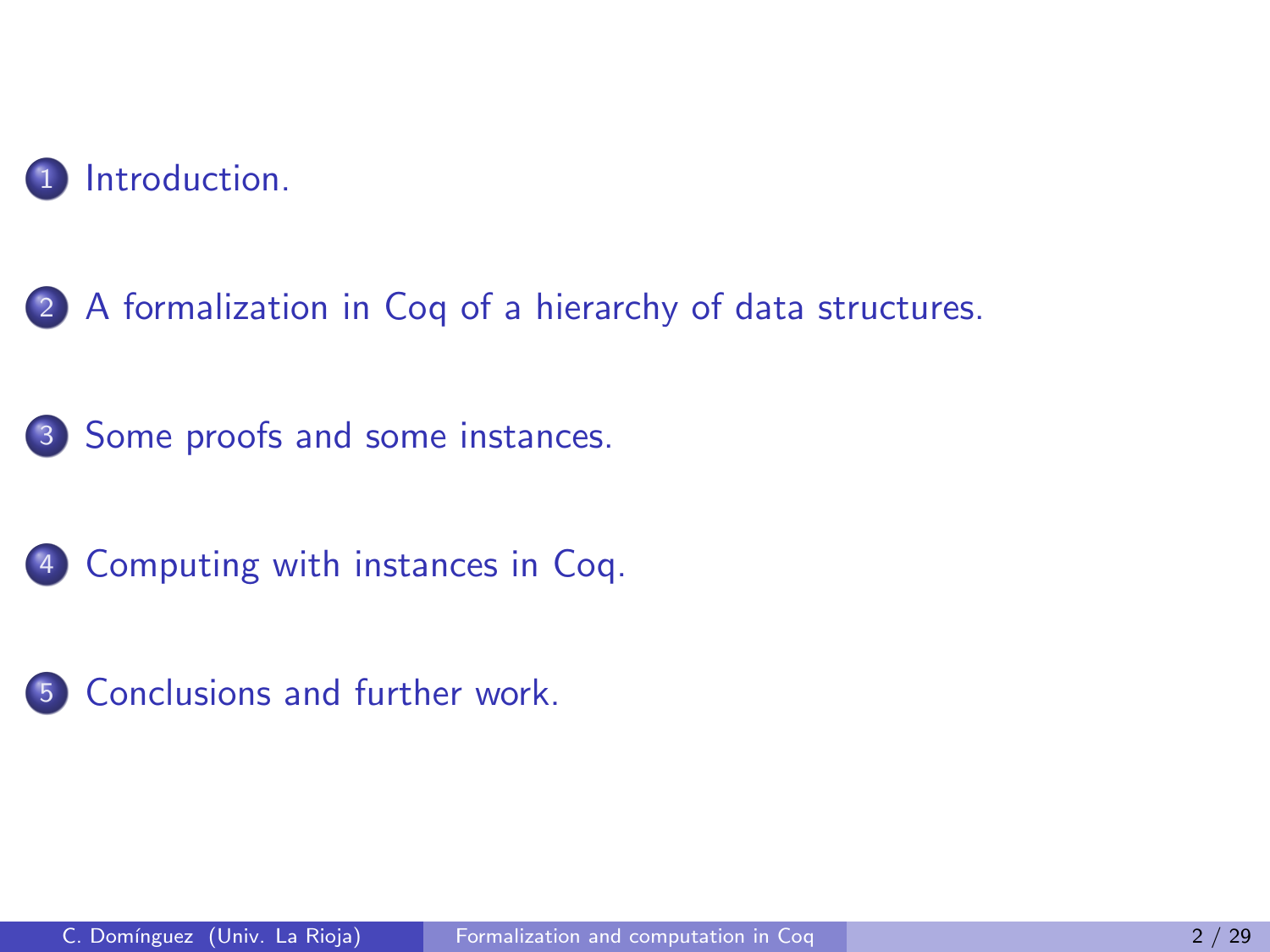

2 [A formalization in Coq of a hierarchy of data structures.](#page-10-0)

[Some proofs and some instances.](#page-31-0)

<span id="page-2-0"></span>[Computing with instances in Coq.](#page-48-0)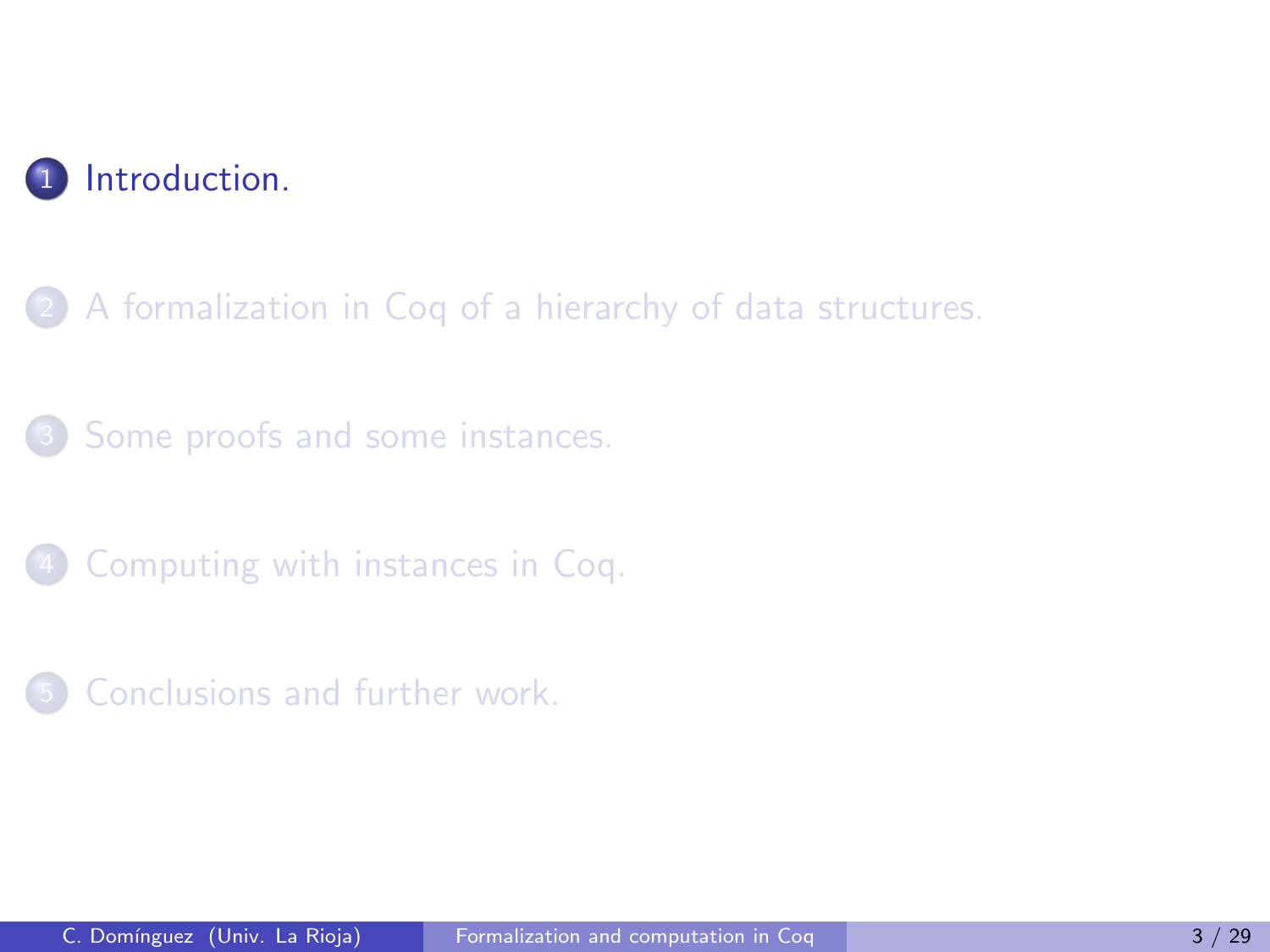Objective: To formalize some algorithms implemented in Kenzo.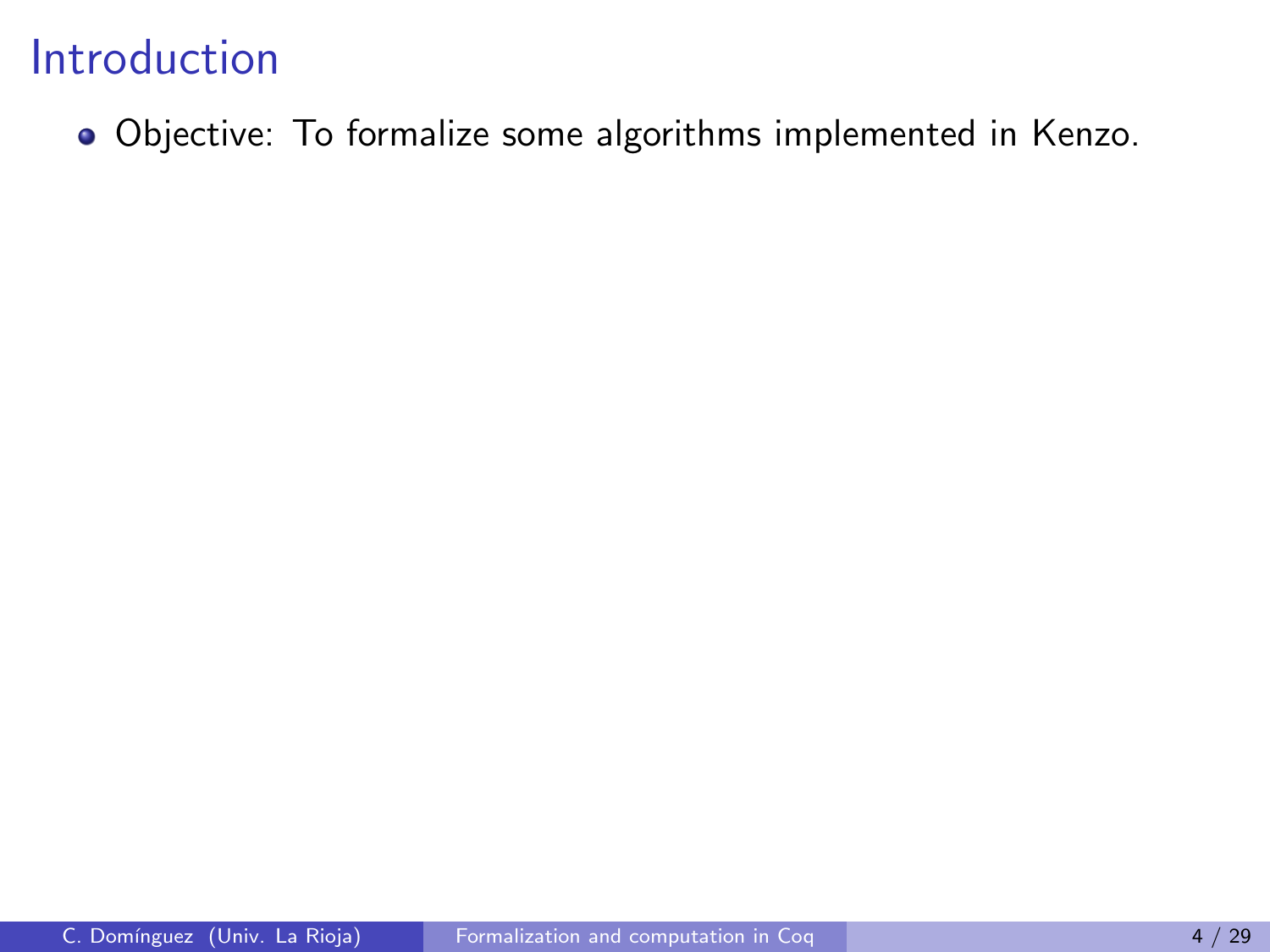- Objective: To formalize some algorithms implemented in Kenzo.
- First milestone: mechanized proof of the Basic Perturbation Lemma in Isabelle/HOL.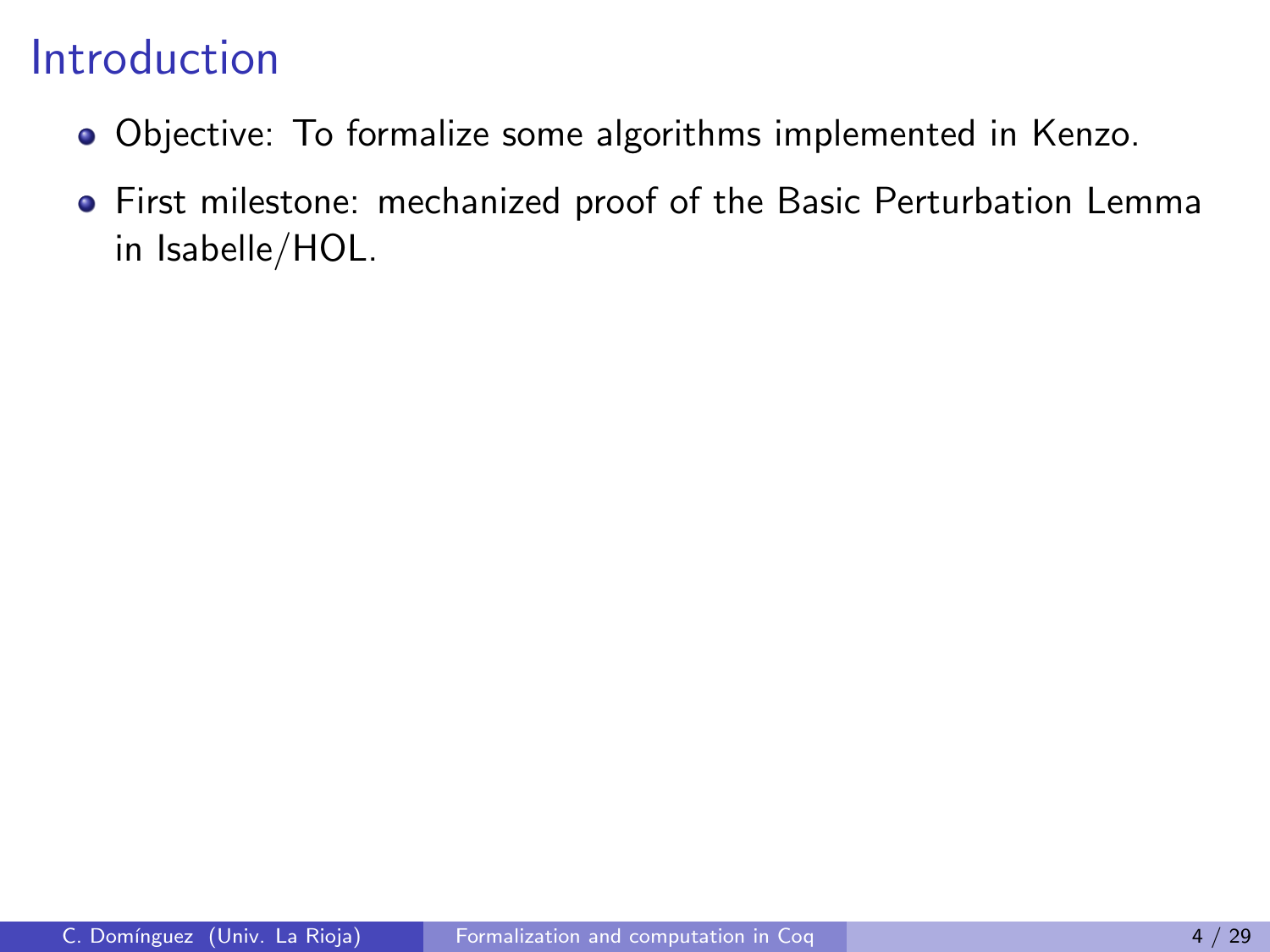- Objective: To formalize some algorithms implemented in Kenzo.
- First milestone: mechanized proof of the Basic Perturbation Lemma in Isabelle/HOL.
- An approach to formalize this result in Type Theory in an abstract context (using Category theory concepts) is being carried out by T. Coquand and A. Spiwack.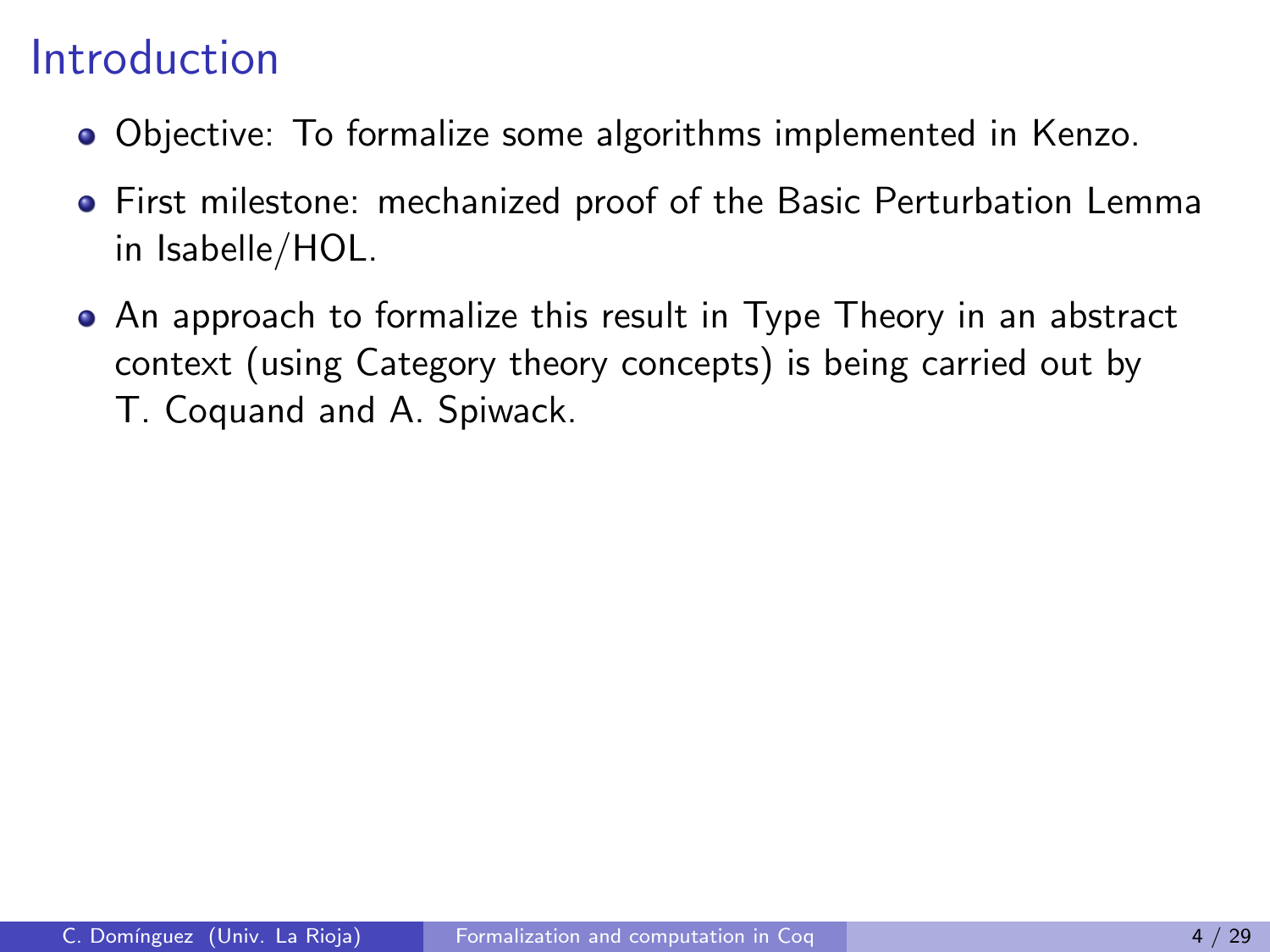- Objective: To formalize some algorithms implemented in Kenzo.
- First milestone: mechanized proof of the Basic Perturbation Lemma in Isabelle/HOL.
- An approach to formalize this result in Type Theory in an abstract context (using Category theory concepts) is being carried out by T. Coquand and A. Spiwack.
- C. Domínguez, Julio Rubio The effective homology of bicomplexes, formalized in Coq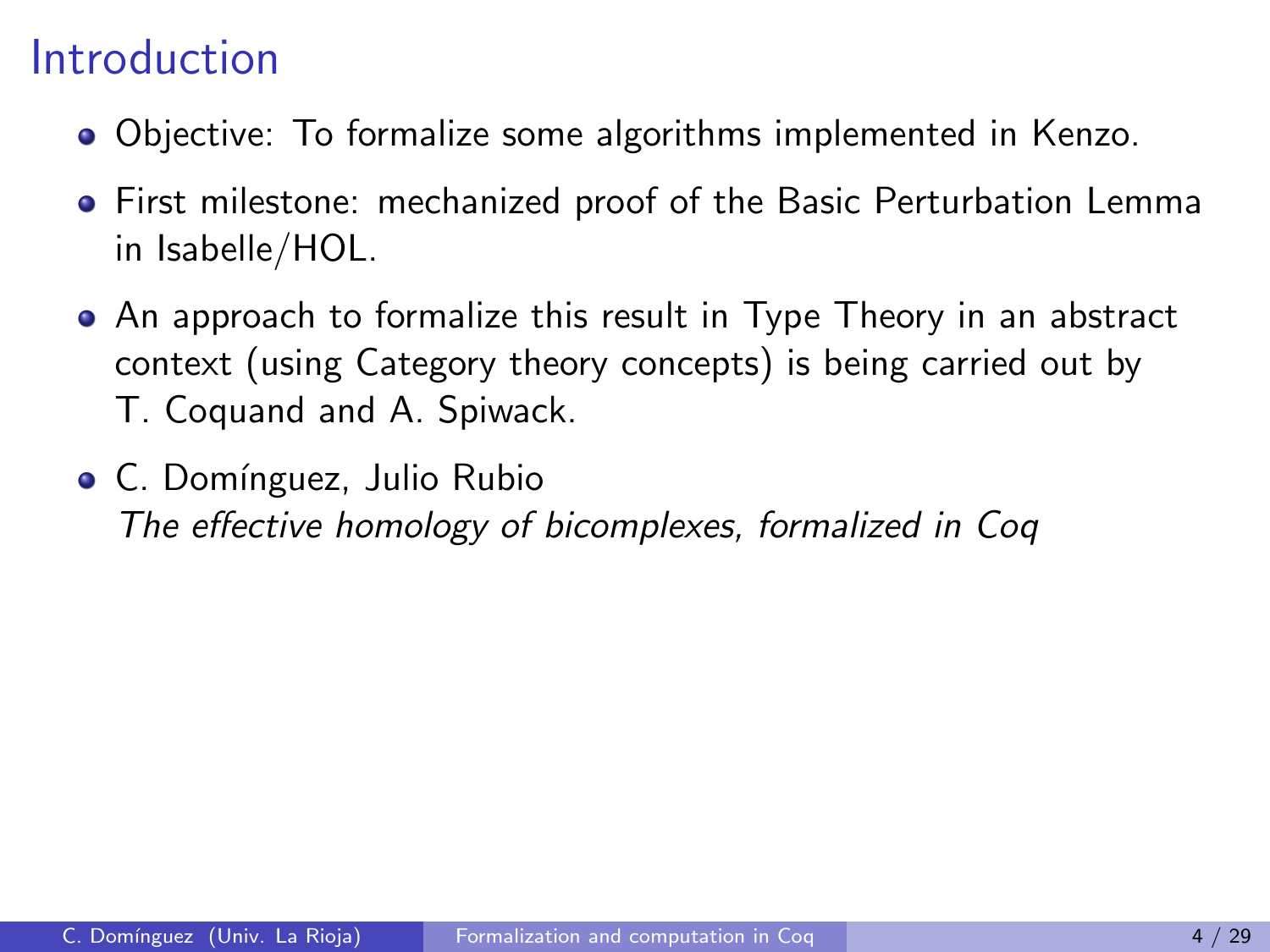- Objective: To formalize some algorithms implemented in Kenzo.
- First milestone: mechanized proof of the Basic Perturbation Lemma in Isabelle/HOL.
- An approach to formalize this result in Type Theory in an abstract context (using Category theory concepts) is being carried out by T. Coquand and A. Spiwack.
- C. Domínguez, Julio Rubio The effective homology of bicomplexes, formalized in Coq
- A hierarchy of algebraic (graded and infinite dimensional) data structures are required.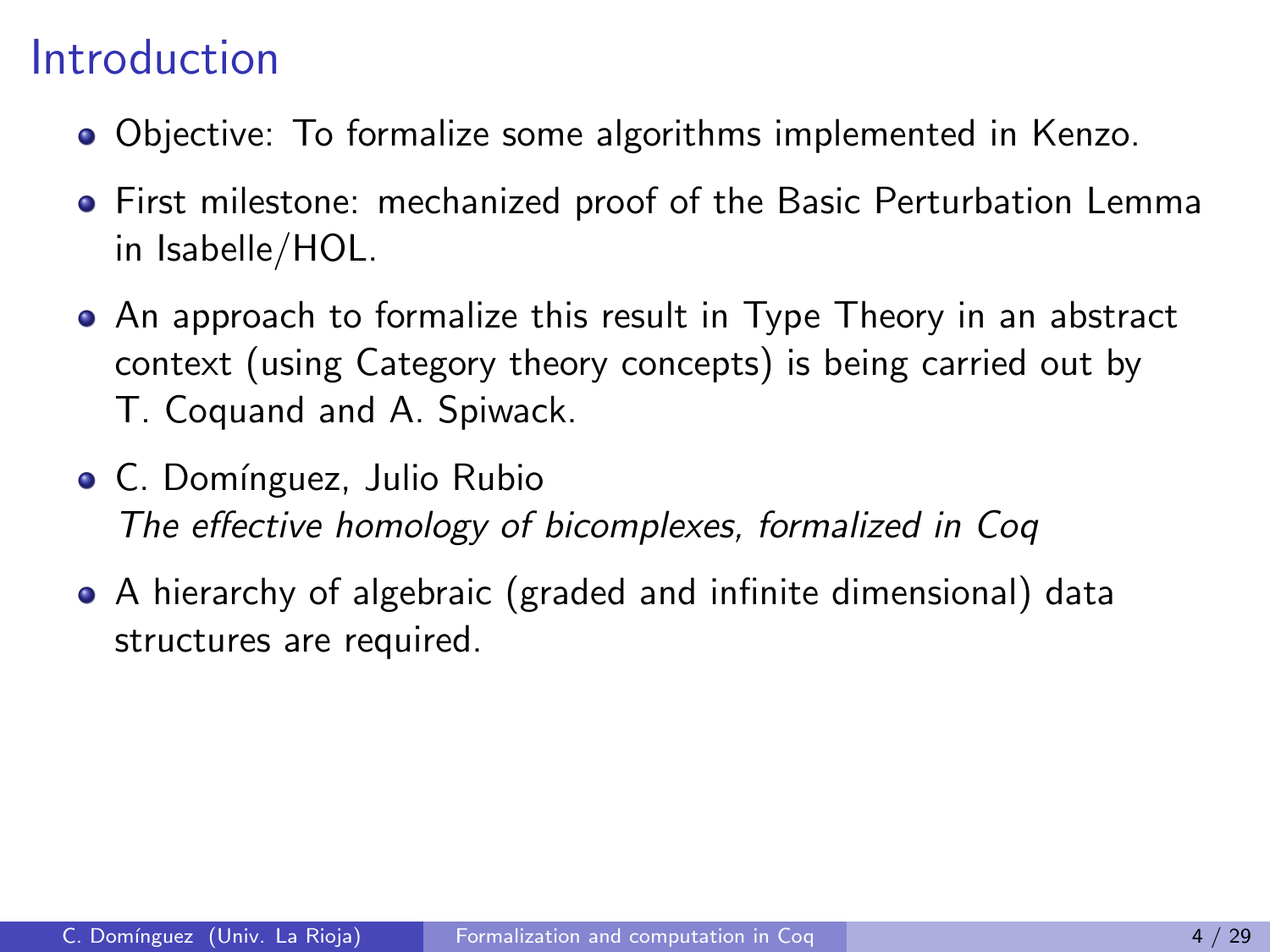- Objective: To formalize some algorithms implemented in Kenzo.
- First milestone: mechanized proof of the Basic Perturbation Lemma in Isabelle/HOL.
- An approach to formalize this result in Type Theory in an abstract context (using Category theory concepts) is being carried out by T. Coquand and A. Spiwack.
- C. Domínguez, Julio Rubio The effective homology of bicomplexes, formalized in Coq
- A hierarchy of algebraic (graded and infinite dimensional) data structures are required.
- A sound and useful working representation in Coq: providing instances and proving theorems.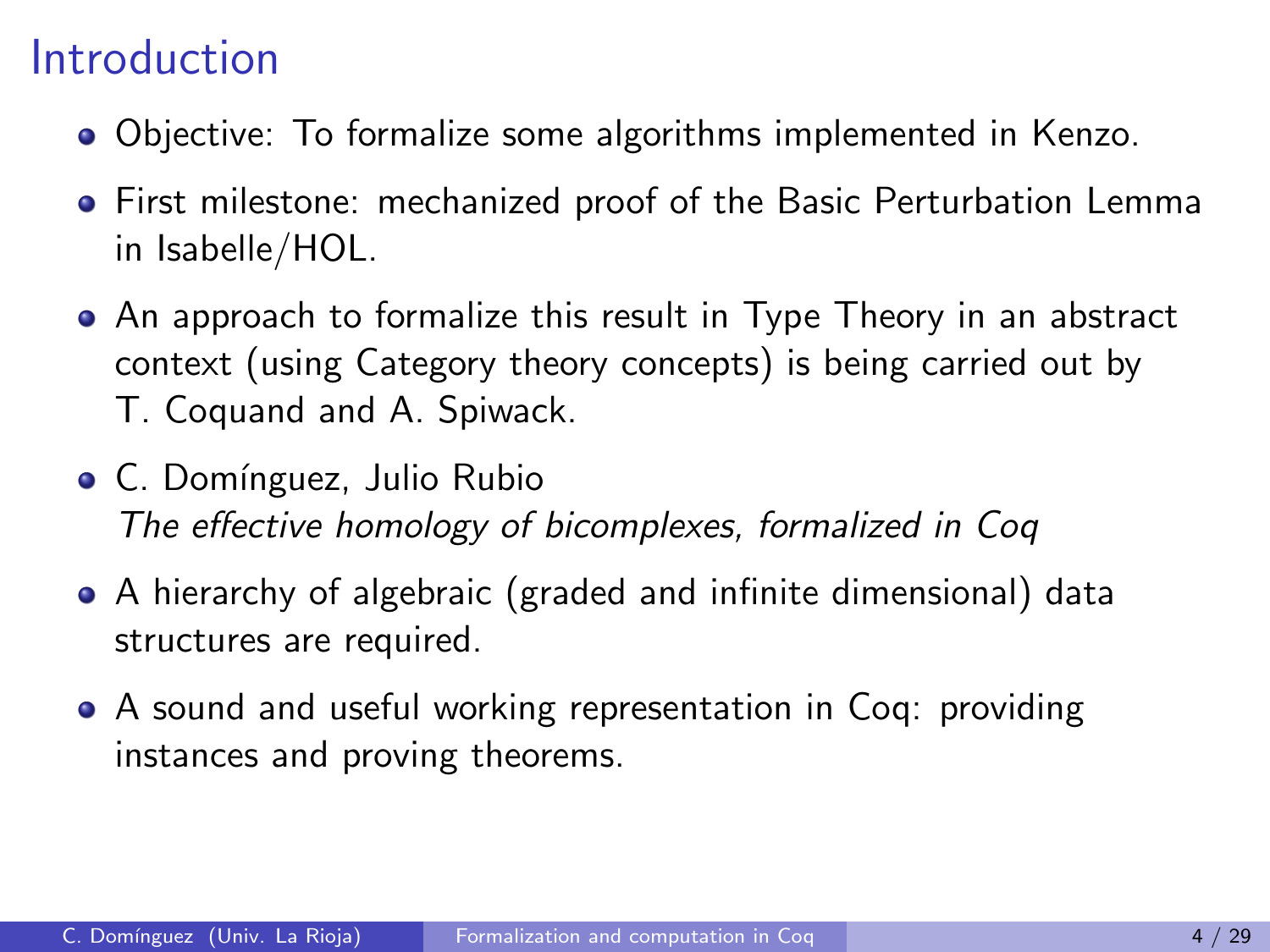- Objective: To formalize some algorithms implemented in Kenzo.
- First milestone: mechanized proof of the Basic Perturbation Lemma in Isabelle/HOL.
- An approach to formalize this result in Type Theory in an abstract context (using Category theory concepts) is being carried out by T. Coquand and A. Spiwack.
- C. Domínguez, Julio Rubio The effective homology of bicomplexes, formalized in Coq
- A hierarchy of algebraic (graded and infinite dimensional) data structures are required.
- A sound and useful working representation in Coq: providing instances and proving theorems.
- Constructive type theory allows proofs of computable terms. Idea: test and then formalize on particular instances.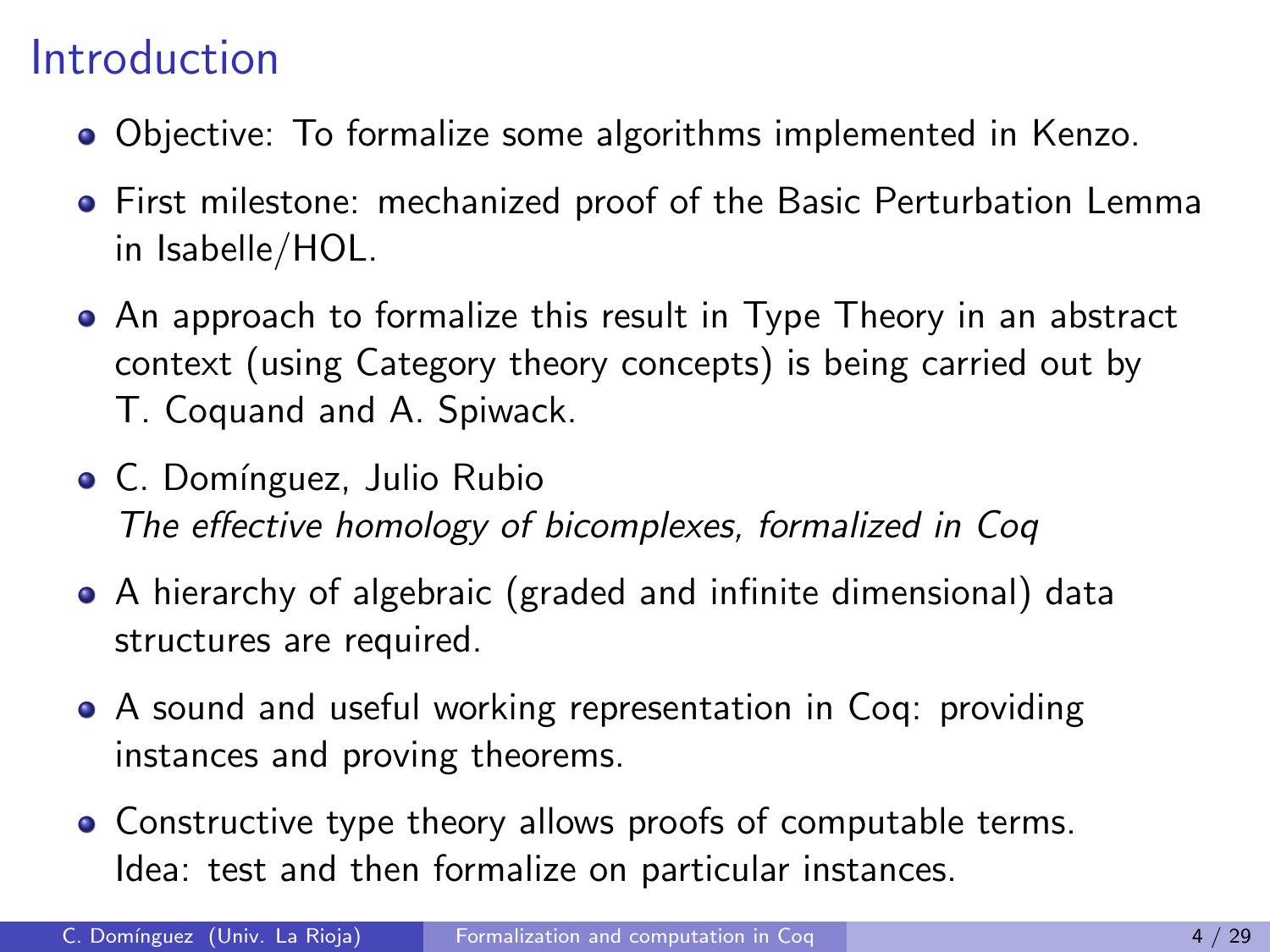

#### 2 [A formalization in Coq of a hierarchy of data structures.](#page-10-0)

[Some proofs and some instances.](#page-31-0)

[Computing with instances in Coq.](#page-48-0)

<span id="page-10-0"></span>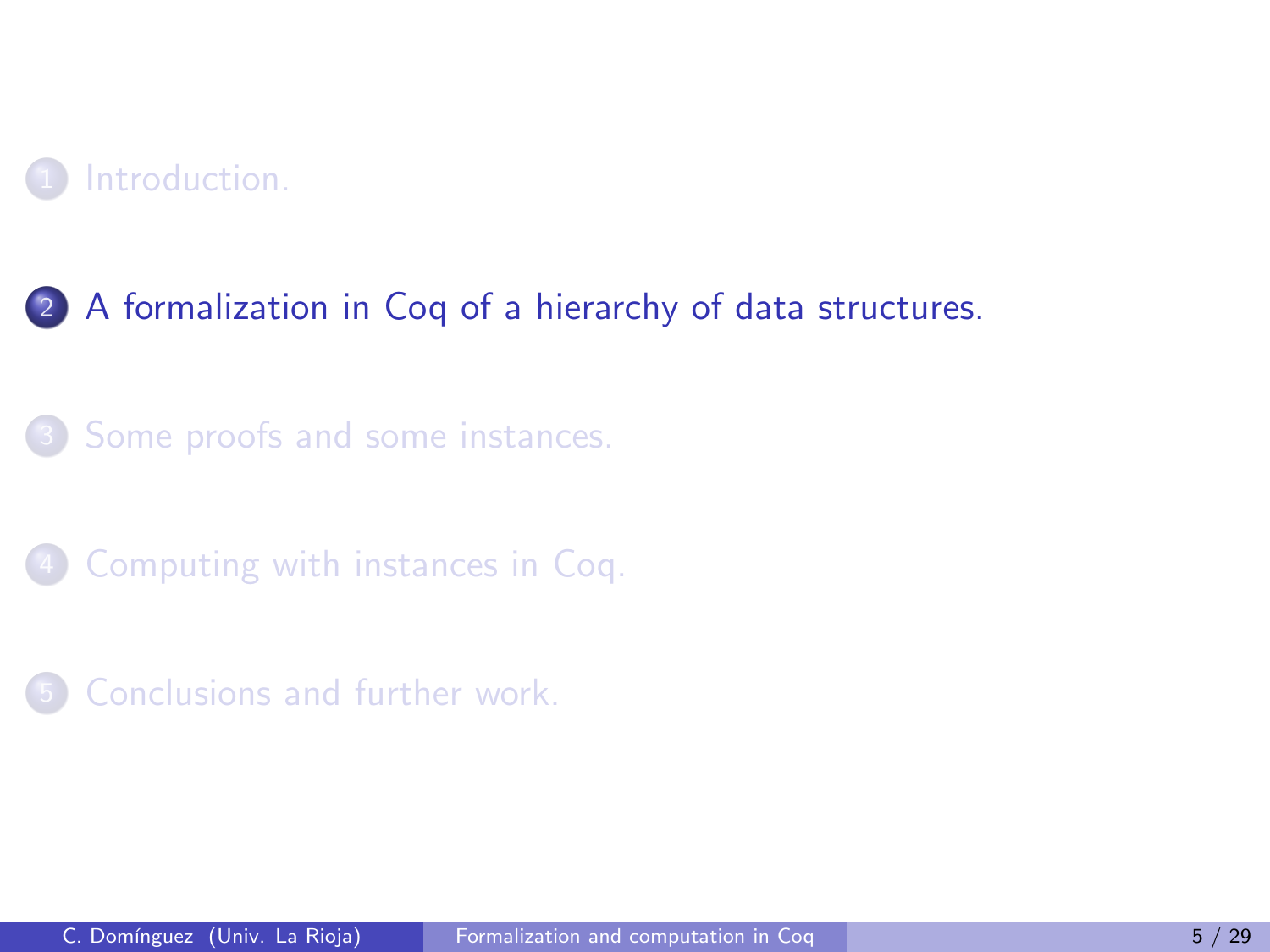## Basic algebraic structures from the CoRN repository

Formalization built on CoRN structures (in a simpler setting: setoids without apartness).

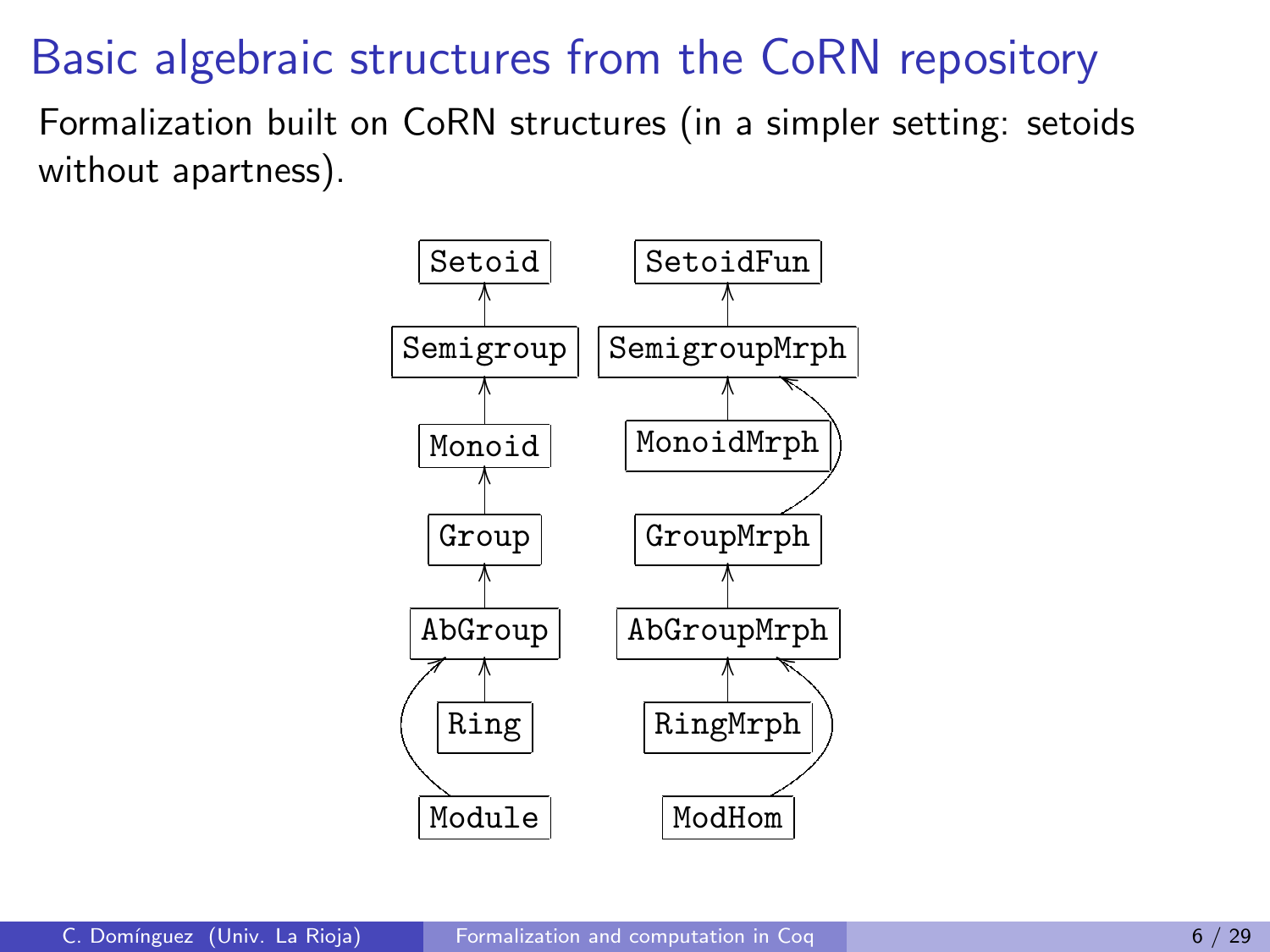## Basic algebraic structures from the CoRN repository

Formalization built on CoRN structures (in a simpler setting: setoids without apartness).



A new formulation of these structures in now in process.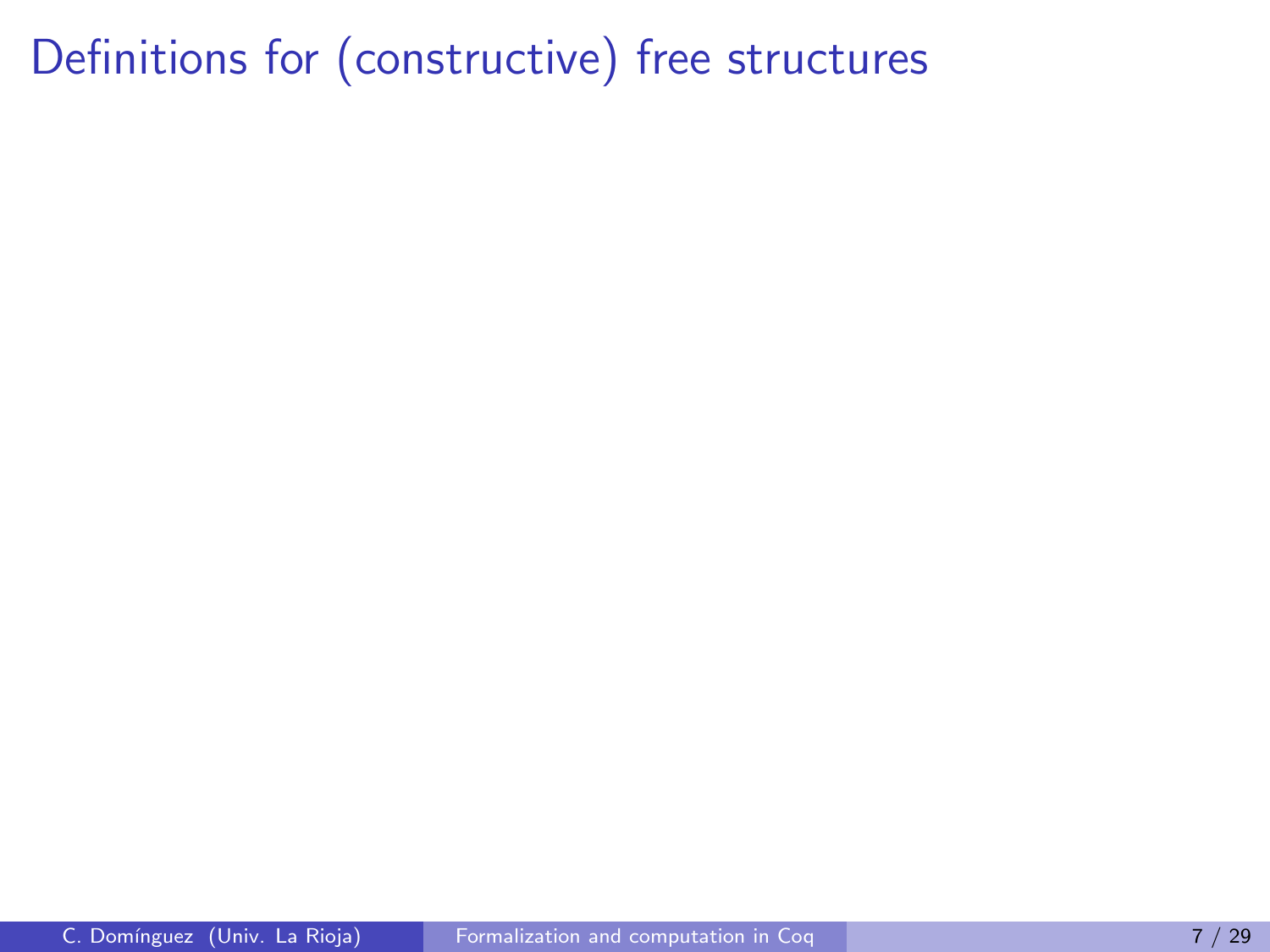$\bullet$  Let R be a ring. Given a set B, we consider the free R-module generated by  $B$ , denoted by  $R[B]$ . Its Coq formalization follows Algebra contribution by L. Pottier.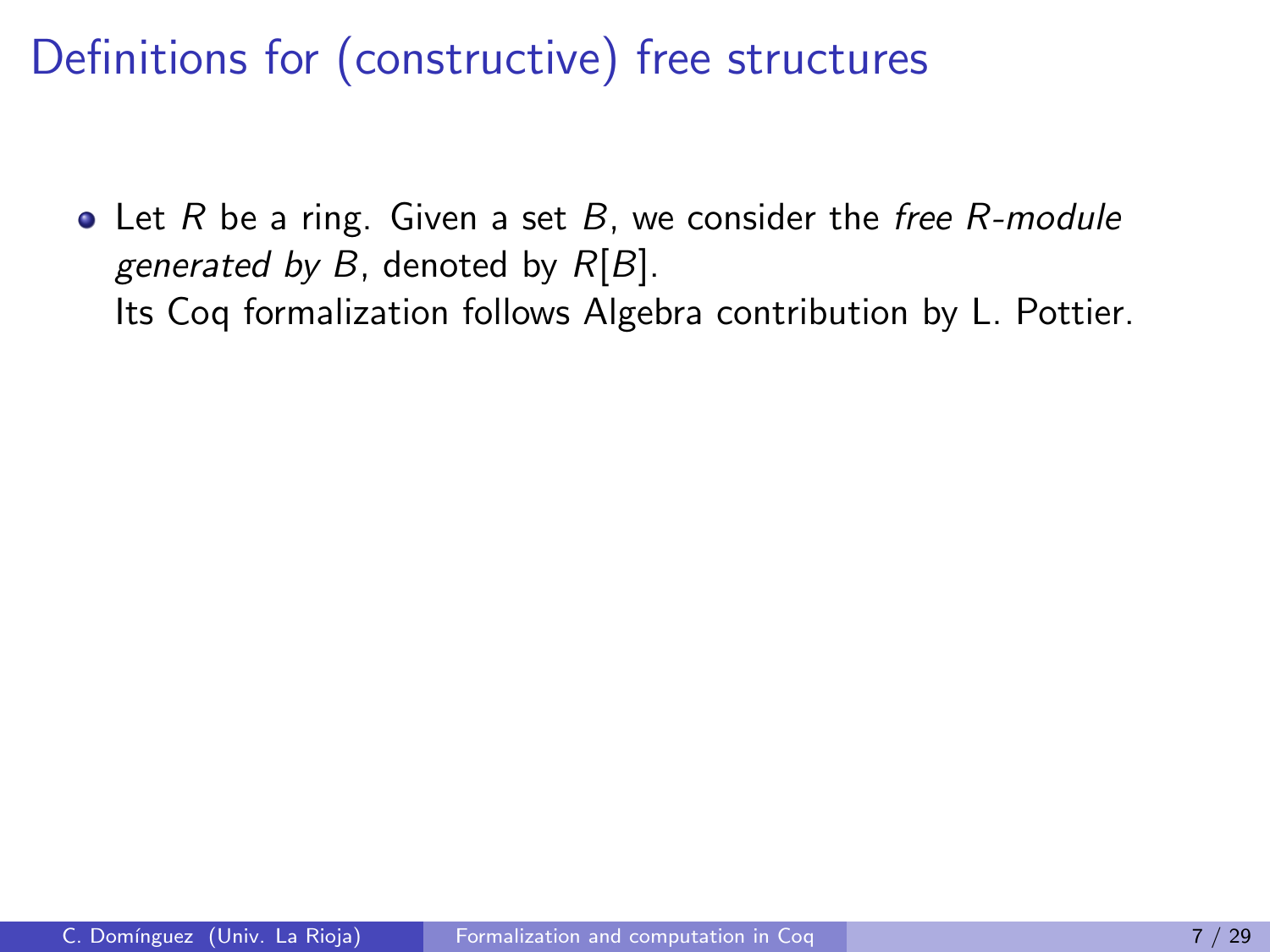- $\bullet$  Let R be a ring. Given a set B, we consider the free R-module generated by B, denoted by  $R[B]$ . Its Coq formalization follows Algebra contribution by L. Pottier.
- $\bullet$  A free R-module M is a module where an explicit isomorphism is known between M and  $R[B]$ . The set of generators B is also explicitly given.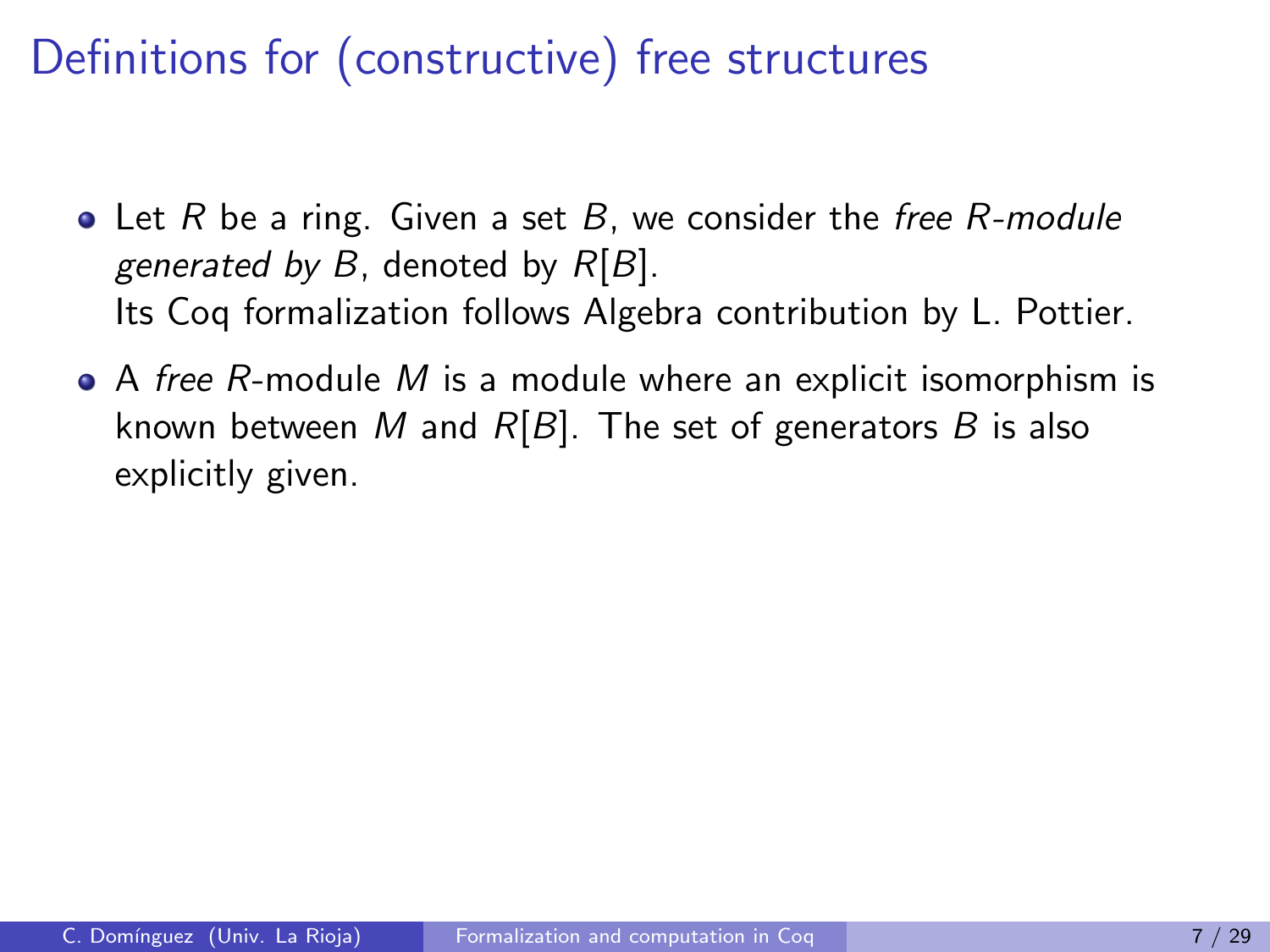- $\bullet$  Let R be a ring. Given a set B, we consider the free R-module generated by B, denoted by  $R[B]$ . Its Coq formalization follows Algebra contribution by L. Pottier.
- $\bullet$  A free R-module M is a module where an explicit isomorphism is known between M and  $R[B]$ . The set of generators B is also explicitly given.
- A graded free R-module is a family of free R-modules  $\{M_i\}_{i\in\mathbb{Z}}$ .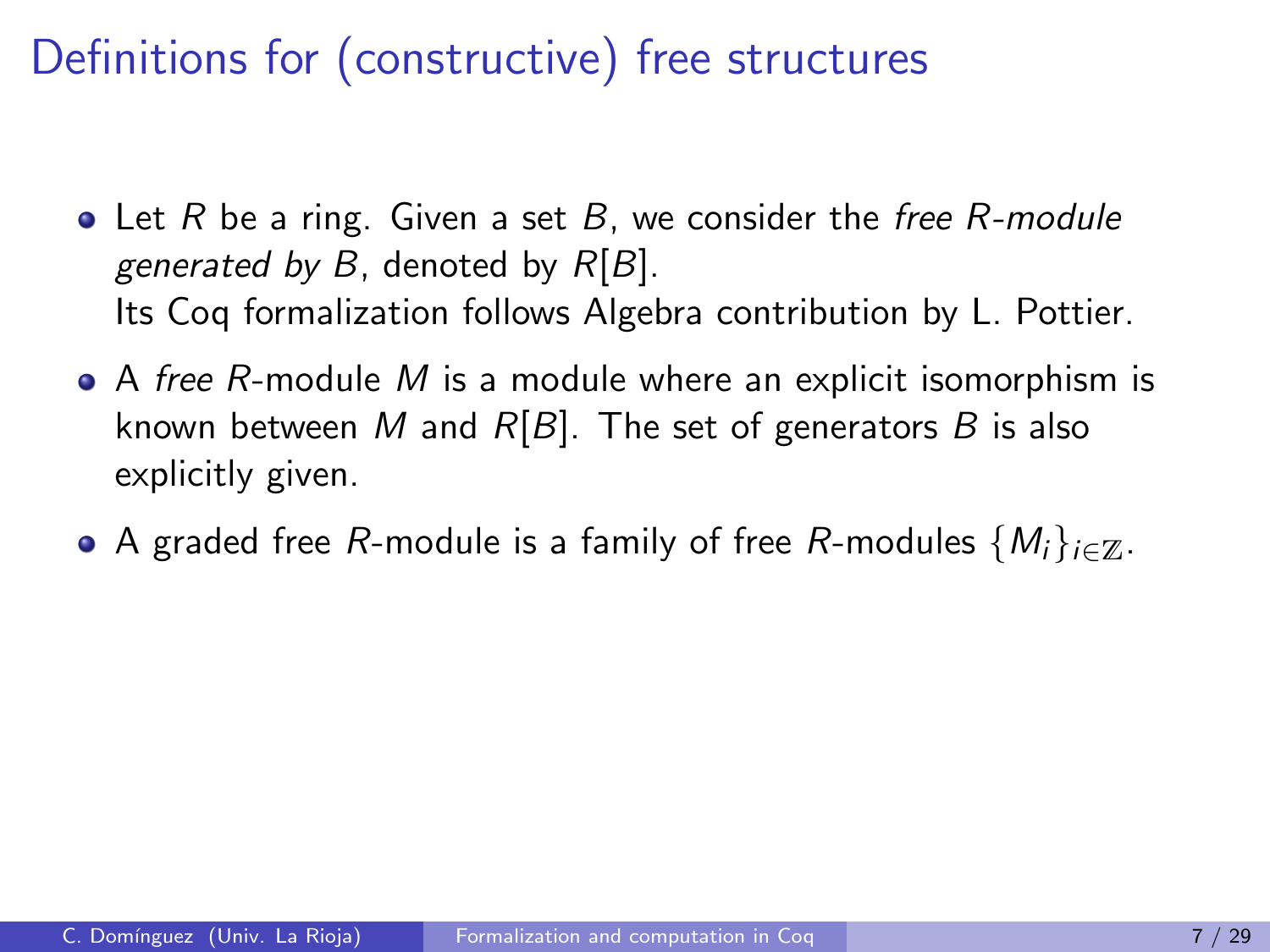- $\bullet$  Let R be a ring. Given a set B, we consider the free R-module generated by  $B$ , denoted by  $R[B]$ . Its Coq formalization follows Algebra contribution by L. Pottier.
- $\bullet$  A free R-module M is a module where an explicit isomorphism is known between M and  $R[B]$ . The set of generators B is also explicitly given.
- A graded free R-module is a family of free R-modules  $\{M_i\}_{i\in\mathbb{Z}}$ .
- A chain complex is a pair  $({M_i}_{i\in\mathbb{Z}}, {d_i}_{i\in\mathbb{Z}})$  where  ${M_i}_{i\in\mathbb{Z}}$  is graded free module and  $\{d_i\colon M_{i+1}\to M_i\}_{i\in\mathbb{Z}}$  is a family of module morphisms, called *differential operator*, such that  $d_i \circ d_{i+1} = 0$  for all  $n \in \mathbb{Z}$ .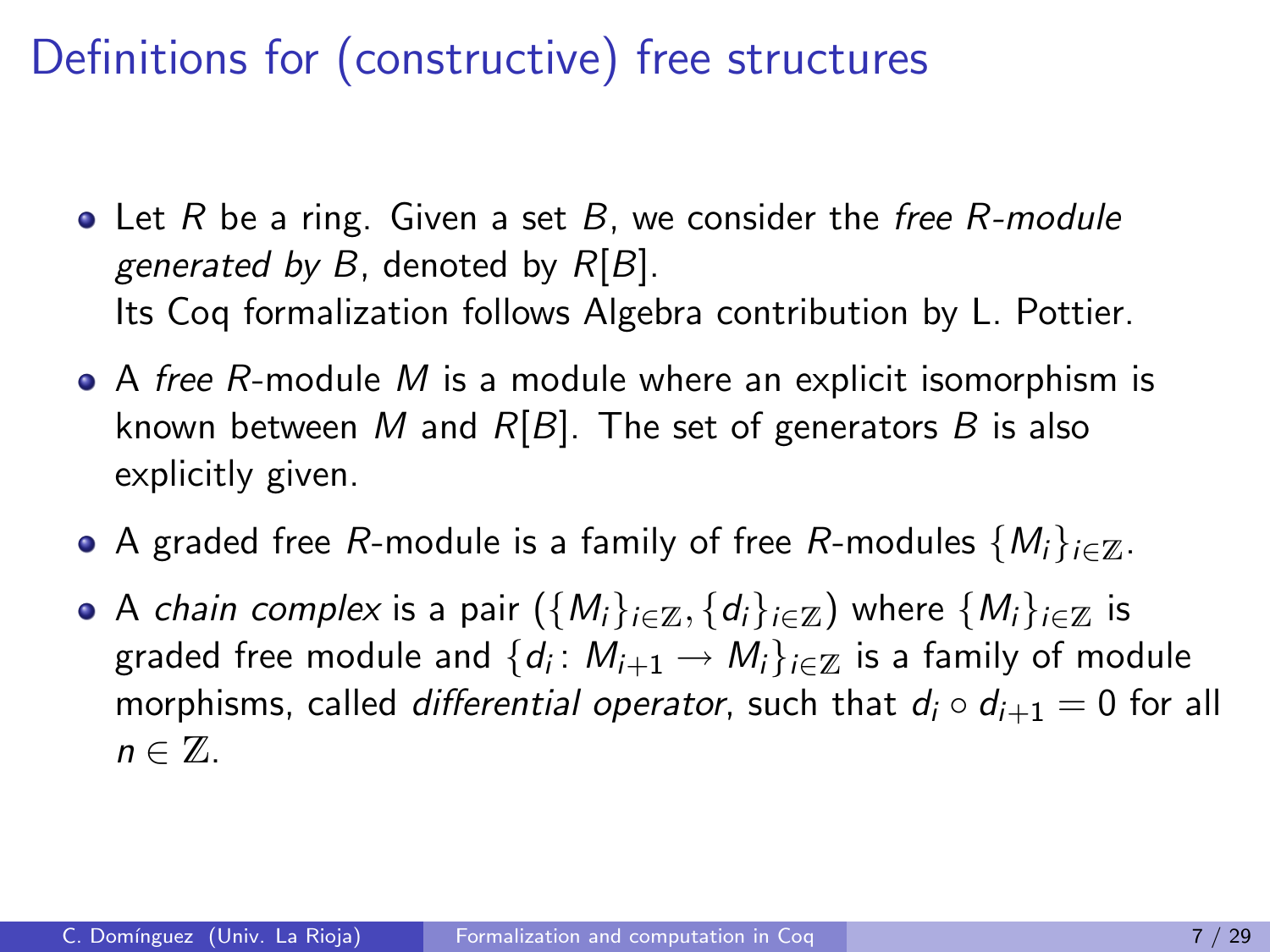## Chain complexes in Coq

Given a ring R: Ring, a graded module can be formalized in Coq with the following type:  $Z \rightarrow$  FreeModule R.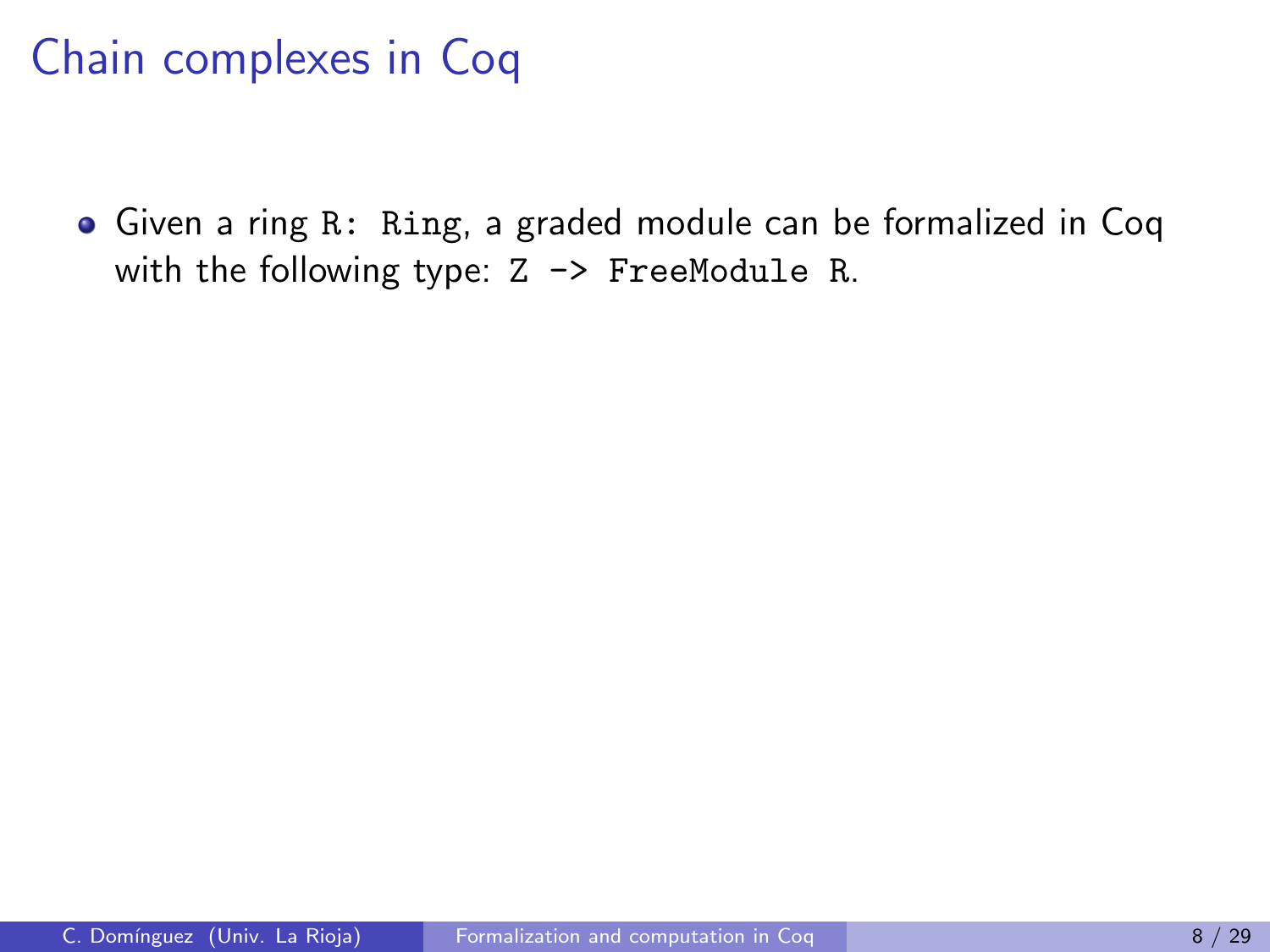## Chain complexes in Coq

- Given a ring R: Ring, a graded module can be formalized in Coq with the following type:  $Z \rightarrow$  FreeModule R.
- Record ChainComplex: Type:= {GrdMod:> Z -> FreeModule R; Diff: forall i: Z, ModHom  $(R:=R)$  (GrdMod  $(S_i)$ ) (GrdMod i): NilpotenceDiff: forall i: Z, (Nilpotence (Diff i)(Diff (S i))}.
- where the differential (nilpotence) property is defined by  $Nilpotence(g: ModHom B C) (f: ModHom A B) :=$ forall a: A,  $((g[oh]f) a)$ [=]Zero.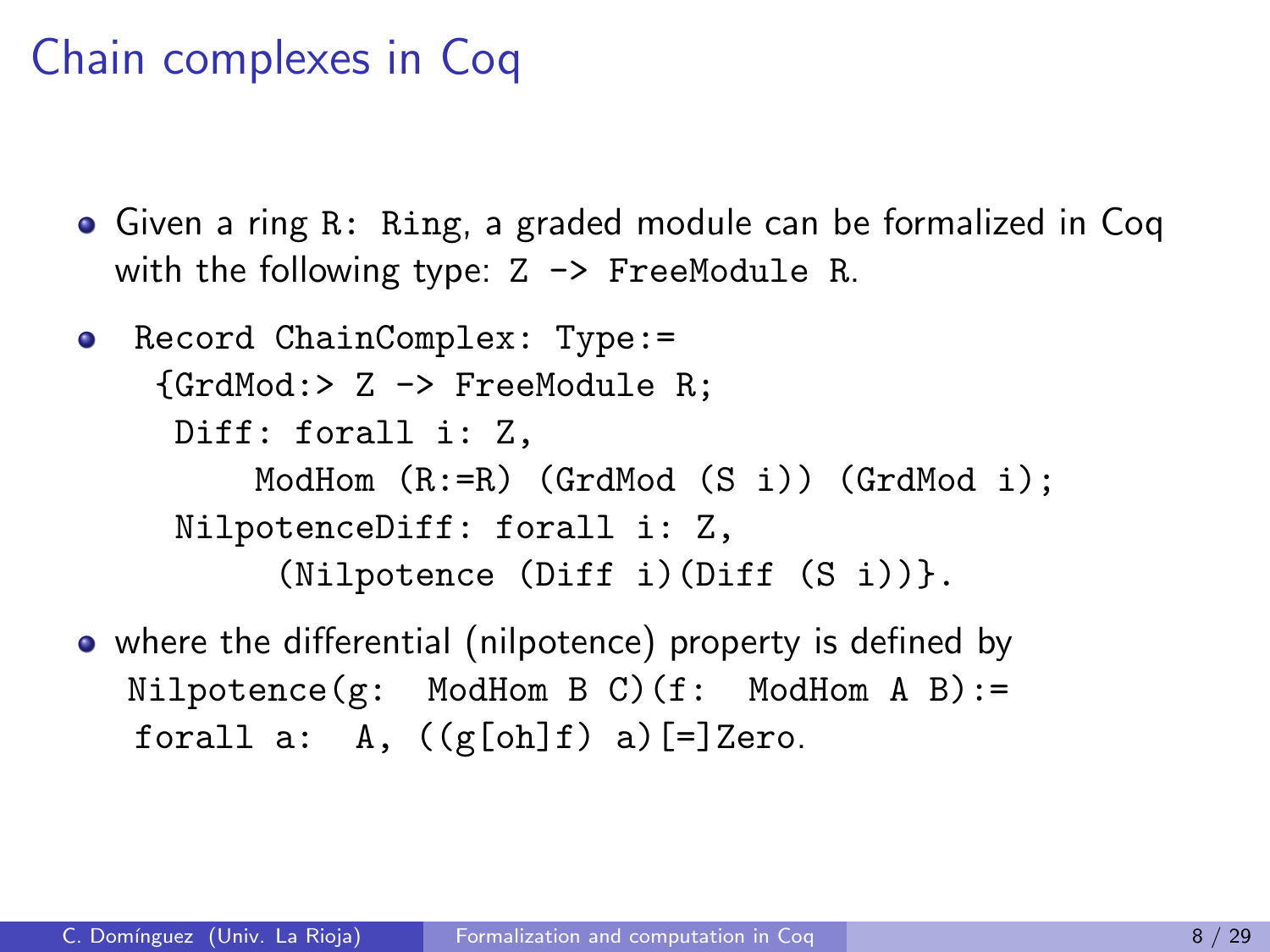### A hierarchy of data structures

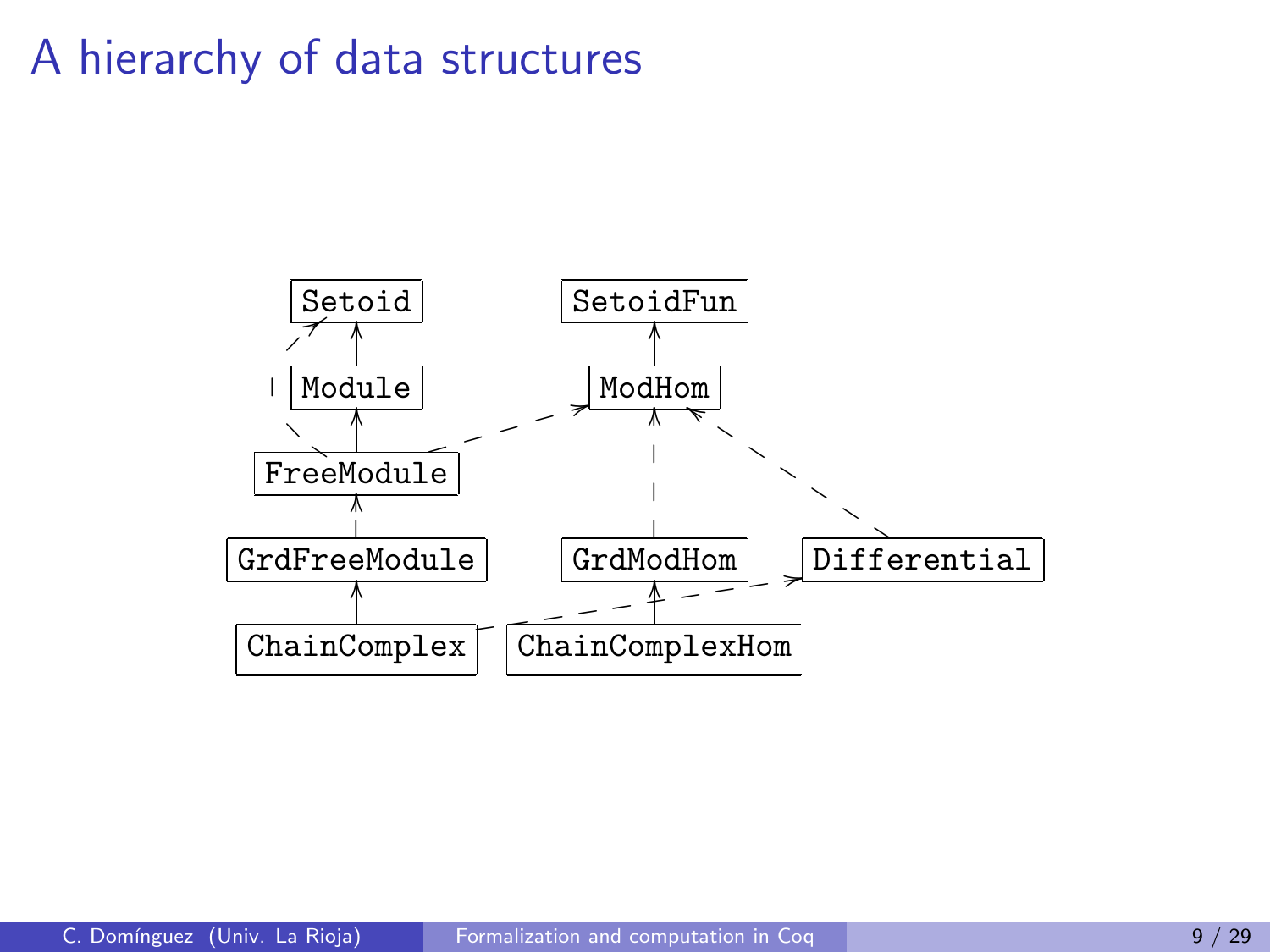#### **Reductions**

A reduction is a 5-tuple (TCC,  $BCC, f, g, h$ )



where  $\mathcal{TCC} = (M,d)$  and  $\mathcal{BCC} = (M',d')$  are chain complexes (named top and bottom chain complex), f:  $TCC \rightarrow BCC$  and g:  $BCC \rightarrow TCC$ are chain morphisms,  $h=(h_i\colon M_i\to M_{i+1})_{i\in\mathbb{Z}}$  is a family of module morphisms (called homotopy operator), which satisfy the following properties for all  $i \in \mathbb{Z}$ :

\n- \n
$$
f_i \circ g_i = id_{M'_i}
$$
\n
\n- \n $d_{i+1} \circ h_{i+1} + h_i \circ d_i + g_{i+1} \circ f_{i+1} = id_{M_{i+1}}$ \n
\n- \n $f_{i+1} \circ h_i = 0$ \n
\n- \n $h_i \circ g_i = 0$ \n
\n- \n $h_{i+1} \circ h_i = 0$ \n
\n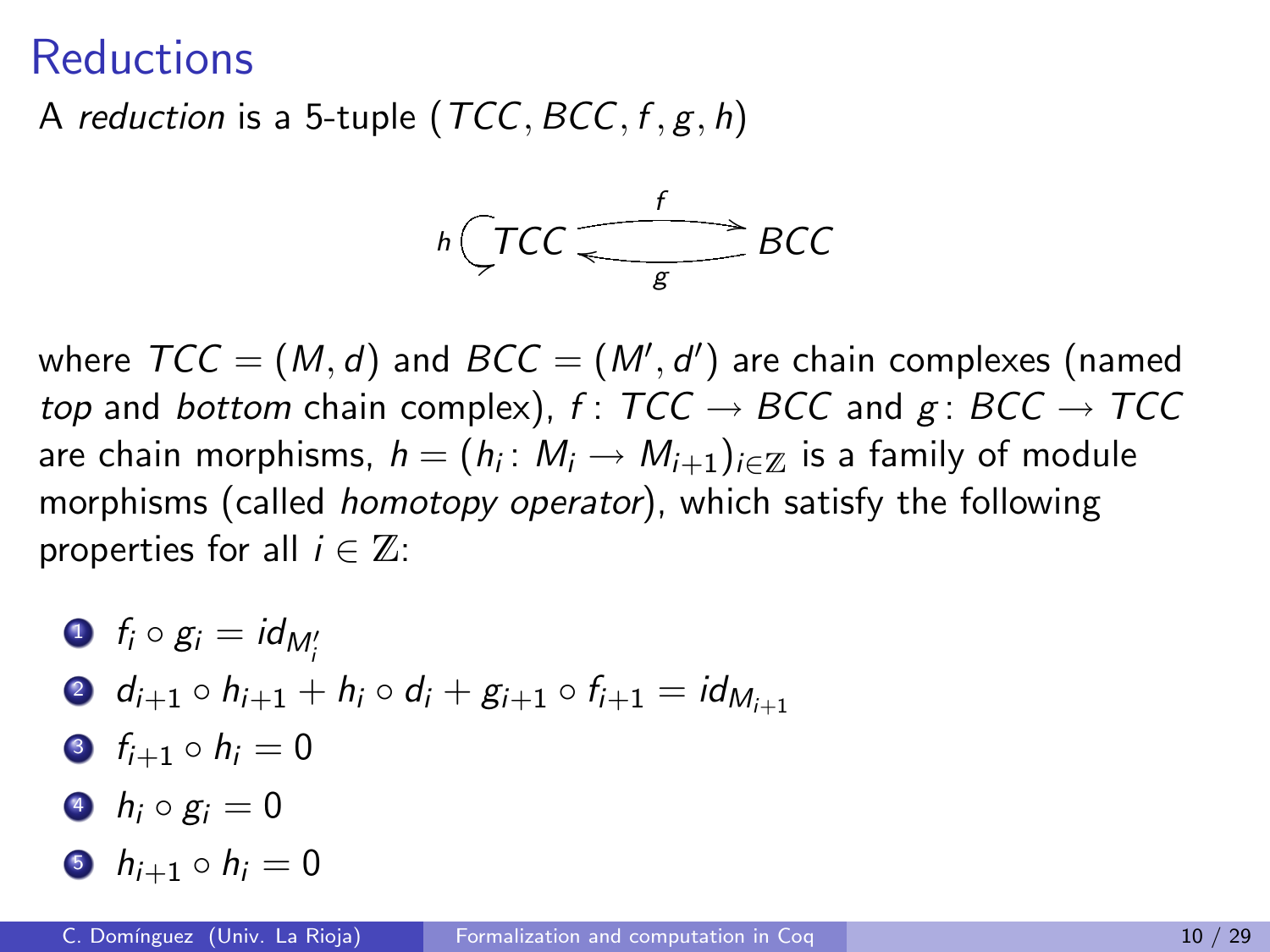## Reductions in Coq

...

• In Coq, this concept is again formalized as a record:

Record Reduction:Type:= {topCC: ChainComplex R; bottomCC: ChainComplex R; f\_t\_b: ChainComplex\_hom topCC bottomCC; g\_b\_t: ChainComplex\_hom bottomCC topCC; h\_t\_t: HomotopyOperator topCC;  $rpl:$  forall  $(i: Z)(a:(bottomCC i)),$  $((f_t_b i)$ [oh] $(g_b_t i)$ ] $(a_t)$ ]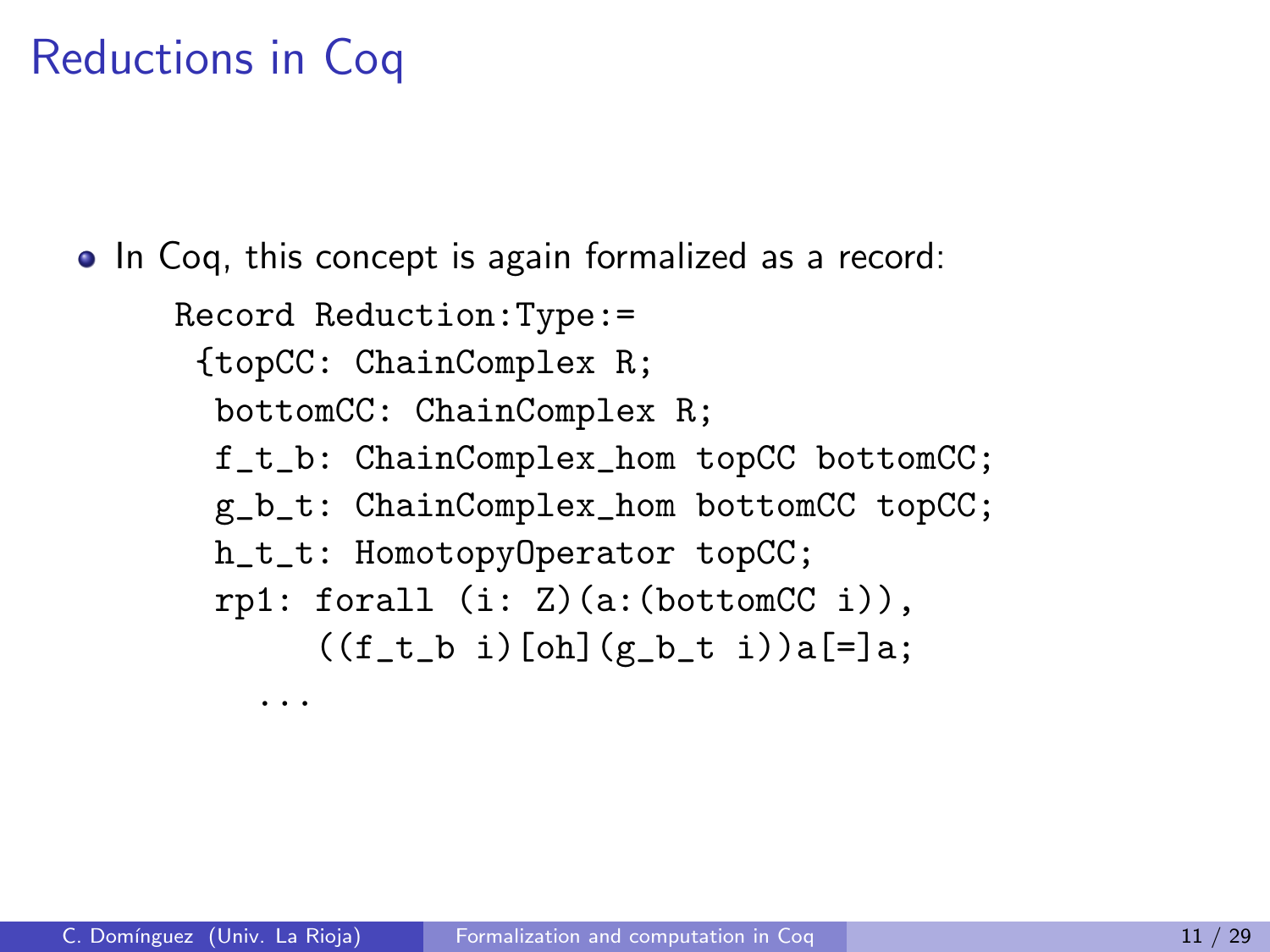## A hierarchy of data structures

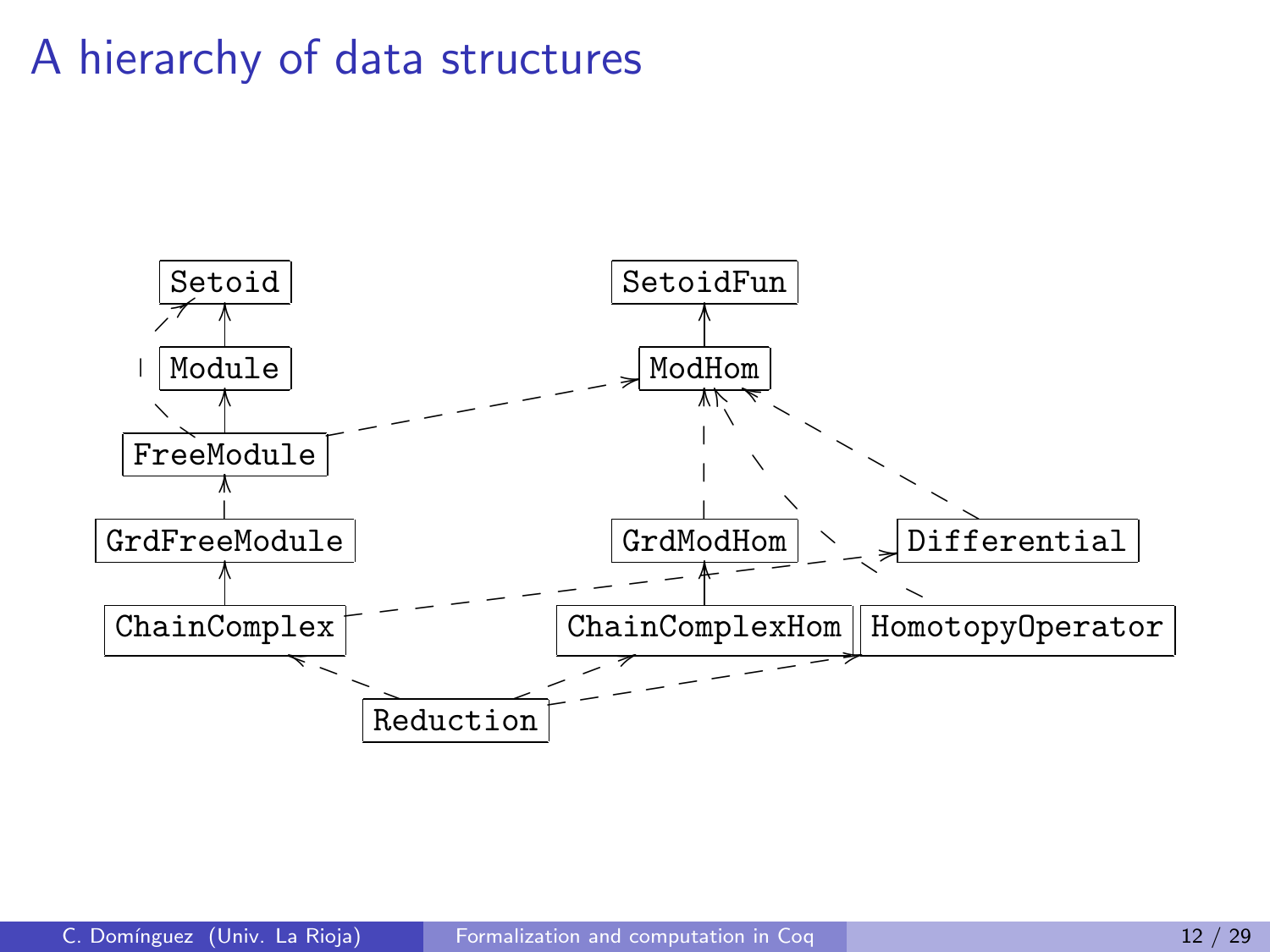Given a natural number  $k \in \mathbb{N}$ , let us denote  $FS(k)$  the (finite) set  $\{0, \ldots, k-1\}.$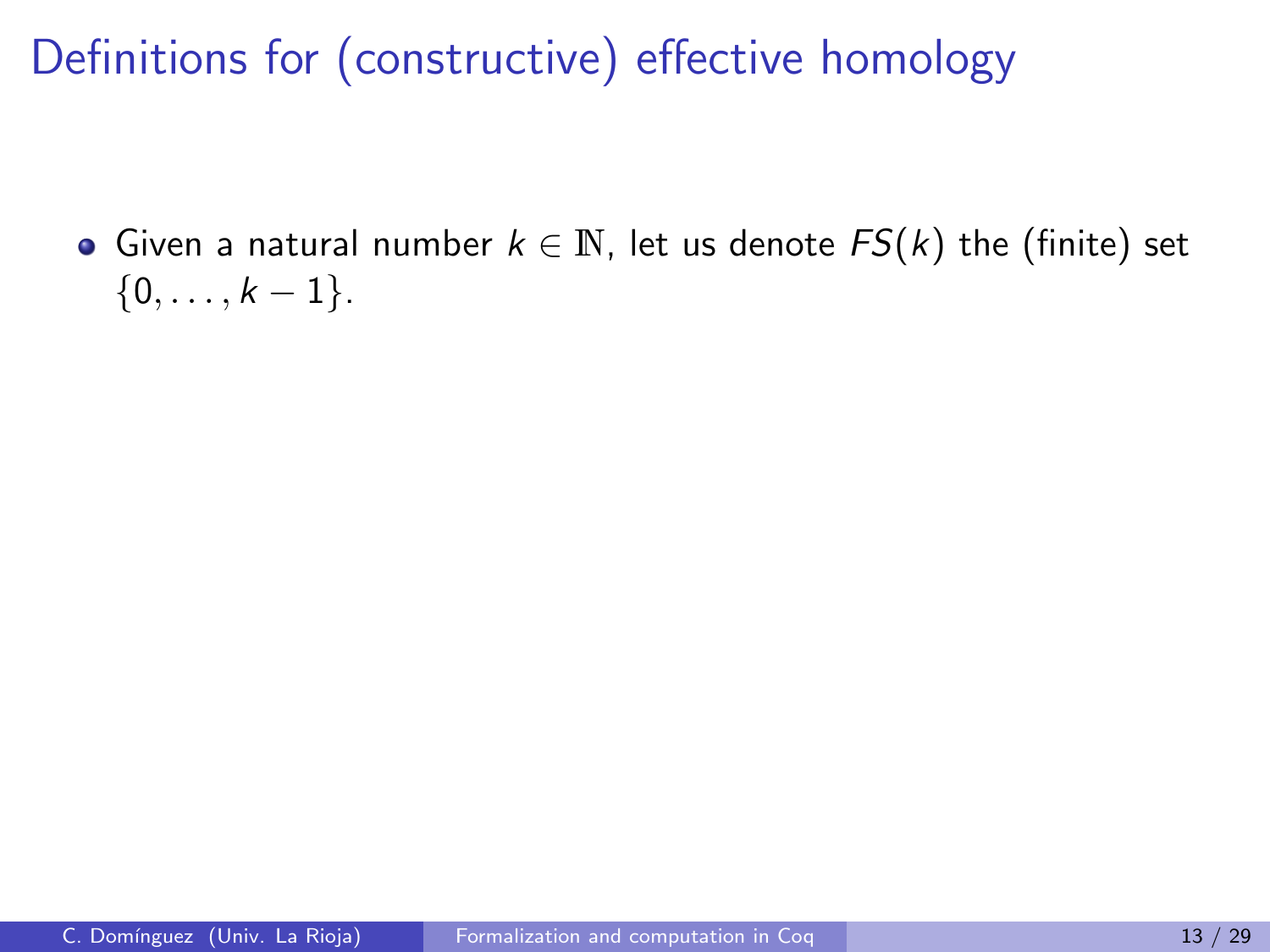- Given a natural number  $k \in \mathbb{N}$ , let us denote  $FS(k)$  the (finite) set  $\{0, \ldots, k-1\}.$
- A set B is finite if it is endowed with a natural  $k \in \mathbb{N}$  and an explicit bijection  $\psi:B\to \mathit{FS}(k)$  with an explicit inverse  $\psi^{-1}: \mathit{FS}(k)\to B.$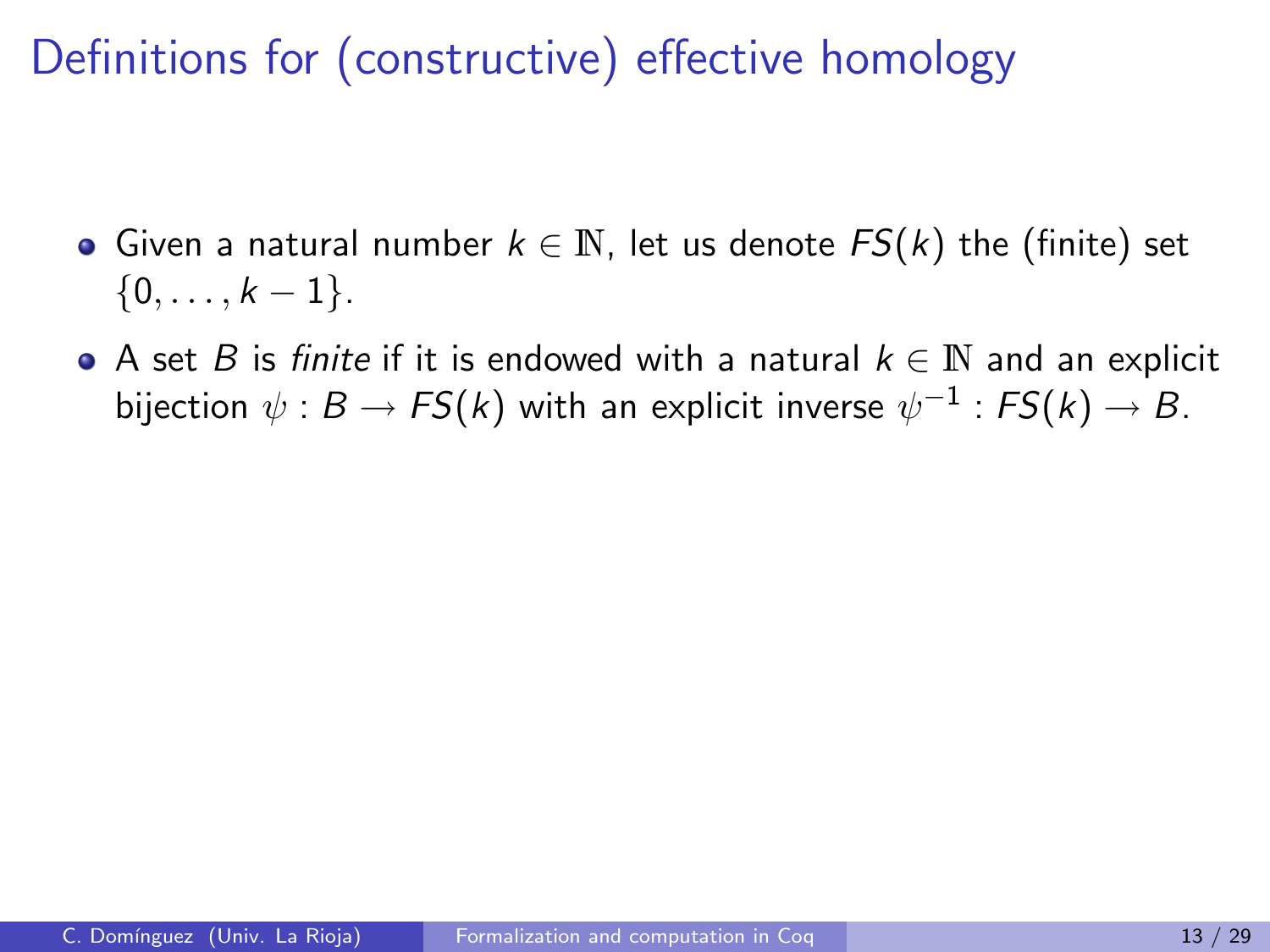- Given a natural number  $k \in \mathbb{N}$ , let us denote  $FS(k)$  the (finite) set  $\{0, \ldots, k-1\}.$
- A set B is finite if it is endowed with a natural  $k \in \mathbb{N}$  and an explicit bijection  $\psi:B\to \mathit{FS}(k)$  with an explicit inverse  $\psi^{-1}: \mathit{FS}(k)\to B.$
- $\bullet$  A free R-module M is of finite type if its set of generators is finite.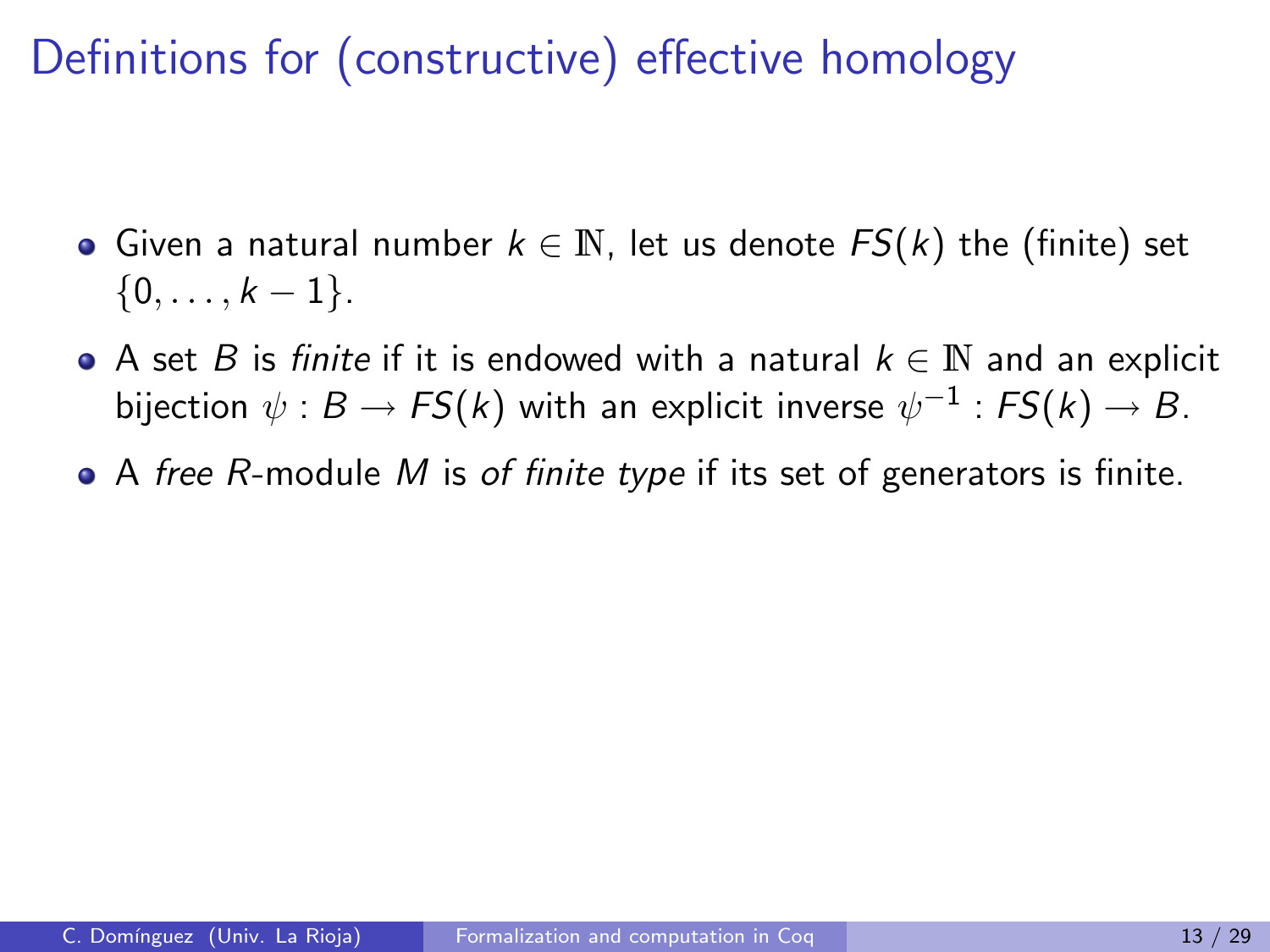- Given a natural number  $k \in \mathbb{N}$ , let us denote  $FS(k)$  the (finite) set  $\{0, \ldots, k-1\}.$
- A set B is finite if it is endowed with a natural  $k \in \mathbb{N}$  and an explicit bijection  $\psi:B\to \mathit{FS}(k)$  with an explicit inverse  $\psi^{-1}: \mathit{FS}(k)\to B.$
- $\bullet$  A free R-module M is of finite type if its set of generators is finite.
- These definitions extend and apply naturally to graded modules, chain complexes, chain morphisms, . . .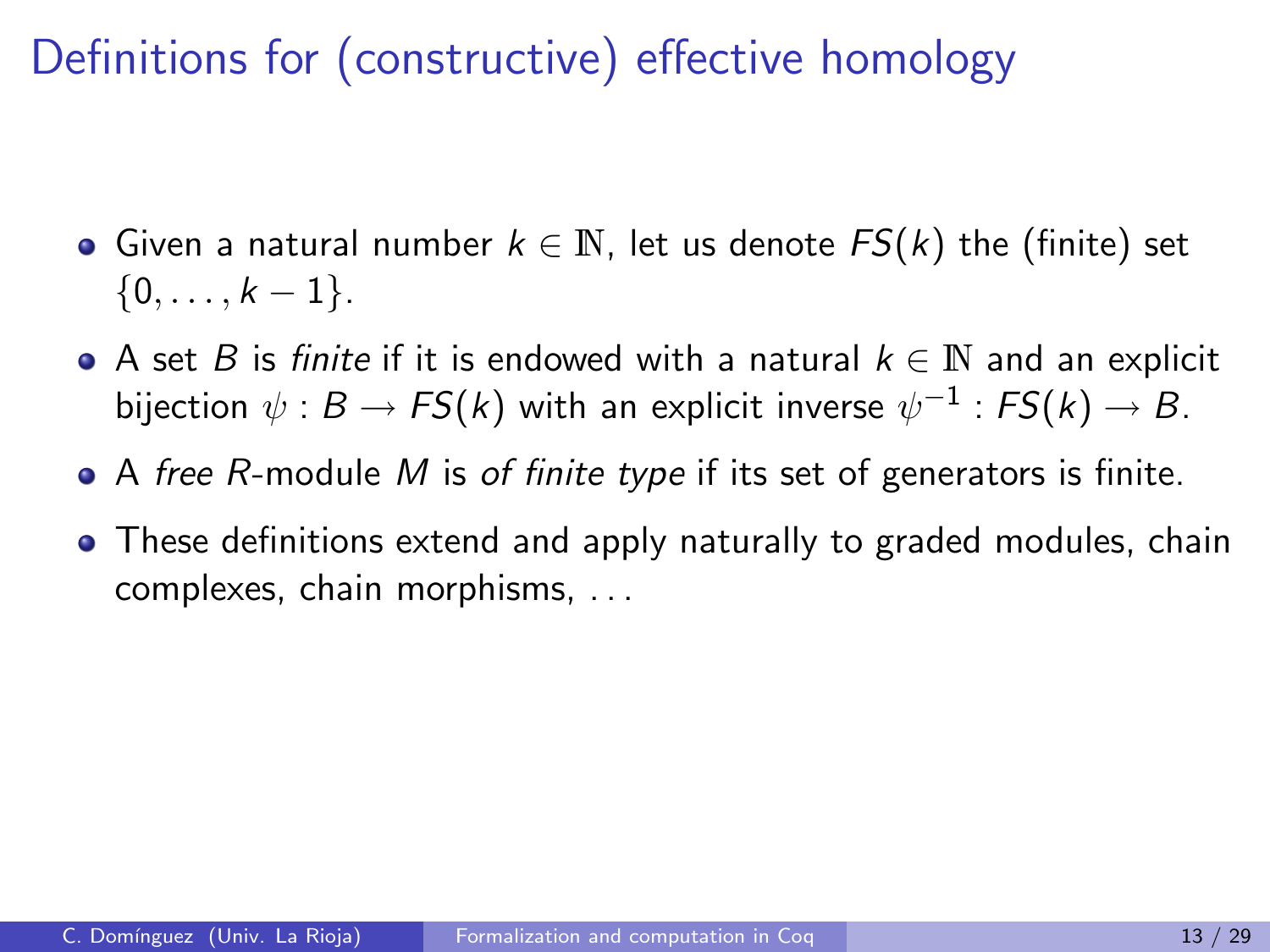- Given a natural number  $k \in \mathbb{N}$ , let us denote  $FS(k)$  the (finite) set  $\{0, \ldots, k-1\}.$
- A set B is finite if it is endowed with a natural  $k \in \mathbb{N}$  and an explicit bijection  $\psi:B\to \mathit{FS}(k)$  with an explicit inverse  $\psi^{-1}: \mathit{FS}(k)\to B.$
- $\bullet$  A free R-module M is of finite type if its set of generators is finite.
- These definitions extend and apply naturally to graded modules, chain complexes, chain morphisms, . . .
- A chain complex CC with effective homology is a reduction  $(CC, FCC, f, g, h)$  where FCC is a free of finite type chain complex.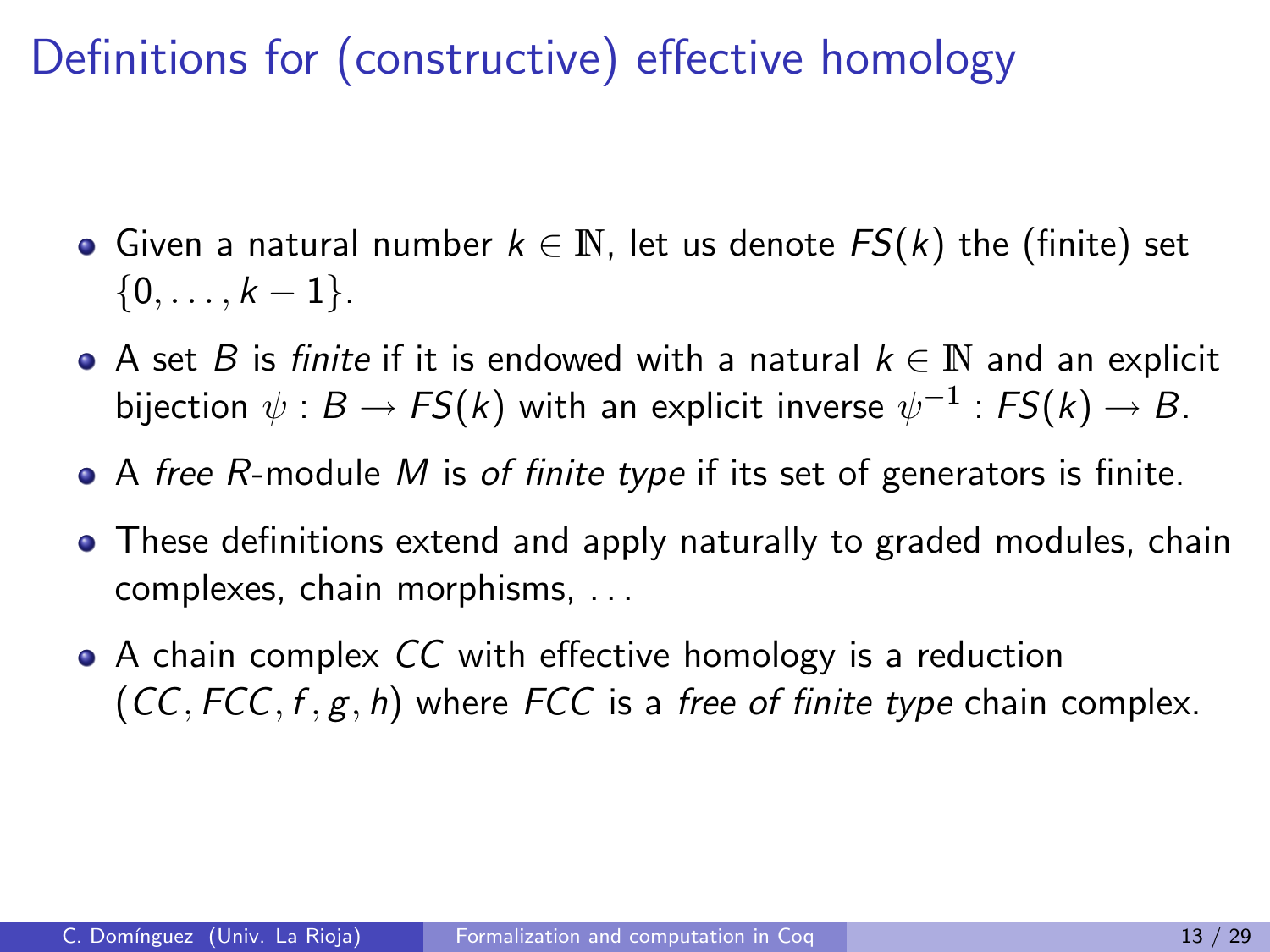## Free of finite type modules

```
Record FinFreeModule: Type :=
{FFM :> FreeModule R;
 Finite_SetoidFFM: Finite_Set;
 equal_FFM: (is_FFModule FFM Finite_SetoidFFM)
}.
```
Definition is\_FFModule(FM:FreeModule R)(X:Finite\_Set):=  $SGen(FM) = X$ .

 $SGen = Set of generators of the FreeModule.$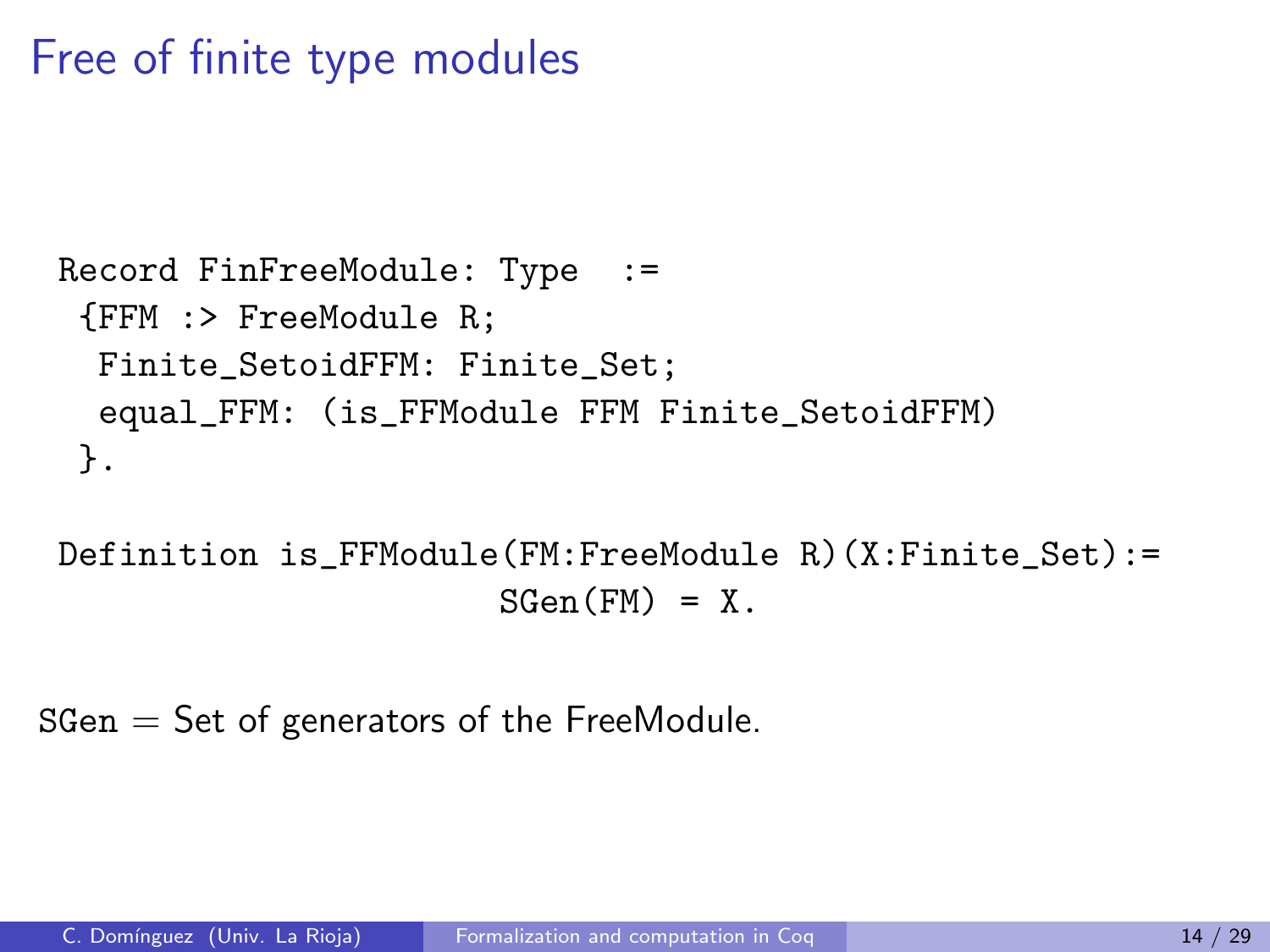#### A hierarchy of data structures

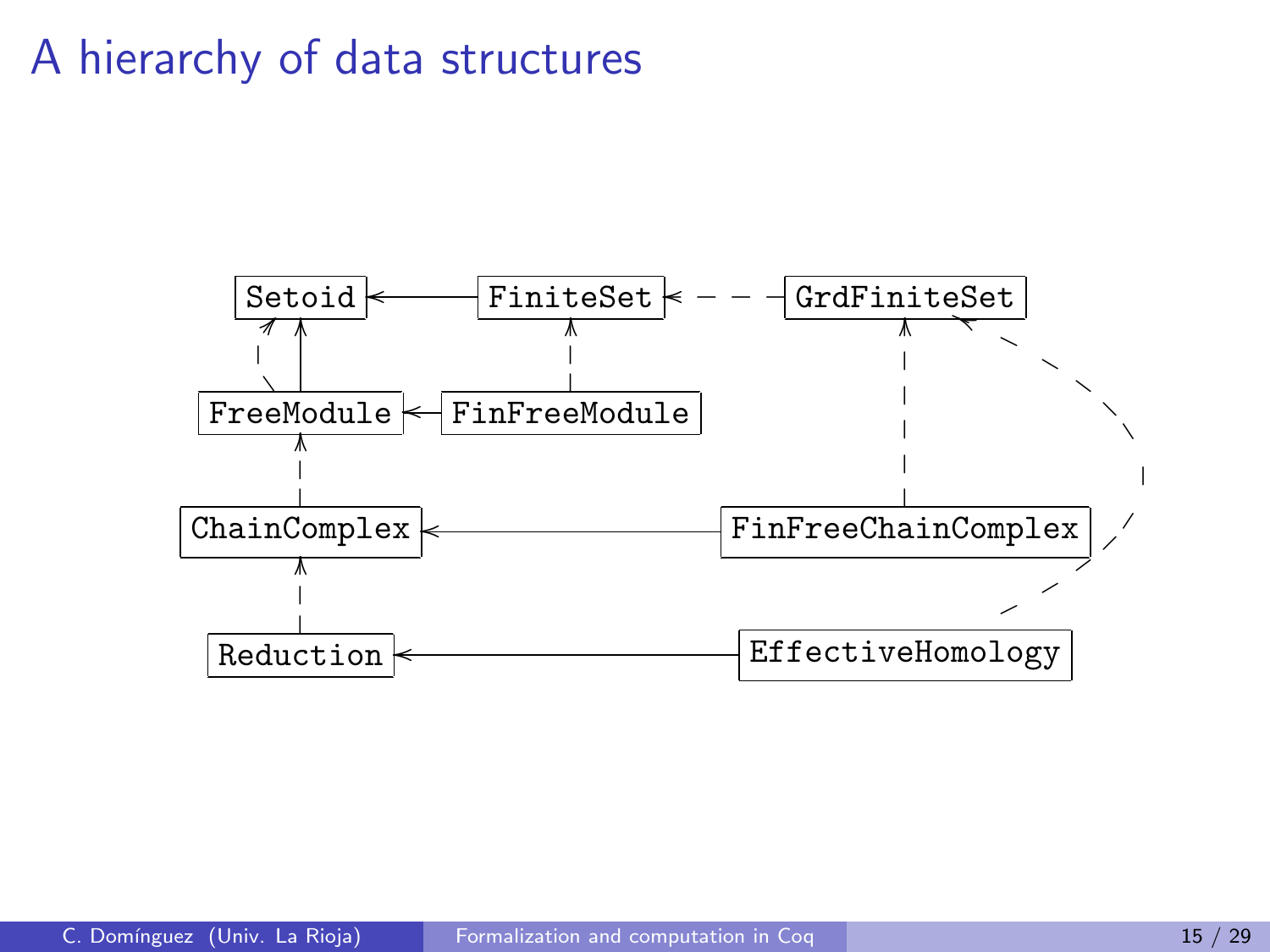

#### [A formalization in Coq of a hierarchy of data structures.](#page-10-0)

[Some proofs and some instances.](#page-31-0)

[Computing with instances in Coq.](#page-48-0)

<span id="page-31-0"></span>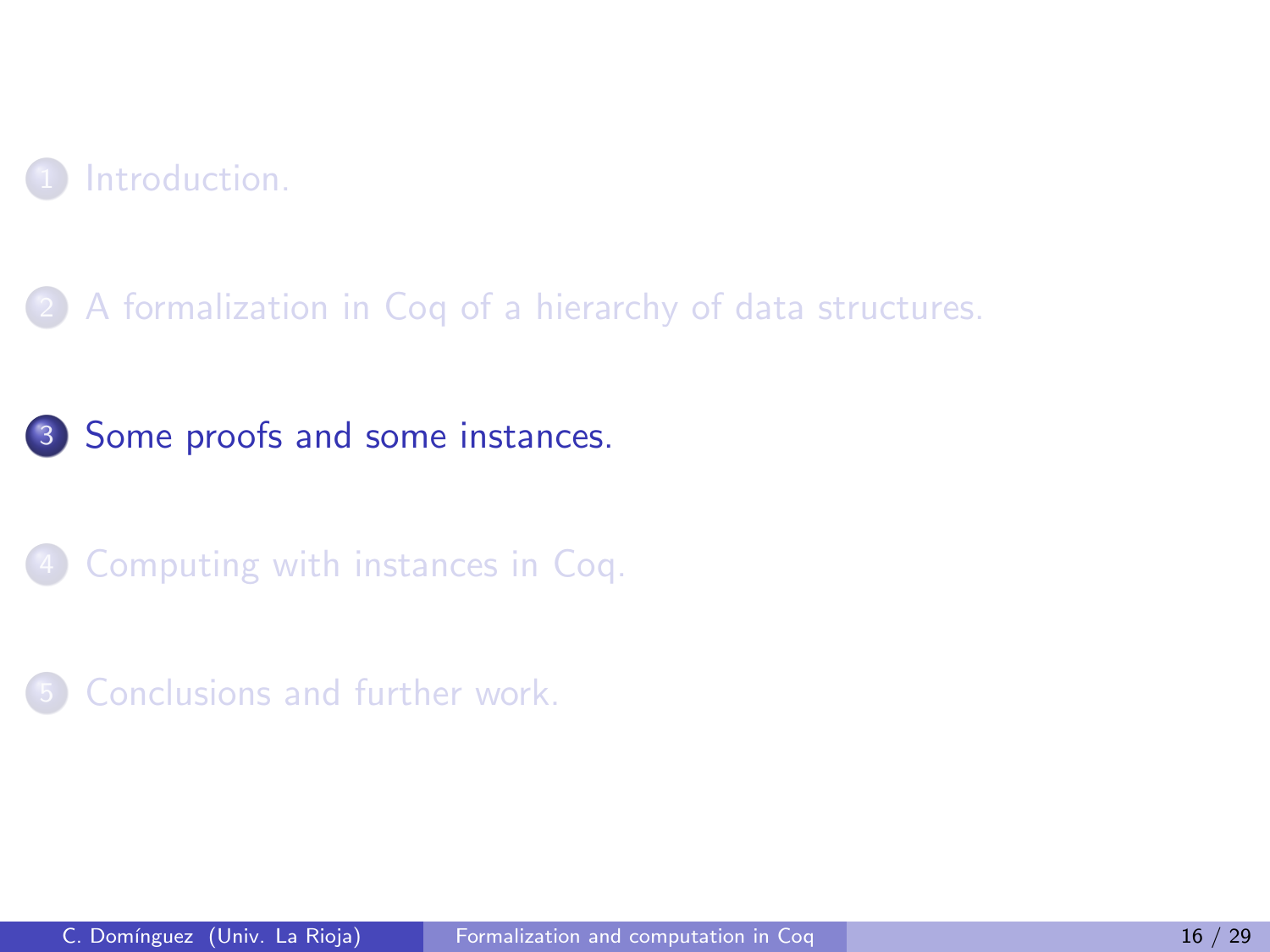## Mapping cones

#### Definition

Given a pair of chain complexes  $CC = ((M_i)_{i \in \mathbb{Z}}, (d_i)_{i \in \mathbb{Z}})$  and  $CC' = ((M'_i)_{i \in \mathbb{Z}}, (d'_i)_{i \in \mathbb{Z}})$  and a chain complex morphism  $\alpha \colon CC \to CC'$ , the cone of  $\alpha$ , denoted by Cone( $\alpha$ ), is a chain complex  $((M''_i)_{i\in\mathbb{Z}},(d''_i)_{i\in\mathbb{Z}})$  such that, for each  $i\in\mathbb{Z}$ ,  $M''_i=M_i\oplus M'_{i+1}$  and  $d''_i(x,x') = (-d_i(x), d'_{i+1}(x') + \alpha_{i+1}(x))$  for any  $x \in M_{i+1}$  and  $x' \in M'_{i+2}$ .

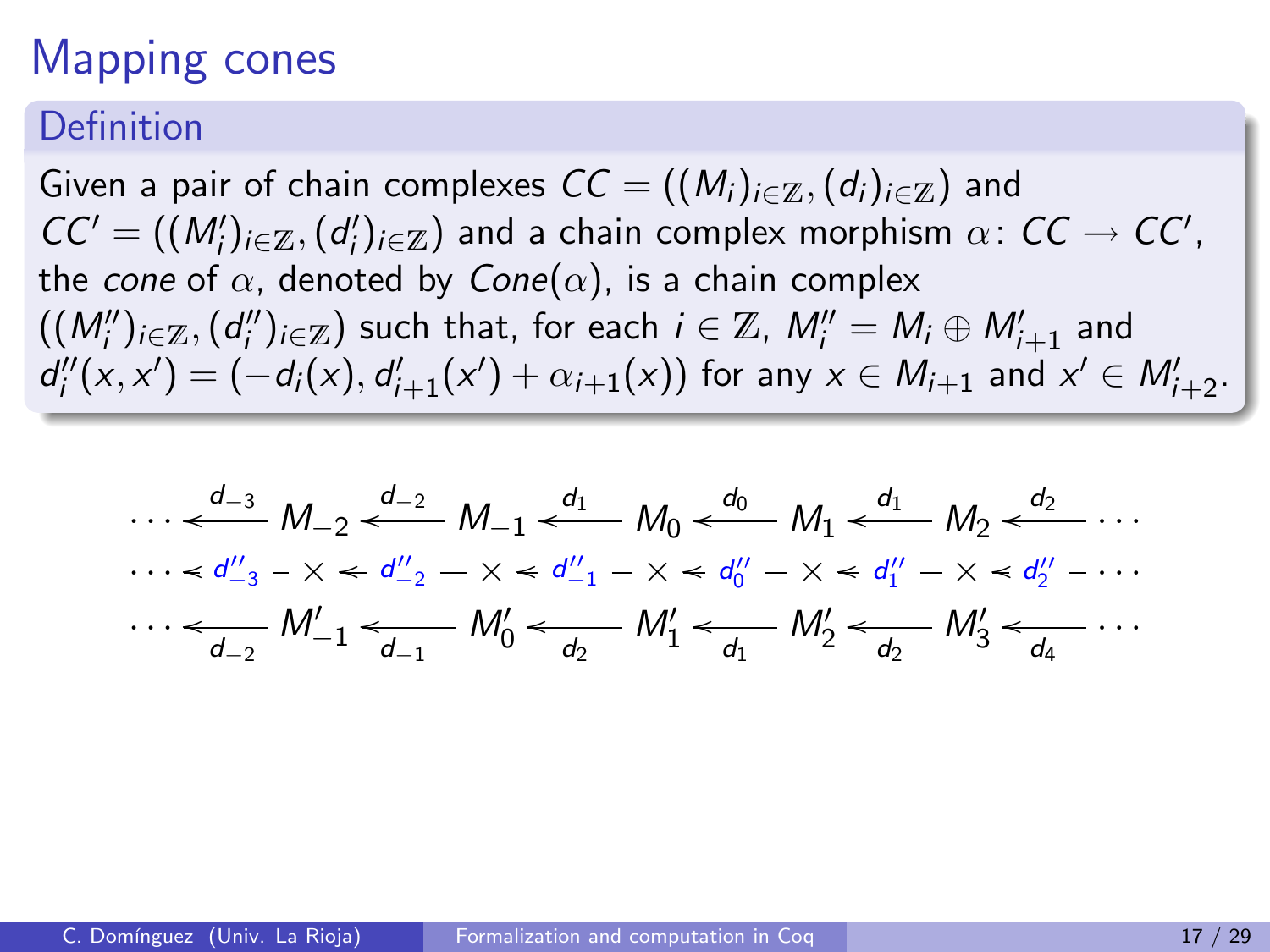## Mapping cones

#### Definition

Given a pair of chain complexes  $CC = ((M_i)_{i\in\mathbb{Z}}, (d_i)_{i\in\mathbb{Z}})$  and  $CC' = ((M'_i)_{i \in \mathbb{Z}}, (d'_i)_{i \in \mathbb{Z}})$  and a chain complex morphism  $\alpha \colon CC \to CC'$ , the cone of  $\alpha$ , denoted by Cone( $\alpha$ ), is a chain complex  $((M''_i)_{i\in\mathbb{Z}},(d''_i)_{i\in\mathbb{Z}})$  such that, for each  $i\in\mathbb{Z}$ ,  $M''_i=M_i\oplus M'_{i+1}$  and  $d''_i(x,x') = (-d_i(x), d'_{i+1}(x') + \alpha_{i+1}(x))$  for any  $x \in M_{i+1}$  and  $x' \in M'_{i+2}$ .

$$
\cdots \stackrel{d_{-3}}{\leftarrow} M_{-2} \stackrel{d_{-2}}{\leftarrow} M_{-1} \stackrel{d_1}{\leftarrow} M_0 \stackrel{d_0}{\leftarrow} M_1 \stackrel{d_1}{\leftarrow} M_2 \stackrel{d_2}{\leftarrow} \cdots
$$
  
\n
$$
\cdots \stackrel{d_{-3}}{\leftarrow} X \stackrel{d_{-2}}{\leftarrow} X \stackrel{d_{-2}}{\leftarrow} X \stackrel{d_{-1}}{\leftarrow} X \stackrel{d_1}{\leftarrow} M_0 \stackrel{d_0}{\leftarrow} X \stackrel{d_1}{\leftarrow} M_1 \stackrel{d_1}{\leftarrow} X \stackrel{d_2}{\leftarrow} \cdots
$$
  
\n
$$
\cdots \stackrel{d_{-2}}{\leftarrow} M_{-1}' \stackrel{d_{-1}}{\leftarrow} M_0' \stackrel{d_1}{\leftarrow} M_1' \stackrel{d_1}{\leftarrow} M_2' \stackrel{d_2}{\leftarrow} M_3' \stackrel{d_2}{\leftarrow} \cdots
$$

In Coq:

Definition ConeDiffGround:=fun(i:Z)(ab:(ConeGround (i+1)))=>  $([-–] (Diff CC1 i(fst ab)),$  $((Diff CCO(i+1))(snd ab) [+] f(i+1)(fst ab))).$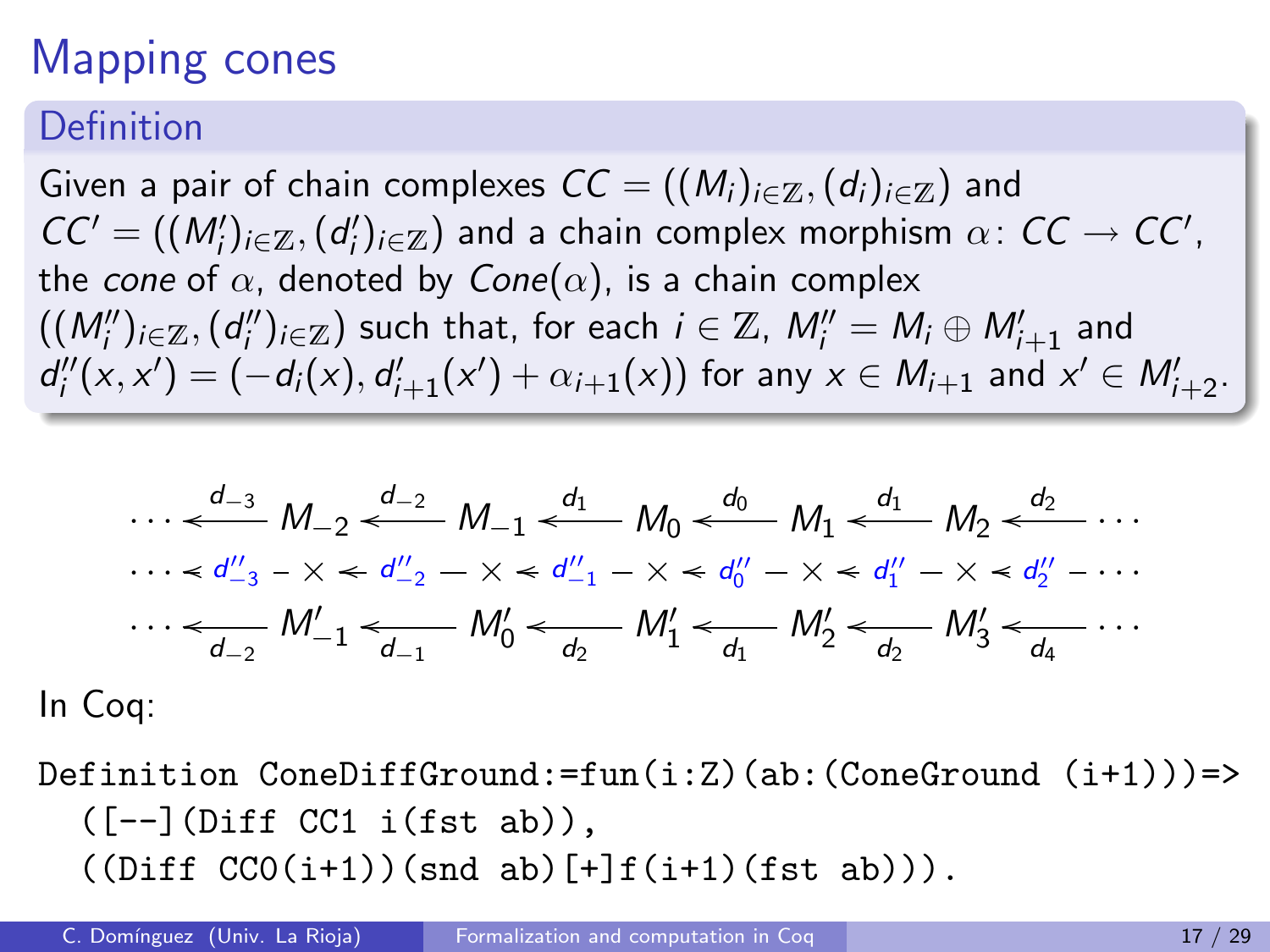# Effective homology of a mapping cone

#### Theorem

Given two reductions  $r = (TCC, BCC, f, g, h)$  and  $r' = (TCC', BCC', f', g', h')$ and a chain morphism  $\alpha\colon \mathcal{TCC}\to \mathcal{TCC}'$ , it is possible to define a reduction  $r'' = (\mathsf{Cone}(\alpha), \mathsf{BCC}'', \mathsf{f}'', \mathsf{g}'', \mathsf{h}'')$  with  $\mathsf{Cone}(\alpha)$  as top chain complex and:

- $BCC'' = Cone(\alpha')$  with  $\alpha'$ :  $BCC \rightarrow BCC'$  defined by  $\alpha' = f' \circ \alpha \circ g$
- $f''=(f,f'\circ \alpha \circ h+f'), g''=(g,-h'\circ \alpha \circ g+g'), h''=(-h,h'\circ \alpha \circ h+h')$



Besides, if TCC and TCC' are objects with effective homology through r and r', then Cone $(\alpha)$  is and object with effective homology through r".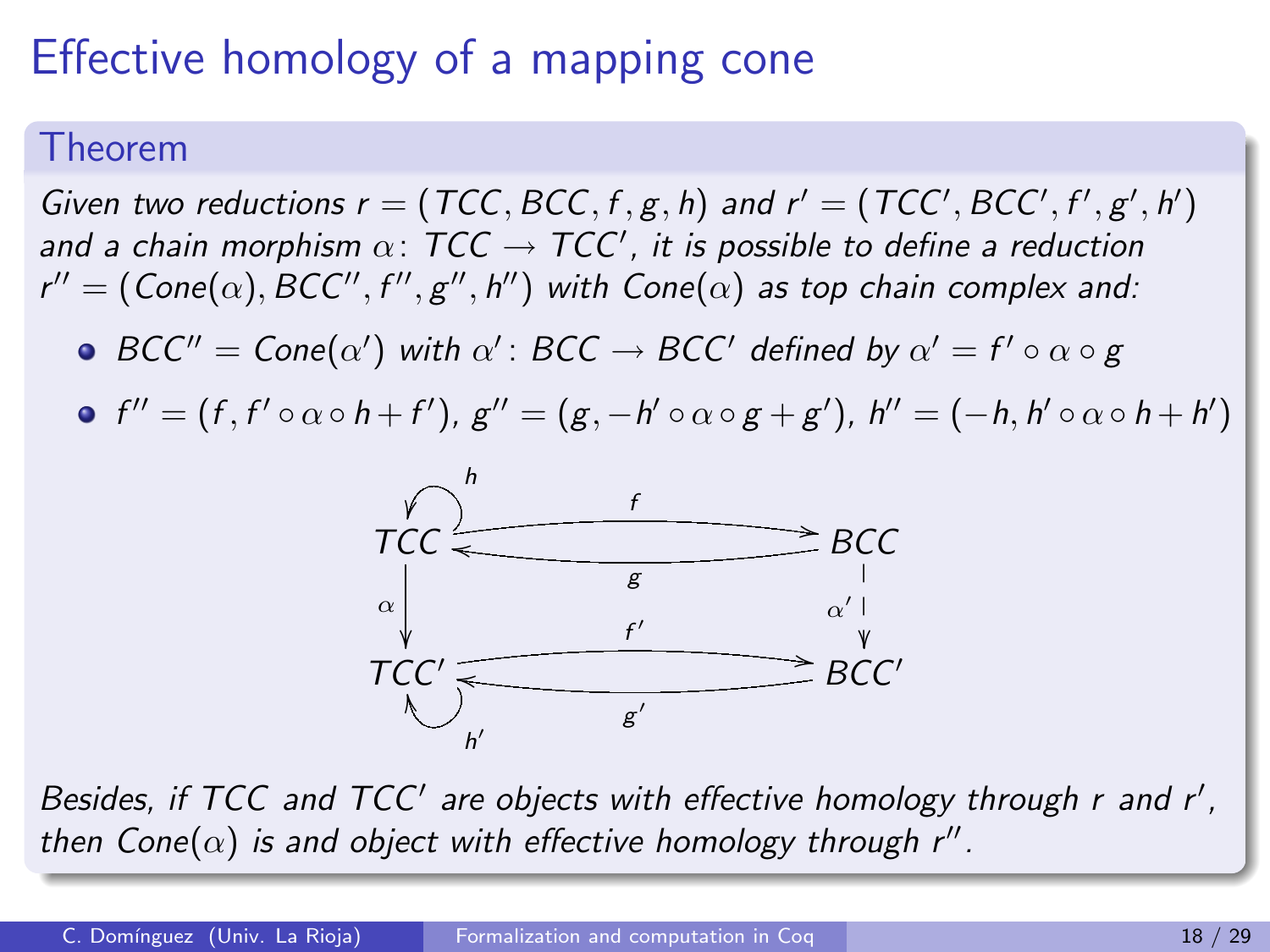• Given two reductions r1 r2: Reduction R, and a chain morphism between their top chain complexes alpha: ChainComplex hom (topCC r1) (topCC r2),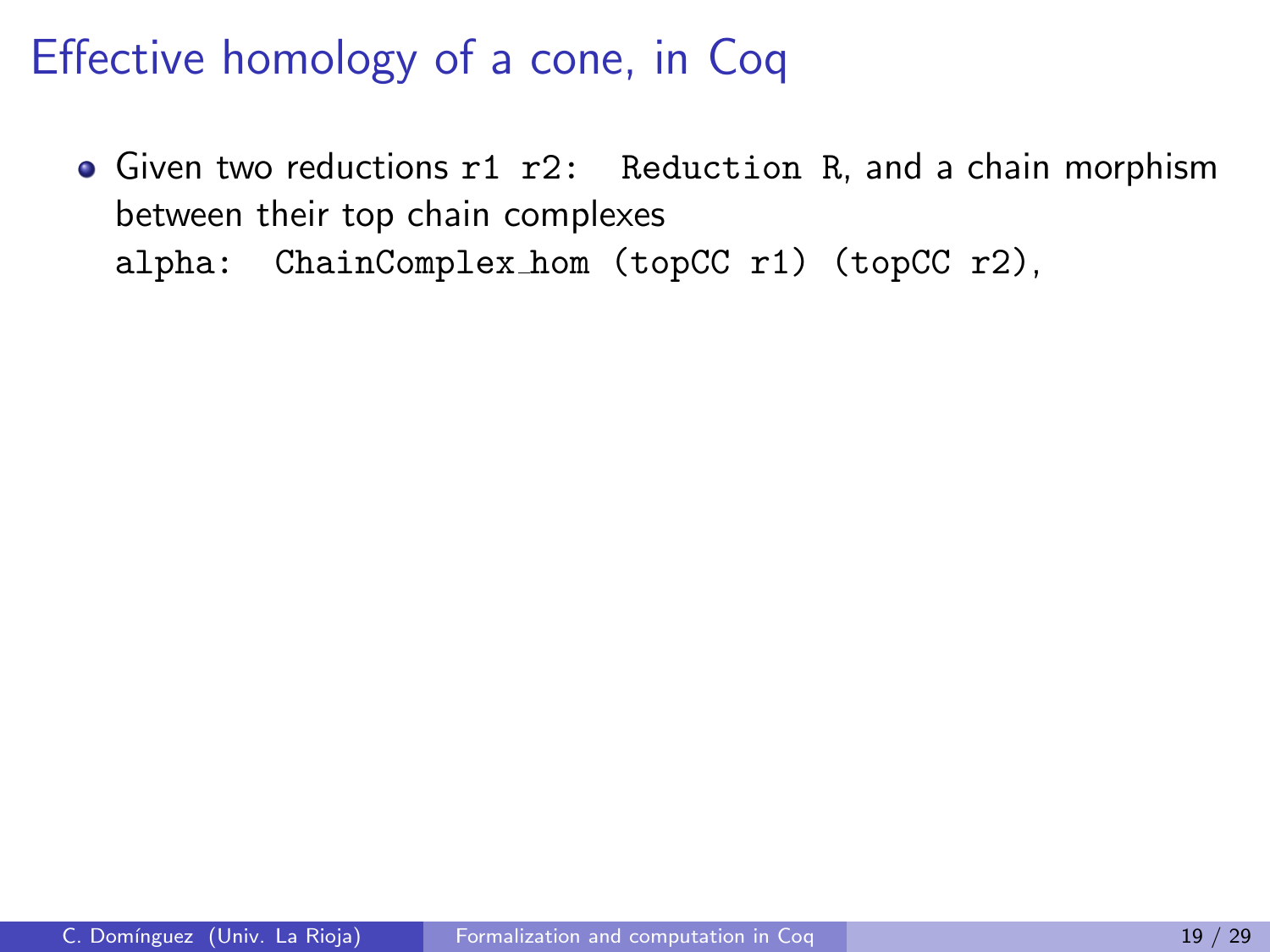- Given two reductions r1 r2: Reduction R, and a chain morphism between their top chain complexes alpha: ChainComplex hom (topCC r1) (topCC r2),
- Define a chain morphism alpha' between the bottom chain complexes through the function Definition alpha'':= fun i:  $Z \Rightarrow$  $(f_t b r2 i)$  [oh] (alpha i) [oh] (g\_b\_t r1 i).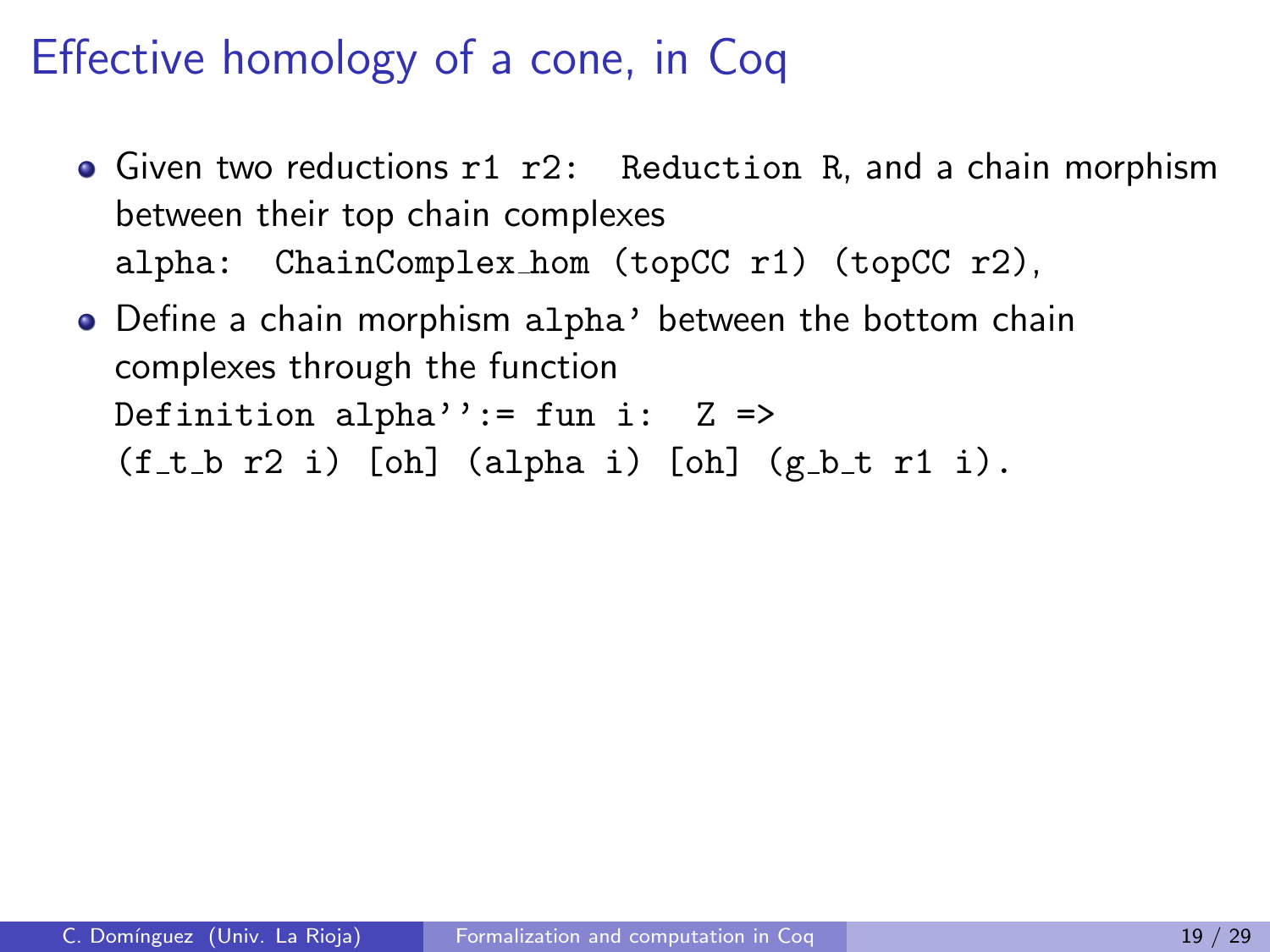- Given two reductions r1 r2: Reduction R, and a chain morphism between their top chain complexes alpha: ChainComplex hom (topCC r1) (topCC r2),
- Define a chain morphism alpha' between the bottom chain complexes through the function Definition alpha'':= fun i:  $Z \Rightarrow$  $(f_t b r2 i)$  [oh] (alpha i) [oh] (g\_b\_t r1 i).
- Then we build a reduction between Cone(alpha) and Cone(alpha').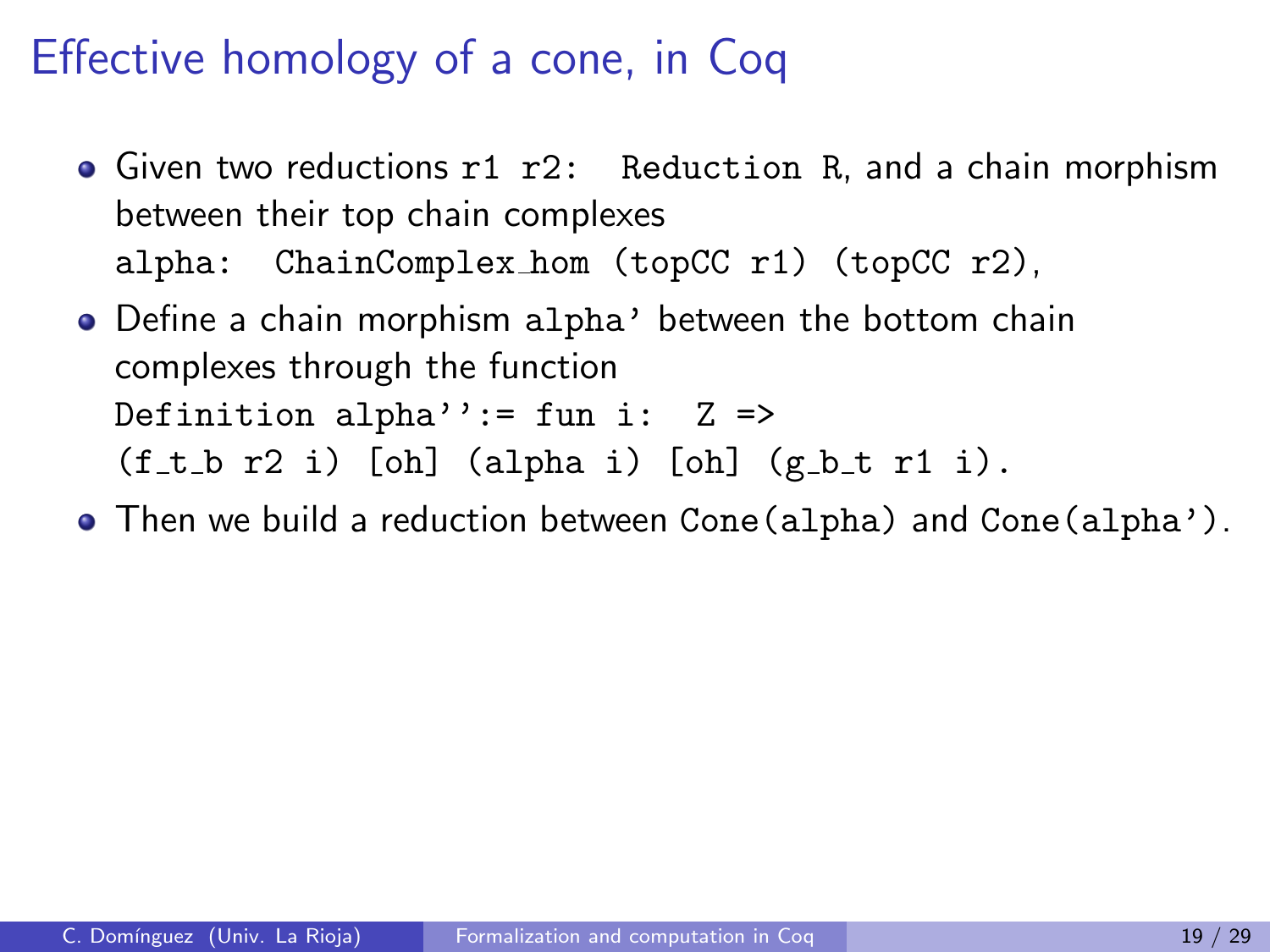- **•** Given two reductions r1 r2: Reduction R, and a chain morphism between their top chain complexes alpha: ChainComplex hom (topCC r1) (topCC r2),
- Define a chain morphism alpha' between the bottom chain complexes through the function Definition alpha'':= fun i:  $Z \Rightarrow$  $(f_t b r2 i)$  [oh] (alpha i) [oh] (g\_b\_t r1 i).
- Then we build a reduction between Cone(alpha) and Cone(alpha').
- For instance, the first chain morphism of the reduction is:

Definition f\_cone\_reductionGround: forall i: Z,  $(Cone alpha)i \rightarrow (Cone alpha')i:=$ fun (i: Z)(ab: (Cone alpha)i) =>  $((f_t_b r1 i)(fst ab))$ ,  $(((f_t b r2 (i+1)) [oh] (alpha (i+1)) [oh])$  $(h_t_t t r1 i)$  (fst ab))  $[t]$   $(f_t b r2 (i+1))$  (snd ab)).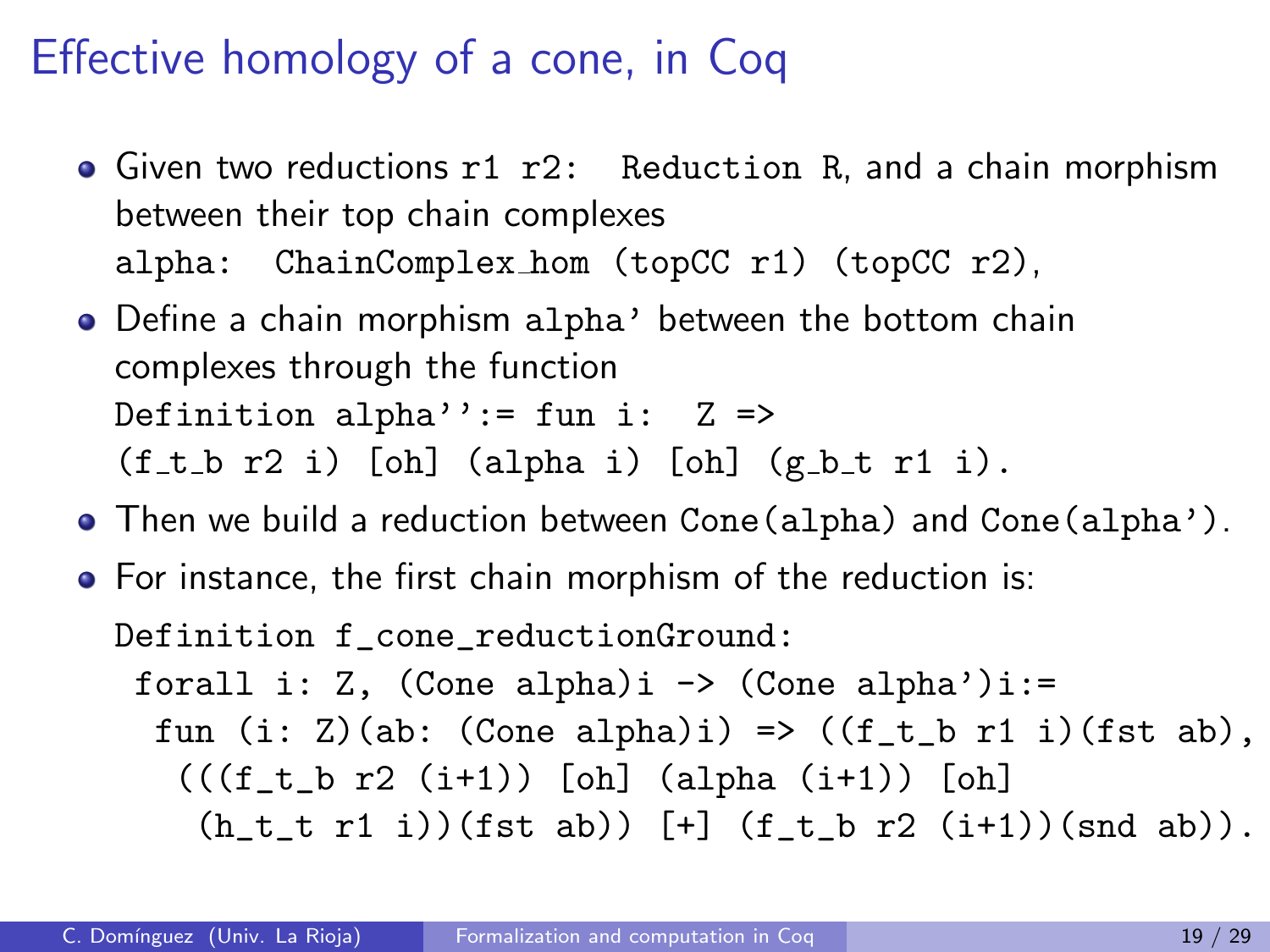- **•** Finite Type:
	- $\blacktriangleright$  Null free module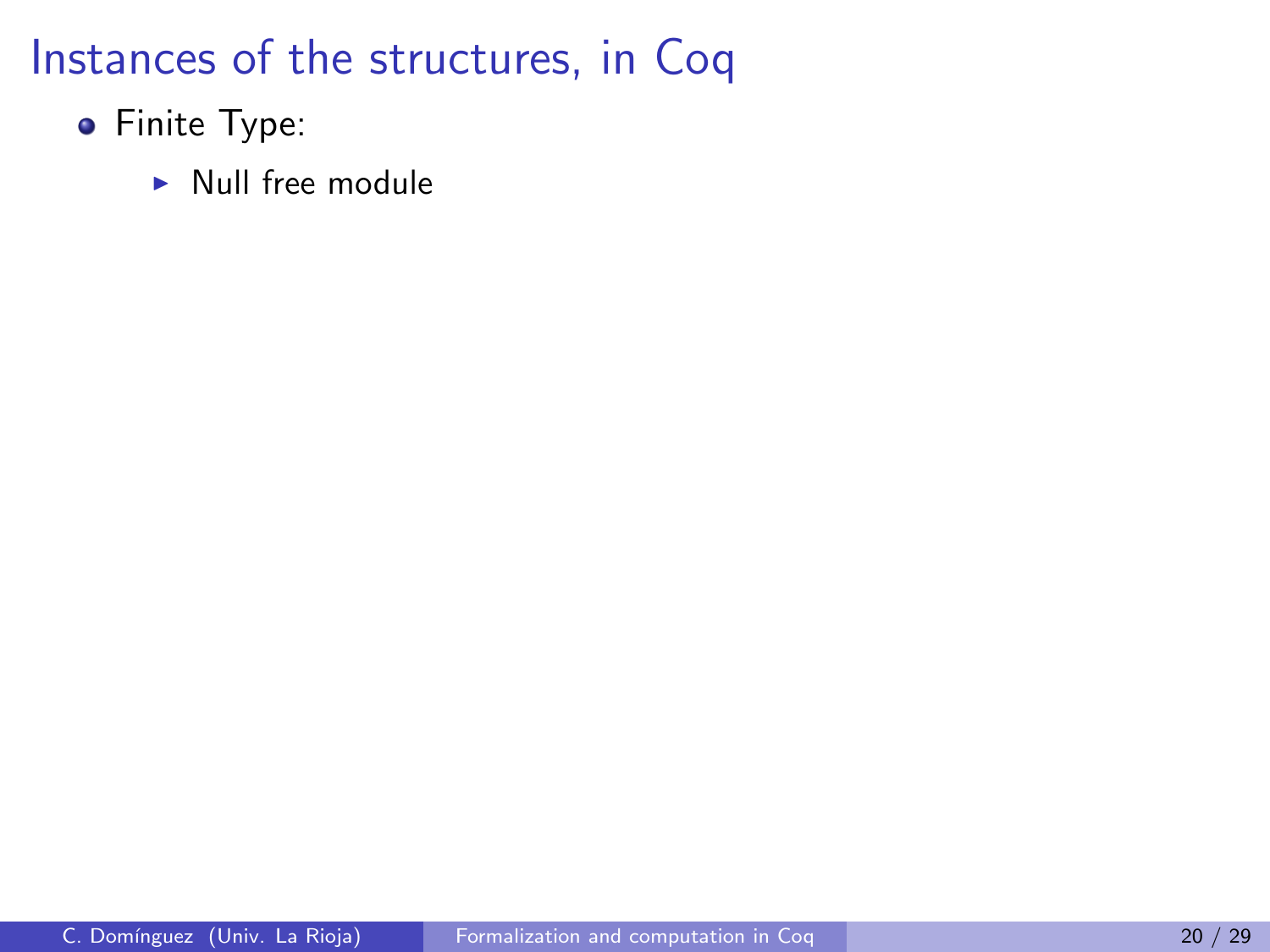- **•** Finite Type:
	- $\blacktriangleright$  Null free module
	- $\blacktriangleright$  Integer numbers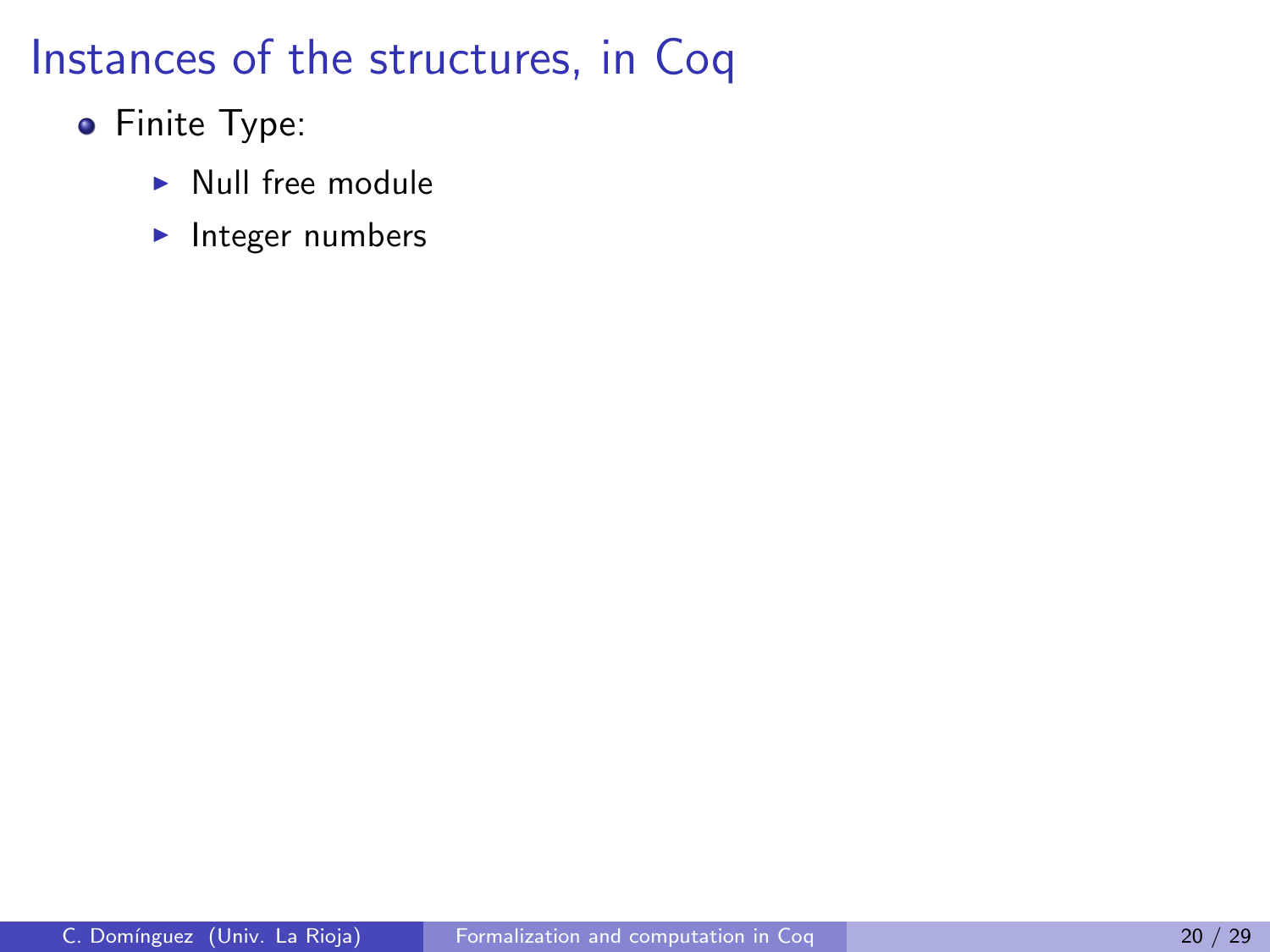- **•** Finite Type:
	- $\blacktriangleright$  Null free module
	- $\blacktriangleright$  Integer numbers
	- $\blacktriangleright$  The chain complex  $FCC^{(1)}$ :

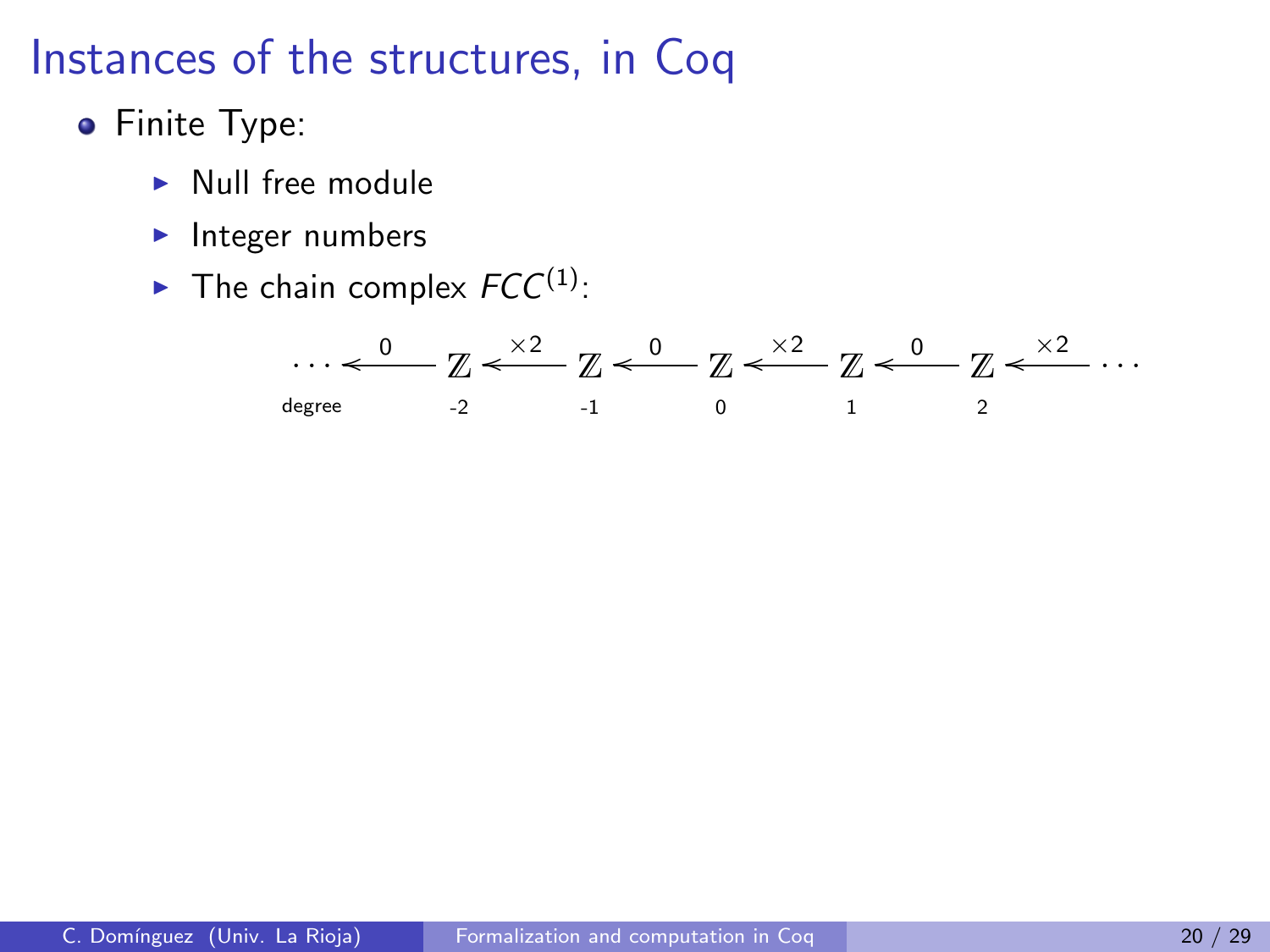- **•** Finite Type:
	- $\blacktriangleright$  Null free module
	- $\blacktriangleright$  Integer numbers
	- $\blacktriangleright$  The chain complex  $FCC^{(1)}$ :



- Infinite Type:
	- $\blacktriangleright$  Module  $\mathbb{Z}[\mathbb{N}]$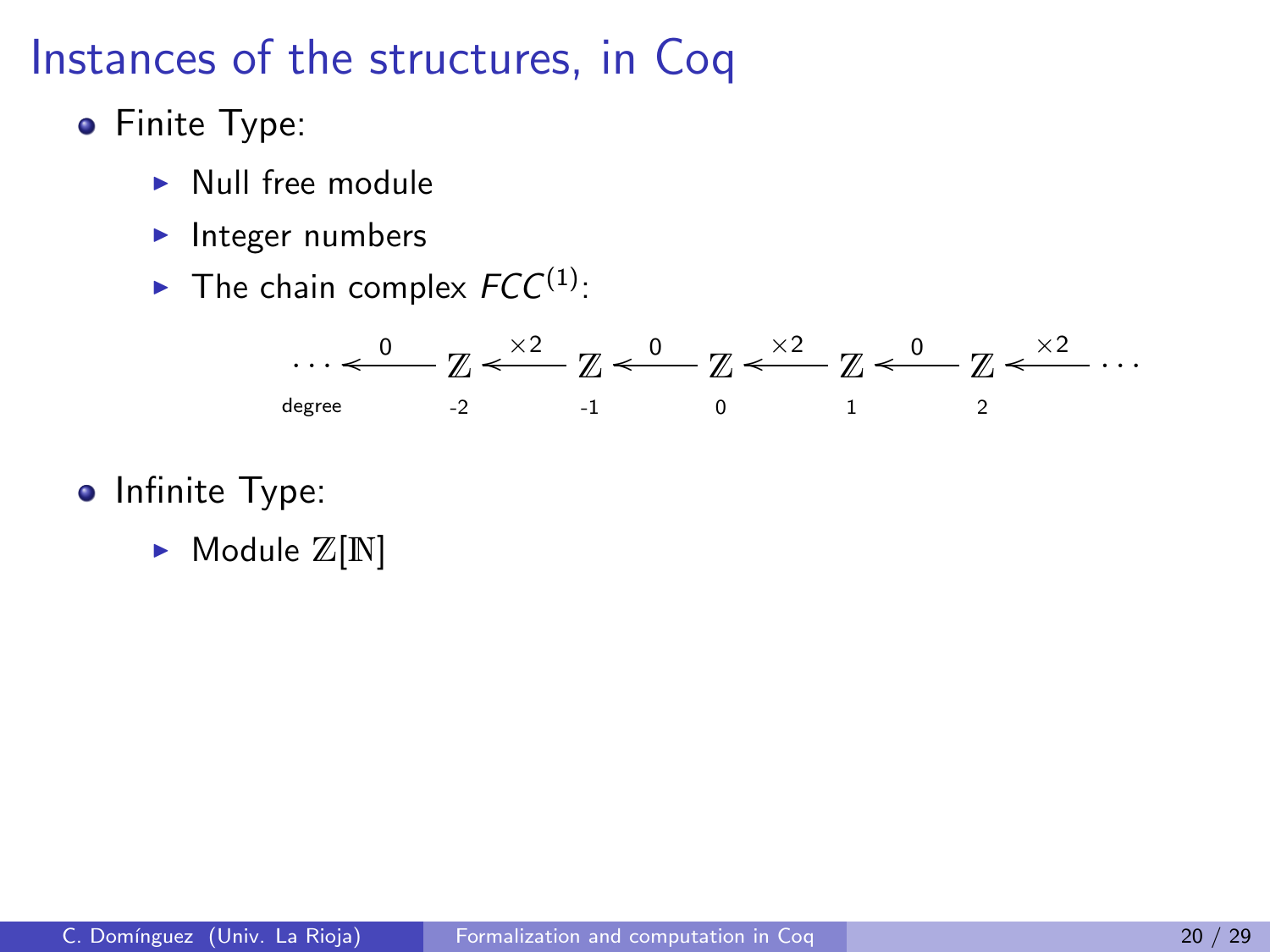- **•** Finite Type:
	- $\blacktriangleright$  Null free module
	- $\blacktriangleright$  Integer numbers
	- $\blacktriangleright$  The chain complex  $FCC^{(1)}$ :



- Infinite Type:
	- $\blacktriangleright$  Module  $\mathbb{Z}[\mathbb{N}]$
	- $\blacktriangleright$  The chain complex  $CC^{(2)}$ :

$$
\mathbb{Z}[N] \xleftarrow{\text{even}} \mathbb{Z}[N] \qquad \qquad \mathbb{Z}[N] \xleftarrow{\text{odd}} \mathbb{Z}[N]
$$
\n
$$
x_0 \xleftarrow{\text{(d(2))}} x_0
$$
\n
$$
0 \xleftarrow{\text{odd}} x_1
$$
\n
$$
x_2 \xleftarrow{\text{odd}} x_2
$$
\n
$$
0 \xleftarrow{\text{odd}} x_3
$$
\n
$$
0 \xleftarrow{\text{odd}} x_4
$$
\n
$$
0 \xleftarrow{\text{odd}} x_2
$$
\n
$$
0 \xleftarrow{\text{odd}} x_3
$$
\n
$$
0 \xleftarrow{\text{odd}} x_4
$$
\n
$$
0 \xleftarrow{\text{odd}} x_2
$$
\n
$$
0 \xleftarrow{\text{odd}} x_3
$$
\n
$$
0 \xleftarrow{\text{odd}} x_3
$$
\n
$$
0 \xleftarrow{\text{odd}} x_4
$$
\n
$$
0 \xleftarrow{\text{odd}} x_5
$$
\n
$$
0 \xleftarrow{\text{odd}} x_6
$$
\n
$$
0 \xleftarrow{\text{odd}} x_7
$$
\n
$$
0 \xleftarrow{\text{odd}} x_8
$$
\n
$$
0 \xleftarrow{\text{odd}} x_9
$$
\n
$$
0 \xleftarrow{\text{odd}} x_9
$$
\n
$$
0 \xleftarrow{\text{odd}} x_9
$$
\n
$$
0 \xleftarrow{\text{odd}} x_9
$$
\n
$$
0 \xleftarrow{\text{odd}} x_9
$$
\n
$$
0 \xleftarrow{\text{odd}} x_9
$$
\n
$$
0 \xleftarrow{\text{odd}} x_9
$$
\n
$$
0 \xleftarrow{\text{odd}} x_9
$$
\n
$$
0 \xleftarrow{\text{odd}} x_9
$$
\n
$$
0 \xleftarrow{\text{odd}} x_9
$$
\n
$$
0 \xleftarrow{\text{odd}} x_9
$$
\n
$$
0 \xleftarrow{\text{odd}} x_9
$$
\n
$$
0 \xleftarrow{\text{odd}} x_9
$$
\n
$$
0 \xleftarrow{\text{odd}} x_9
$$
\n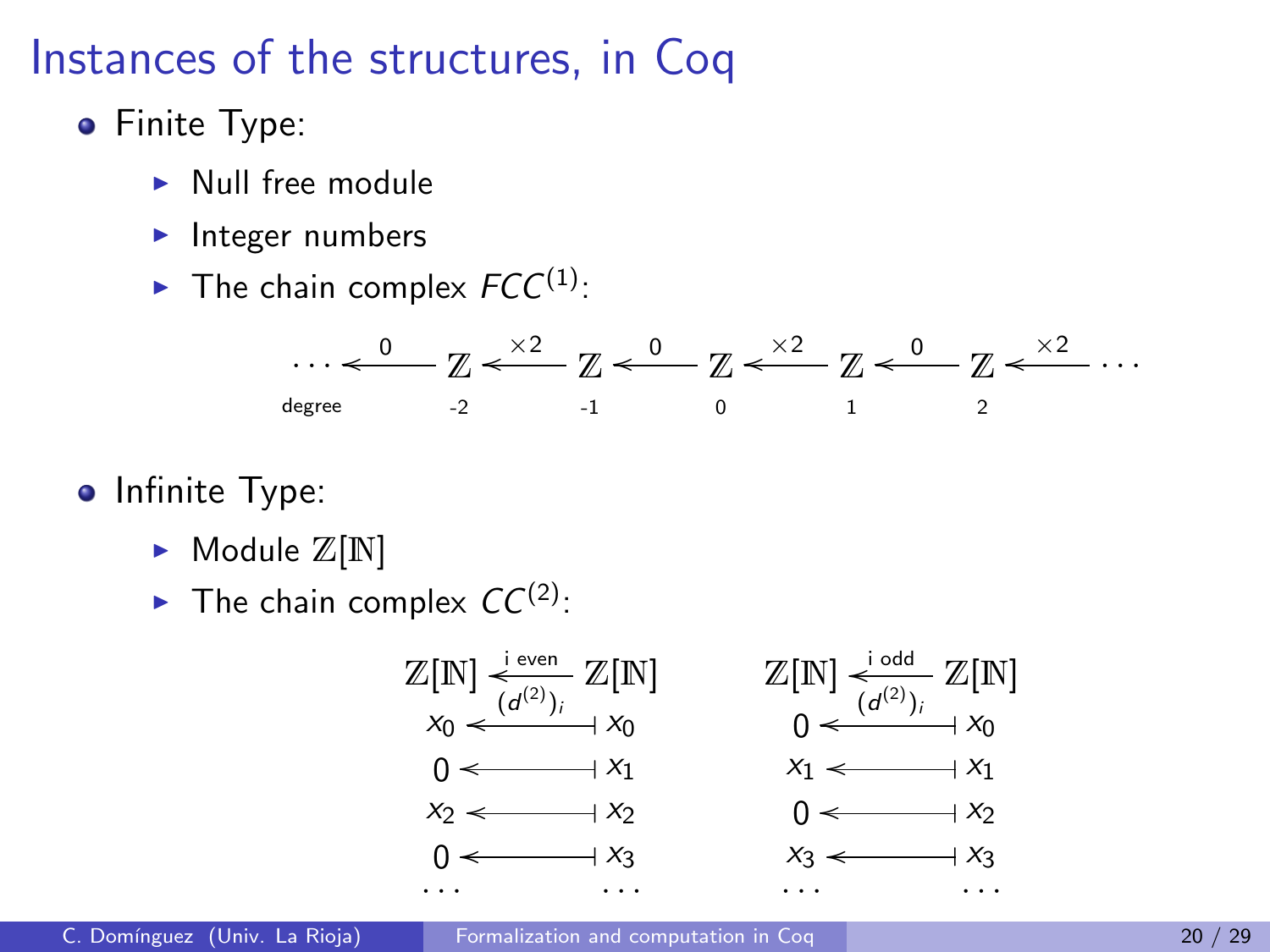$\bullet$  CC<sup>(1)</sup> is FCC<sup>(1)</sup> without the finiteness condition:

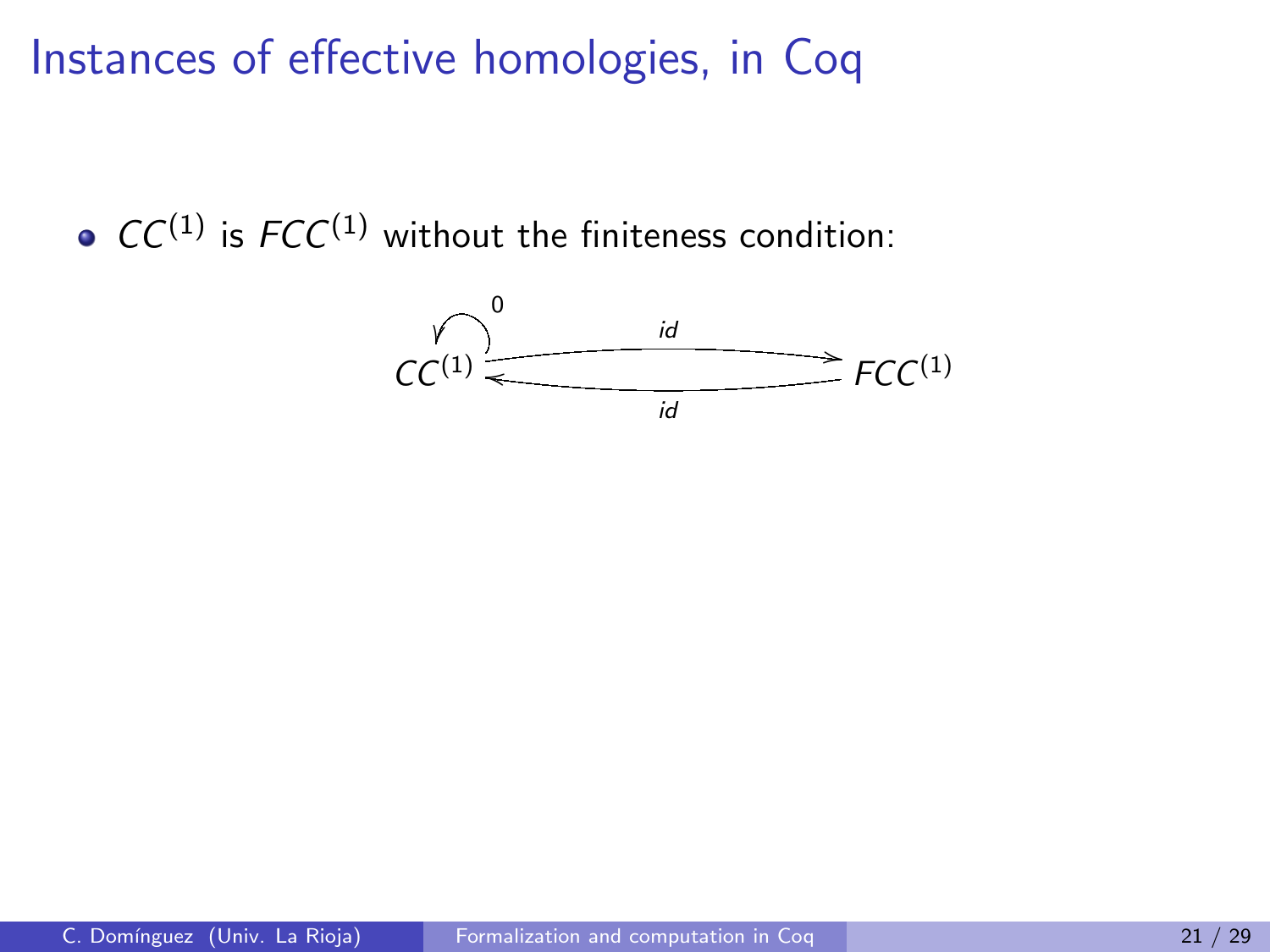$\bullet$  CC<sup>(1)</sup> is FCC<sup>(1)</sup> without the finiteness condition:



 $h^{(2)}$  defined as the  $d^{(2)}$  differential:

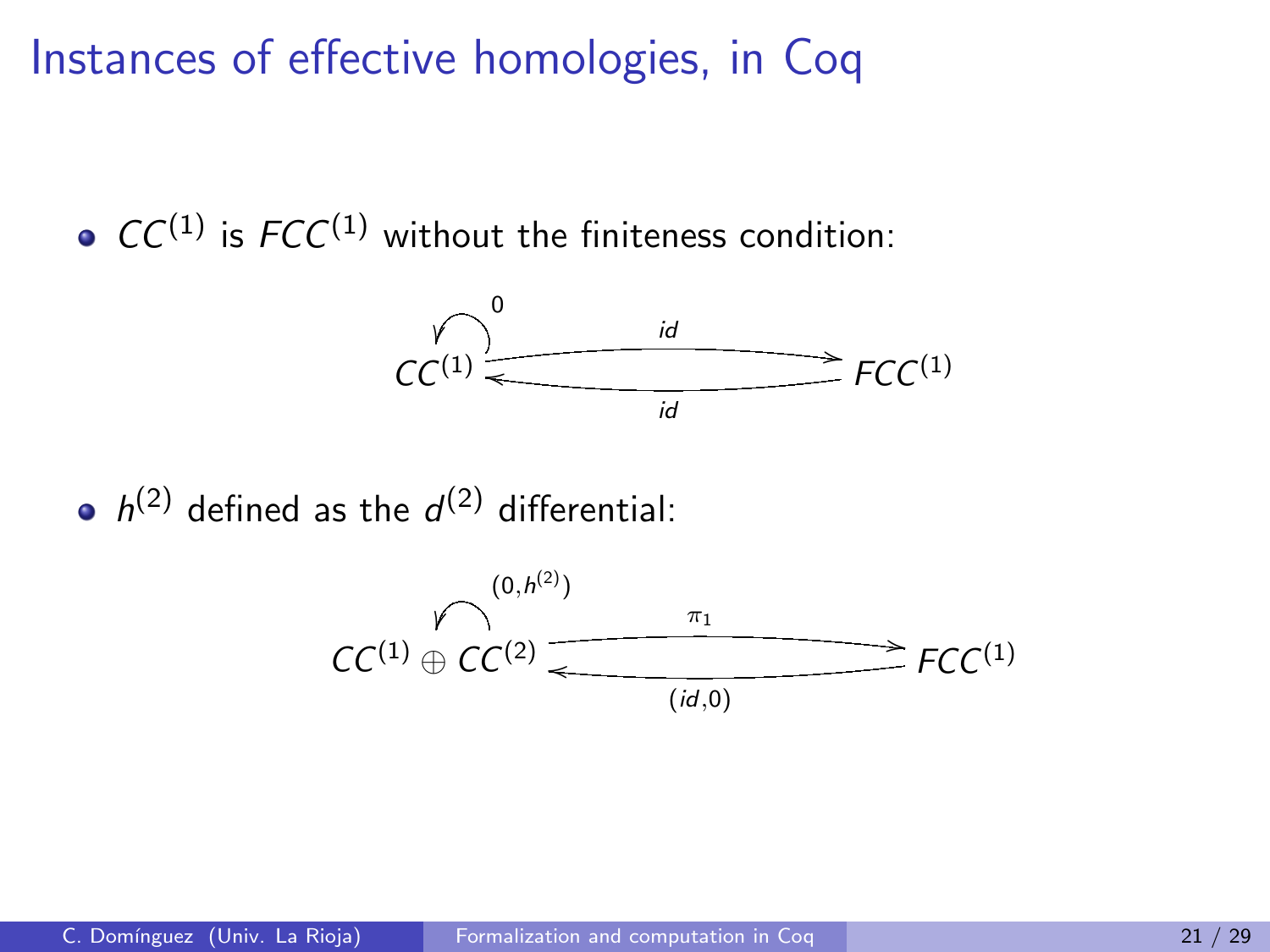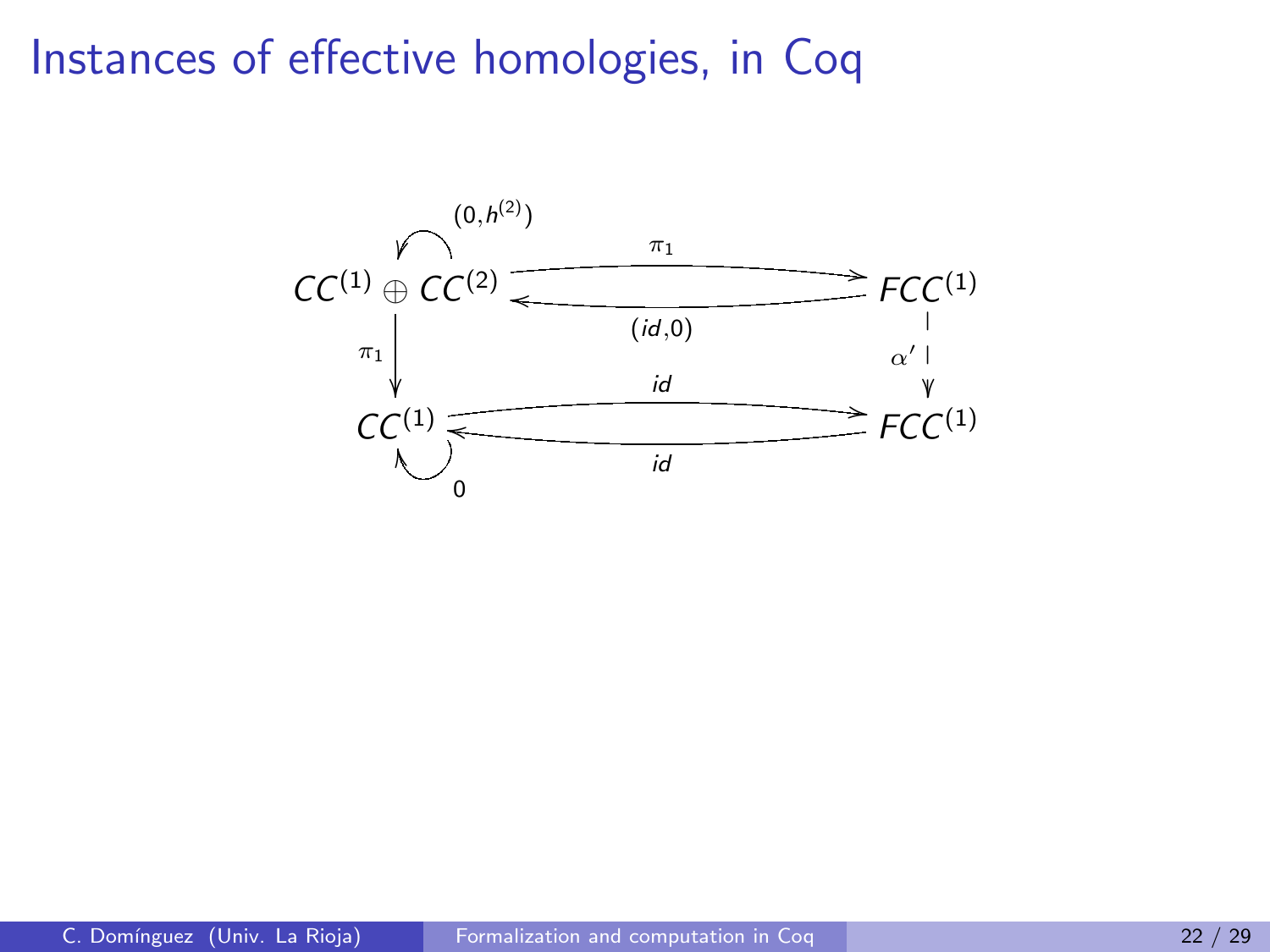

Effective homology of the cone of  $\pi_1$ 

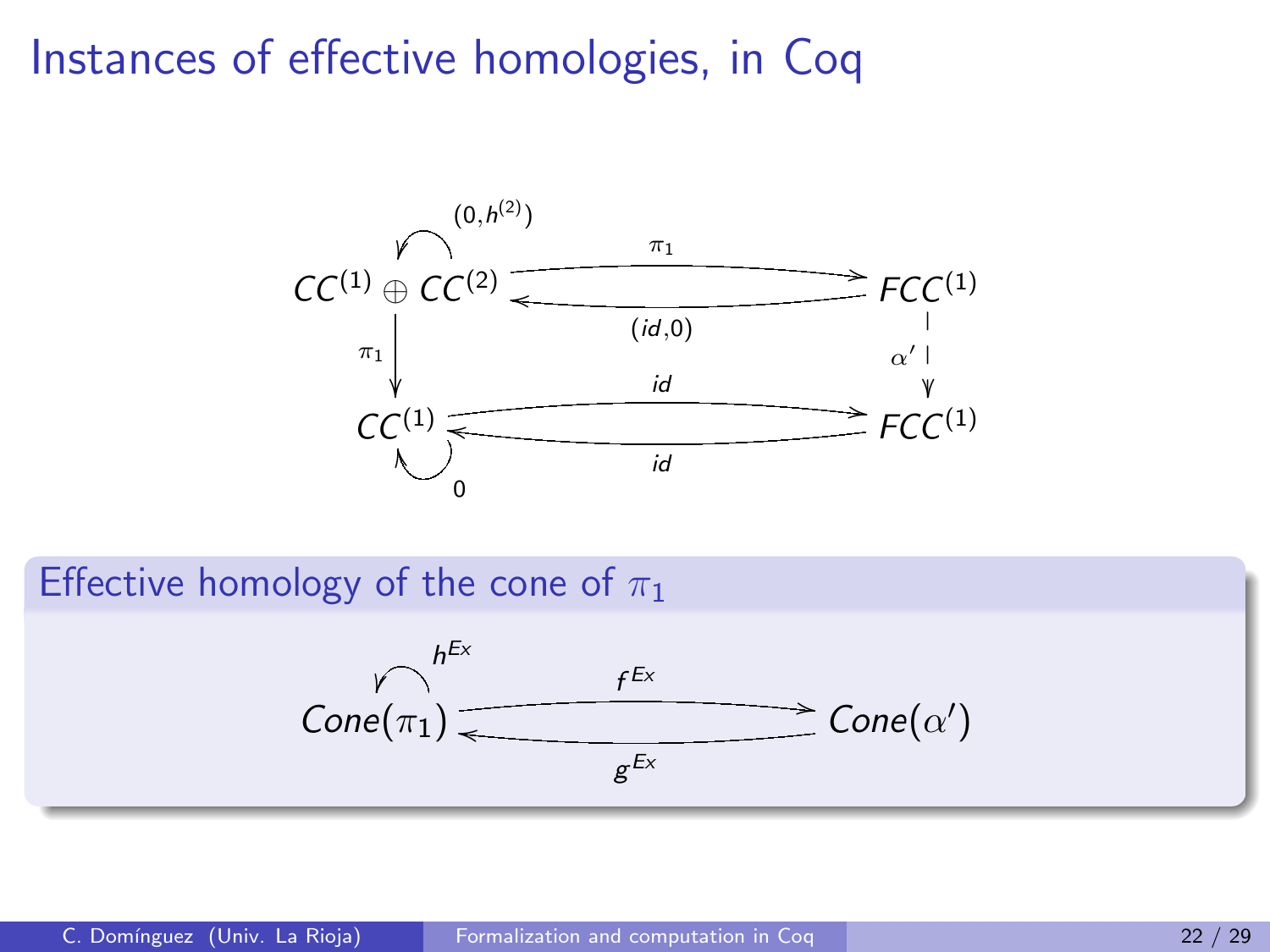

[A formalization in Coq of a hierarchy of data structures.](#page-10-0)

[Some proofs and some instances.](#page-31-0)



<span id="page-48-0"></span>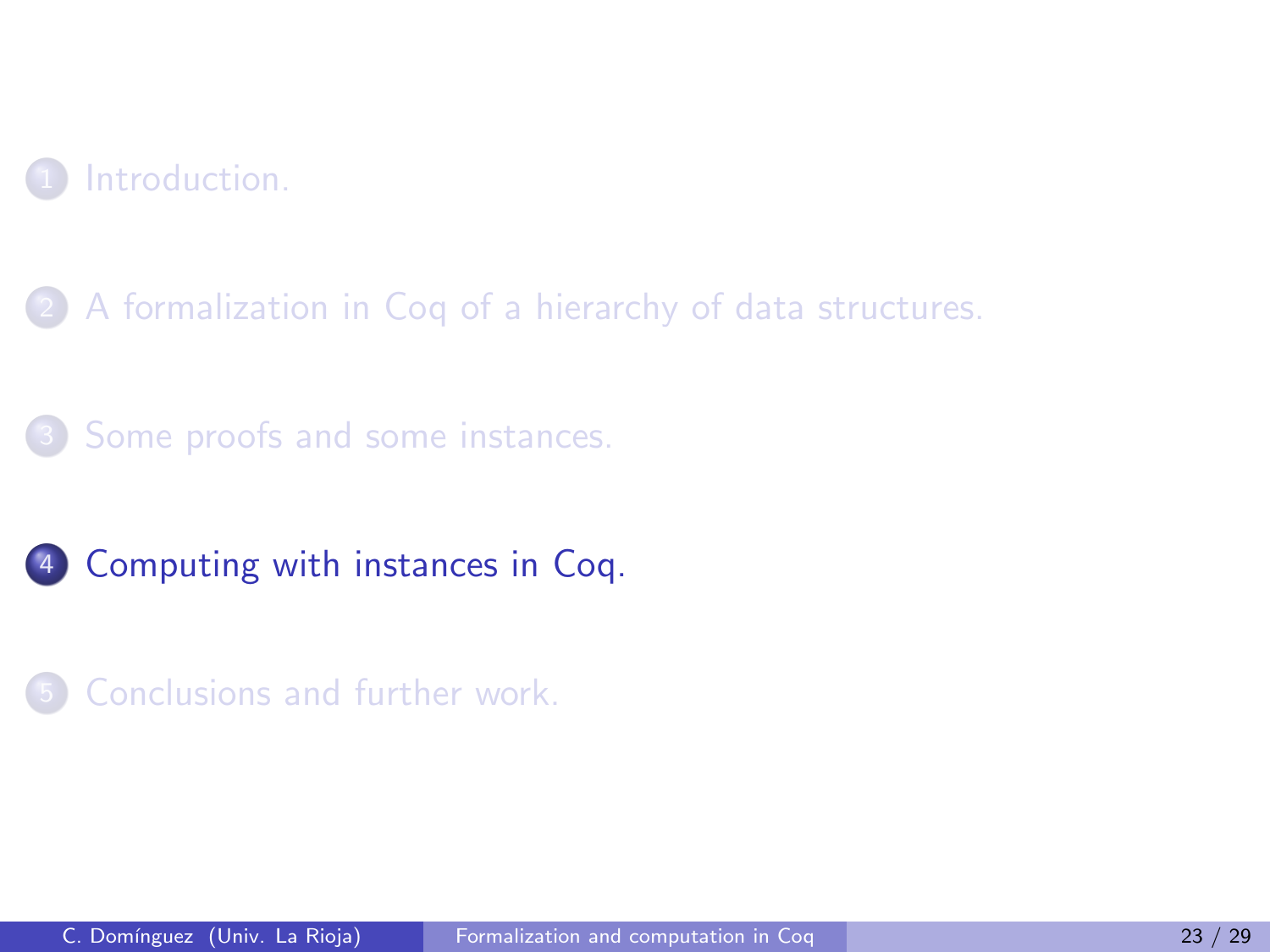## Computing with instances in Coq

Looking for a contracting homotopy in  $\mathcal{C}$ one $(\alpha')$ , *i.e.* a  $h: \mathsf{Cone}(\alpha') \to \mathsf{Cone}(\alpha')$  such that  $h \circ h = 0$  and  $d \circ h + h \circ d = id$  in

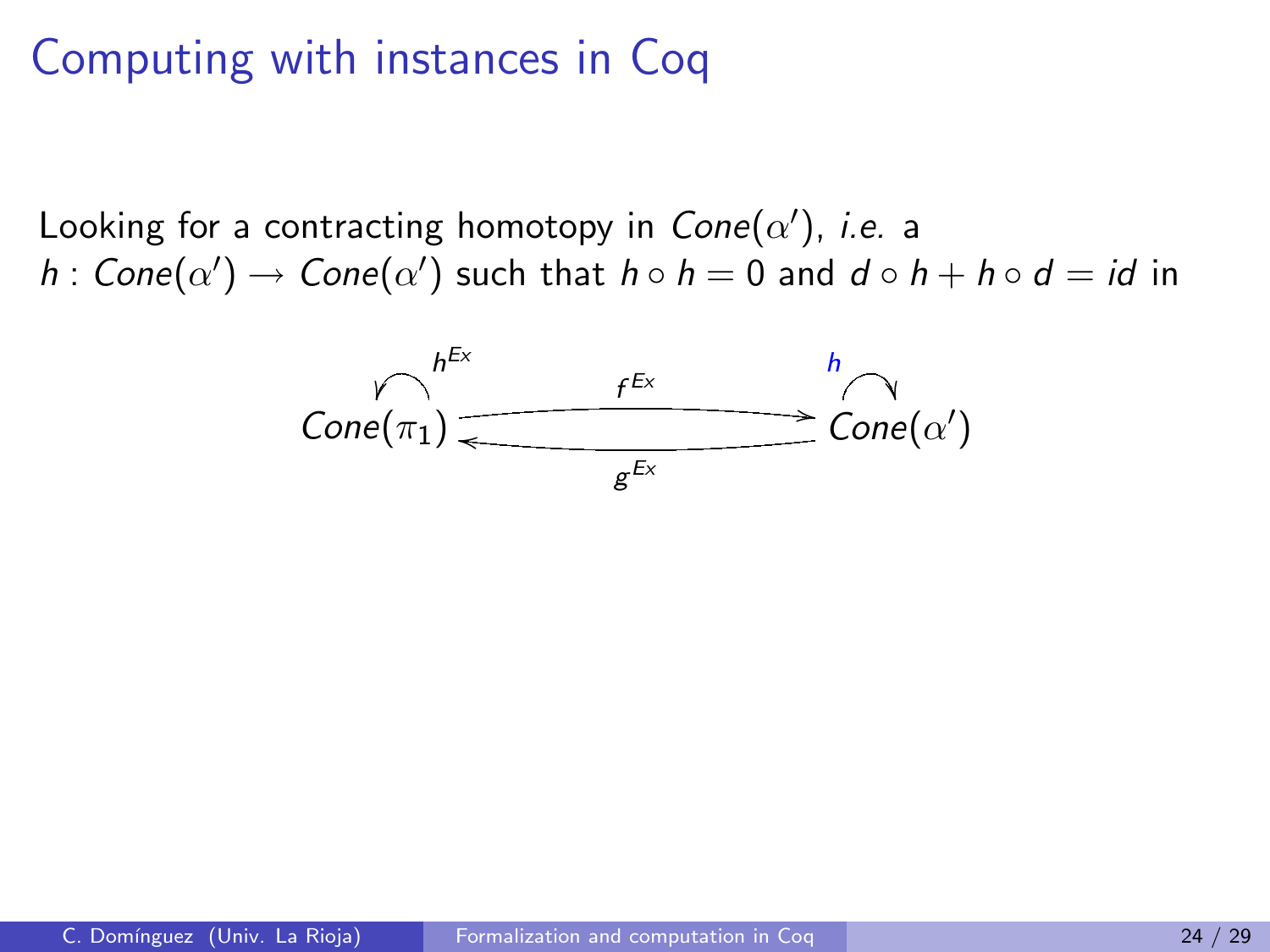### Computing with instances in Coq

Looking for a contracting homotopy in  $\mathcal{C}$ one $(\alpha')$ , *i.e.* a  $h: \mathsf{Cone}(\alpha') \to \mathsf{Cone}(\alpha')$  such that  $h \circ h = 0$  and  $d \circ h + h \circ d = id$  in



**•** Candidates:

- $\triangleright$  h1 =  $(h1_i)_{i\in\mathbb{Z}}$ , such that  $h1_i(a, b) := (0, a)$ , for all  $i \in \mathbb{Z}$
- $h$  h2 =  $(h2<sub>i</sub>)<sub>i∈Z</sub>$ , such that  $h2<sub>i</sub>(a, b) := (b, 0)$ , for all  $i \in \mathbb{Z}$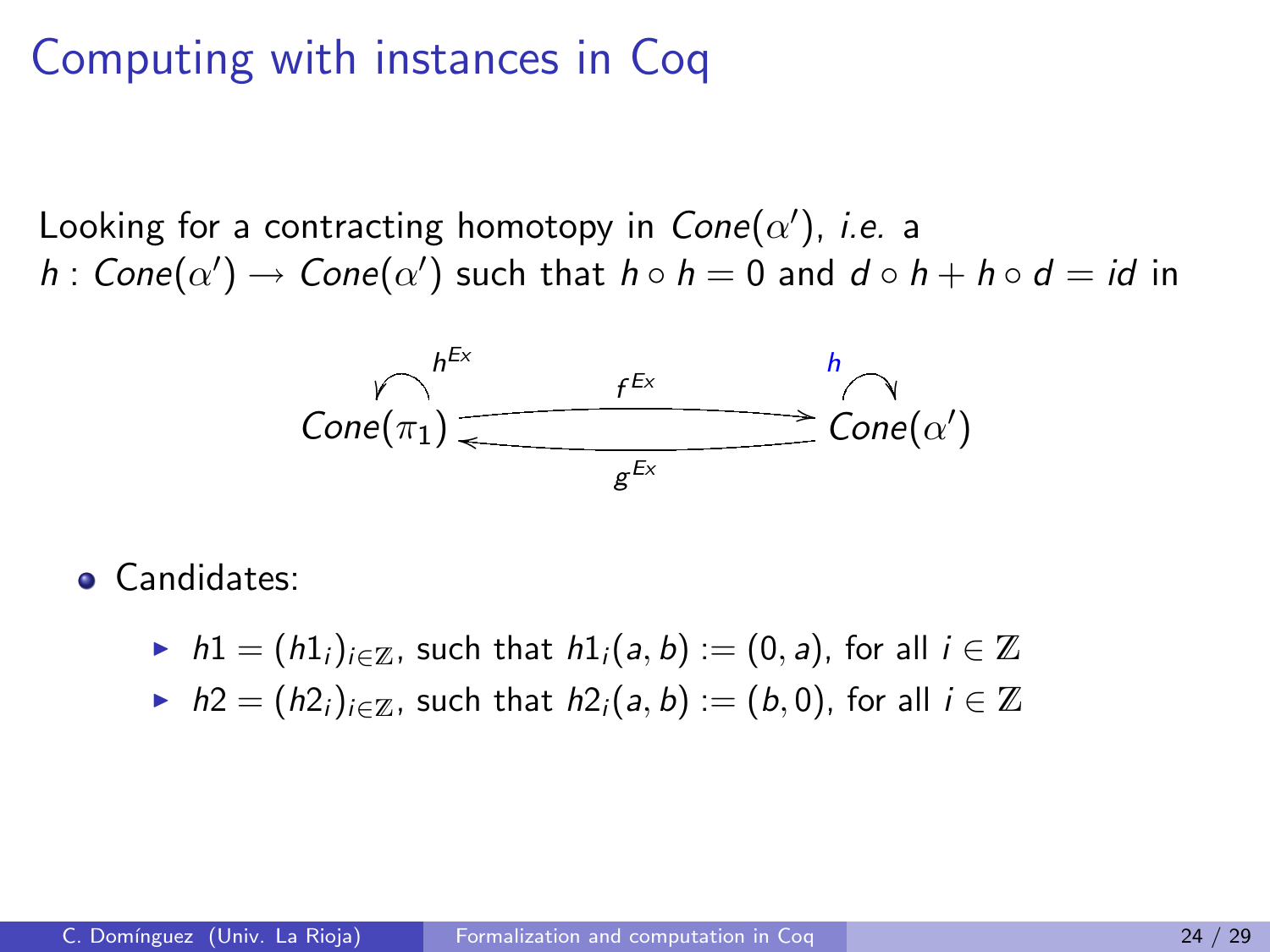- Candidates in Coq:
	- Definition h1:=fun(i:Z)(c:bottomCC Example i)=>(0,fst c)
	- Definition  $h2:=fun(i:Z)(c:bottomCC Example i)=>(snd c,0)$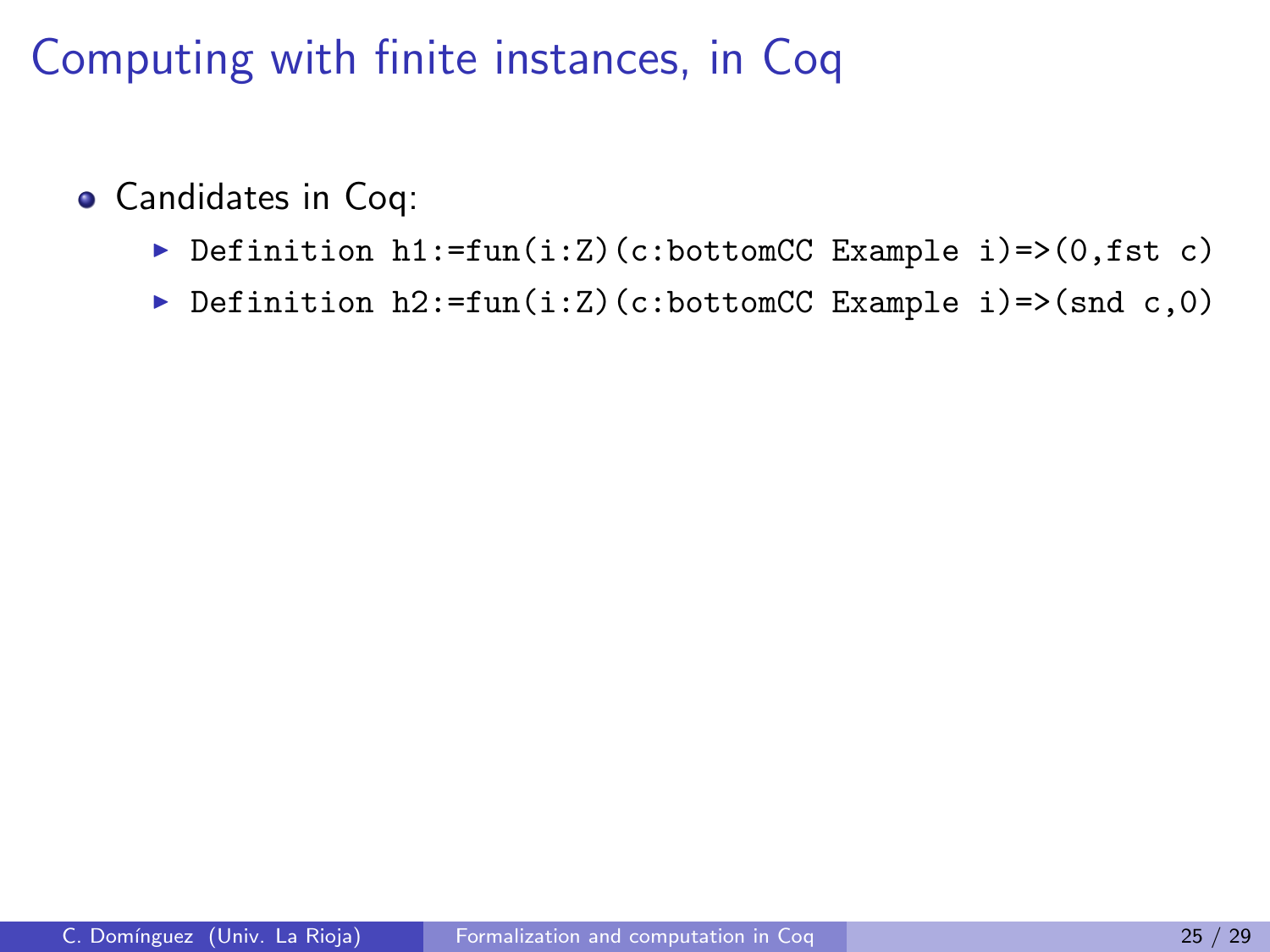- Candidates in Coq:
	- Definition  $h1:=fun(i:Z)(c:bottomCC Example i)=>(0,fst c)$
	- ▶ Definition h2:=fun(i:Z)(c:bottomCC Example i)=>(snd c,0)
- Computing in Coq  $(d \circ h + h \circ d = id)$  with finite structures:
	- Eval vm\_compute in  $(($  (Diff (bottomCC Example) 2)[oh](h1 2))[+h]  $((h1 1) [oh] (Diff(bottomCC Example) 1)))(5, 7).$ resulting in:  $=(0, 0)$ : bottomCC Example 2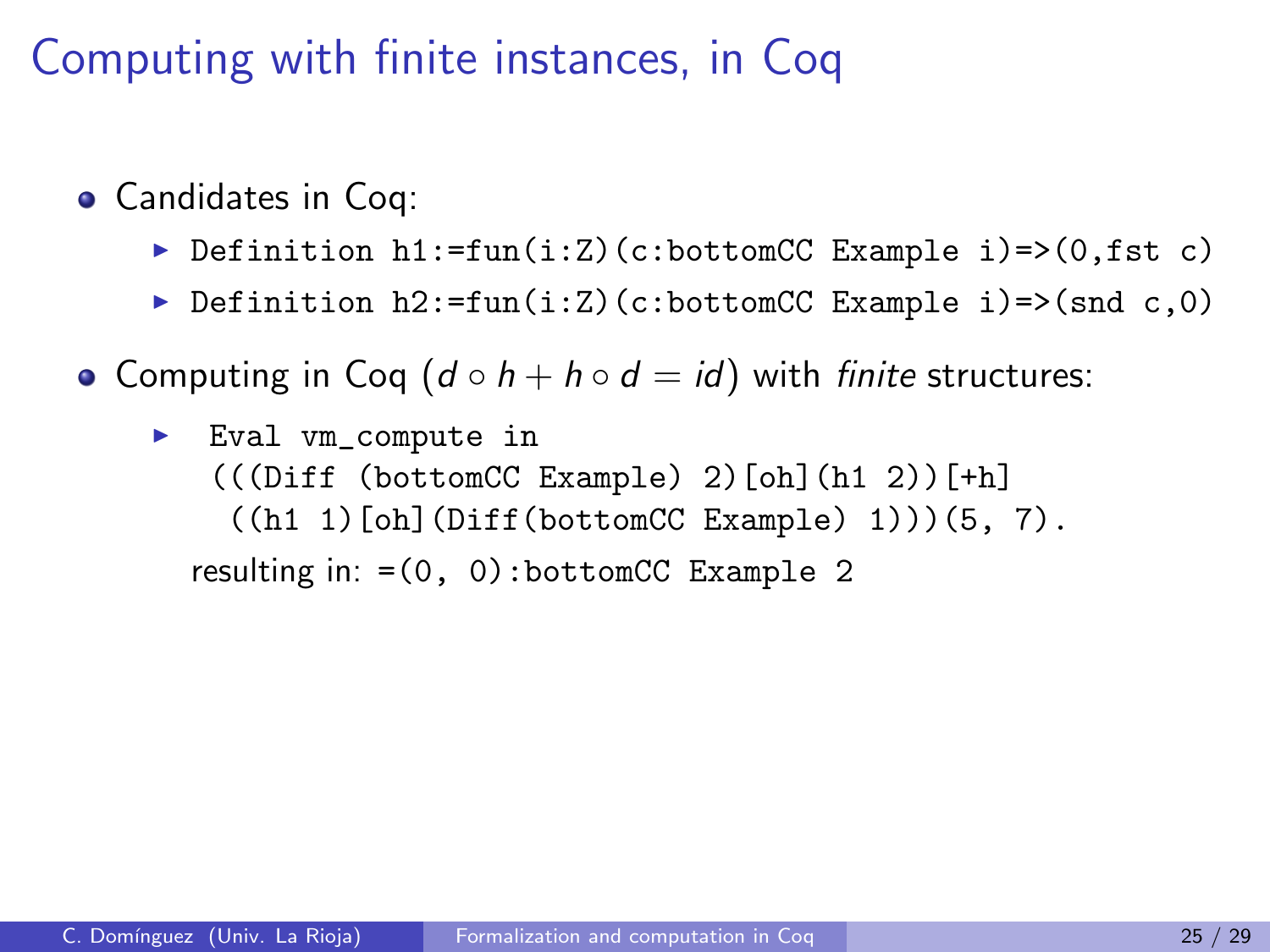- Candidates in Coq:
	- Definition  $h1:=fun(i:Z)(c:bottomCC Example i)=>(0,fst c)$
	- ▶ Definition h2:=fun(i:Z)(c:bottomCC Example i)=>(snd c,0)
- Computing in Coq  $(d \circ h + h \circ d = id)$  with finite structures:
	- ► Eval vm\_compute in  $(($  (Diff (bottomCC Example) 2)[oh](h1 2))[+h]  $((h1 1) [oh] (Diff(bottomCC Example) 1)))(5, 7).$ resulting in:  $=(0, 0)$ : bottomCC Example 2
	- ► Eval vm\_compute in  $(($  (Diff (bottomCC Example) 2)[oh](h2 2))[+h]  $((h2 1) [oh] (Diff (bottomCC Example) 1)))(5, 7).$ resulting in:  $=(5, 7)$ : bottomCC Example 2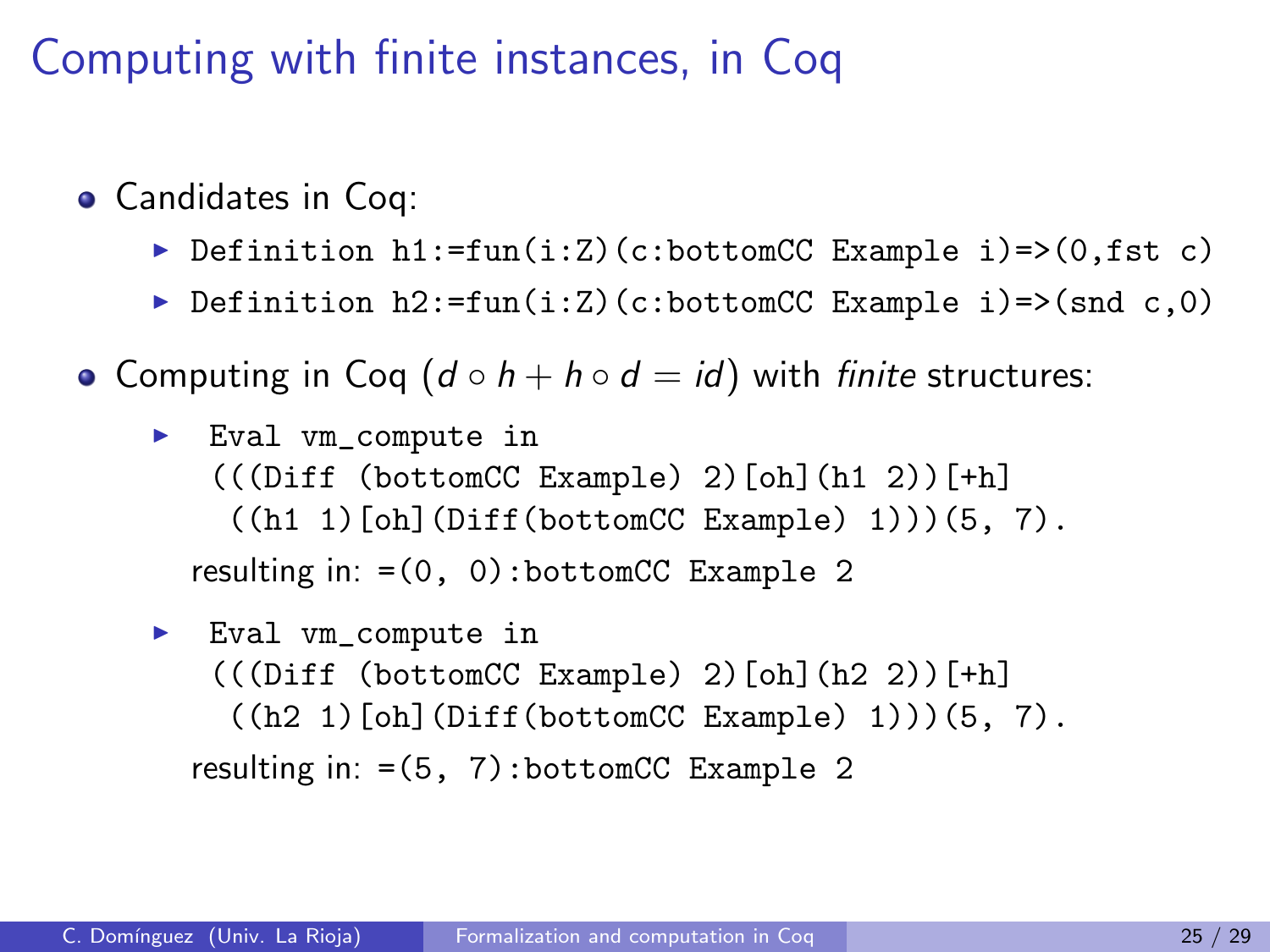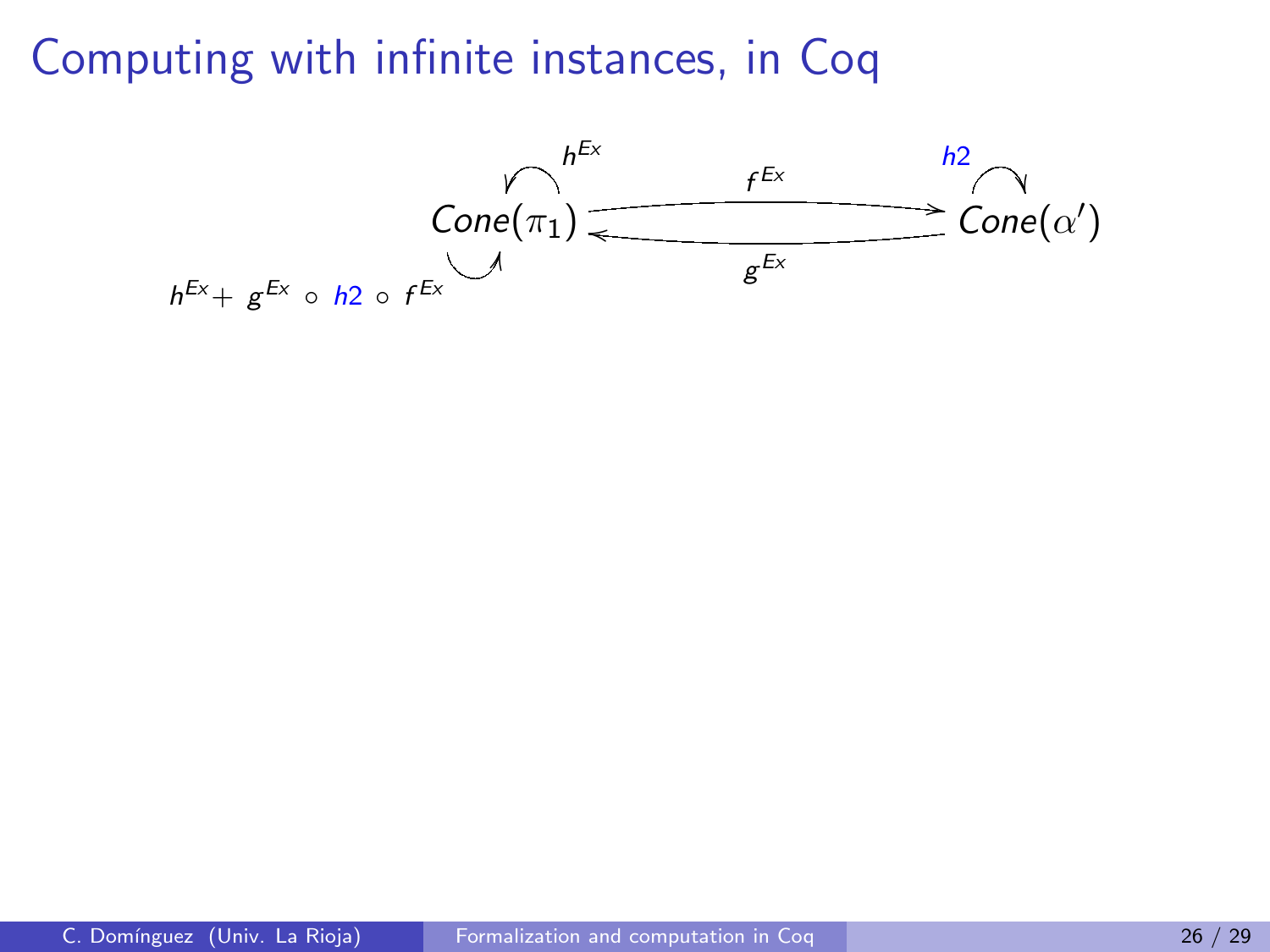

#### o In Coq

Definition  $h_t$ -topCone:= fun n: Z =>  $(h_t_t$  Example) n  $[th]$  $(((g_b_t t \quad Example) n) [oh] (h2 n) [oh] ((f_t_b Example) n)).$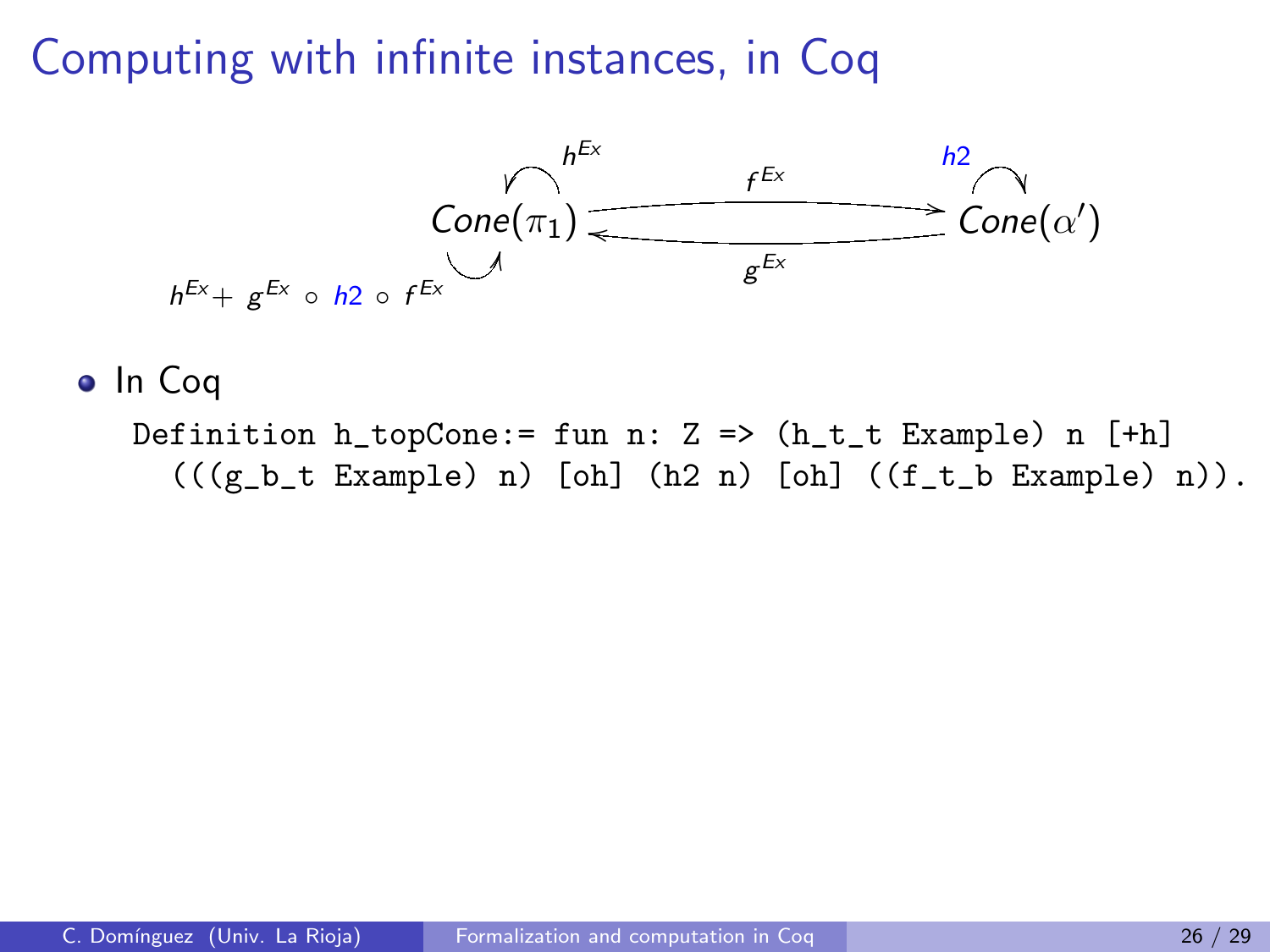

#### o In Coa

Definition  $h_t$ -topCone:= fun n: Z =>  $(h_t_t_t$  Example) n  $[t_h]$  $(((g_b_t t \quad Example) n)$  [oh]  $(h2 n)$  [oh]  $((f_t b \quad Example) n)).$ 

#### • Computing in Coq with *infinite* structures: (e represents the element  $(7 * x_4 + 8 * x_0)$ ).

 $\blacktriangleright$  Eval vm\_compute in  $((\text{Diff}(\text{topCC Example}) 2) [\text{oh}] (\text{h\_topCone} 2)) [\text{+h}]$  $((h_ttopCone 1) [oh] ((Diff(topCC Example) 1)))) (5, e, 3).$ 

resulting in an element equal (in the setoid) to (5, e, 3).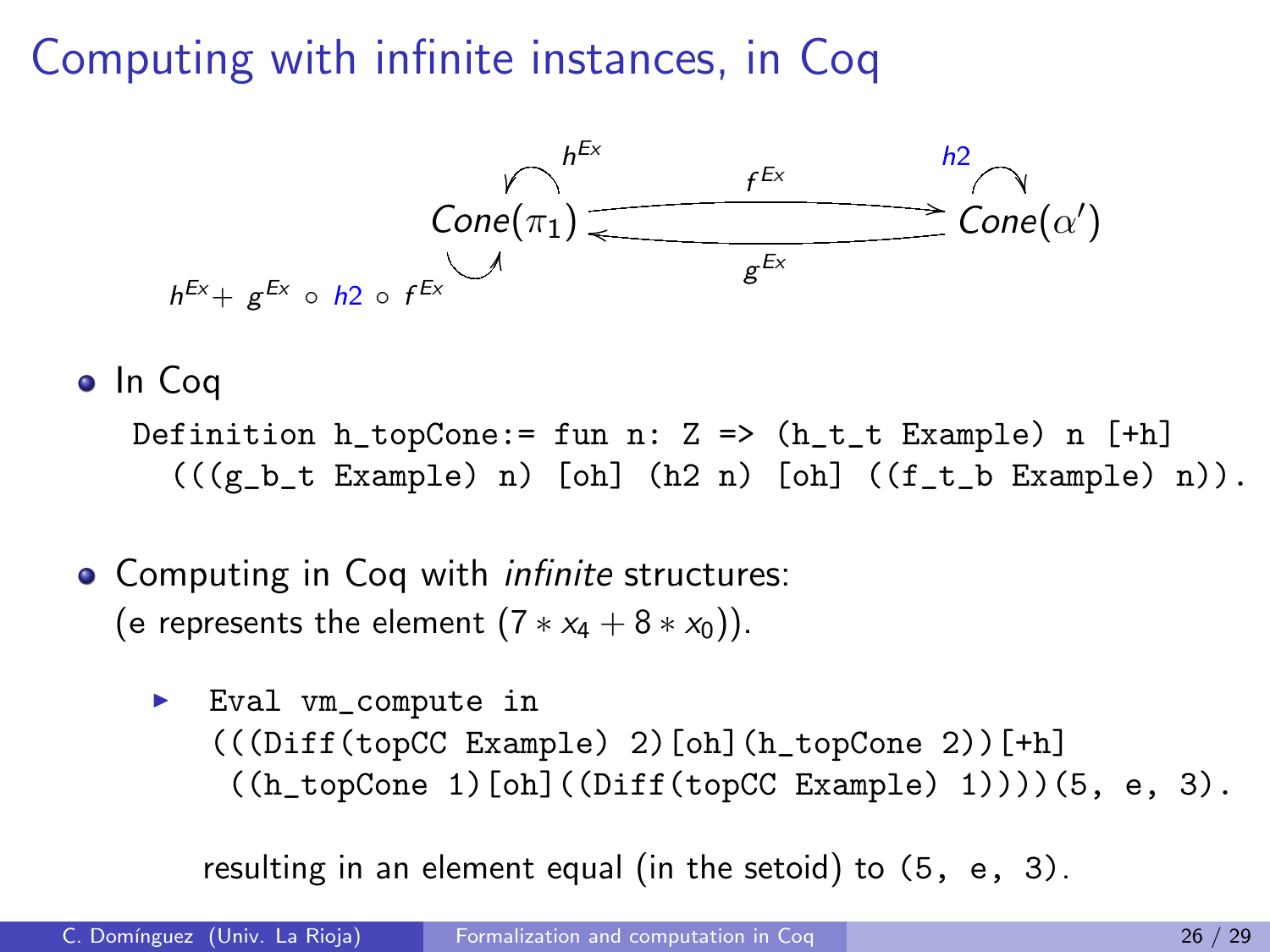#### Undecidible problem in general

When working with chain complexes of infinite type, if an element  $x$  is a cycle (that is to say,  $d_n(x) = 0$ ) and the chain complex has a contracting homotopy, then there exists an element z such that  $d_{n+1}(z) = x$ .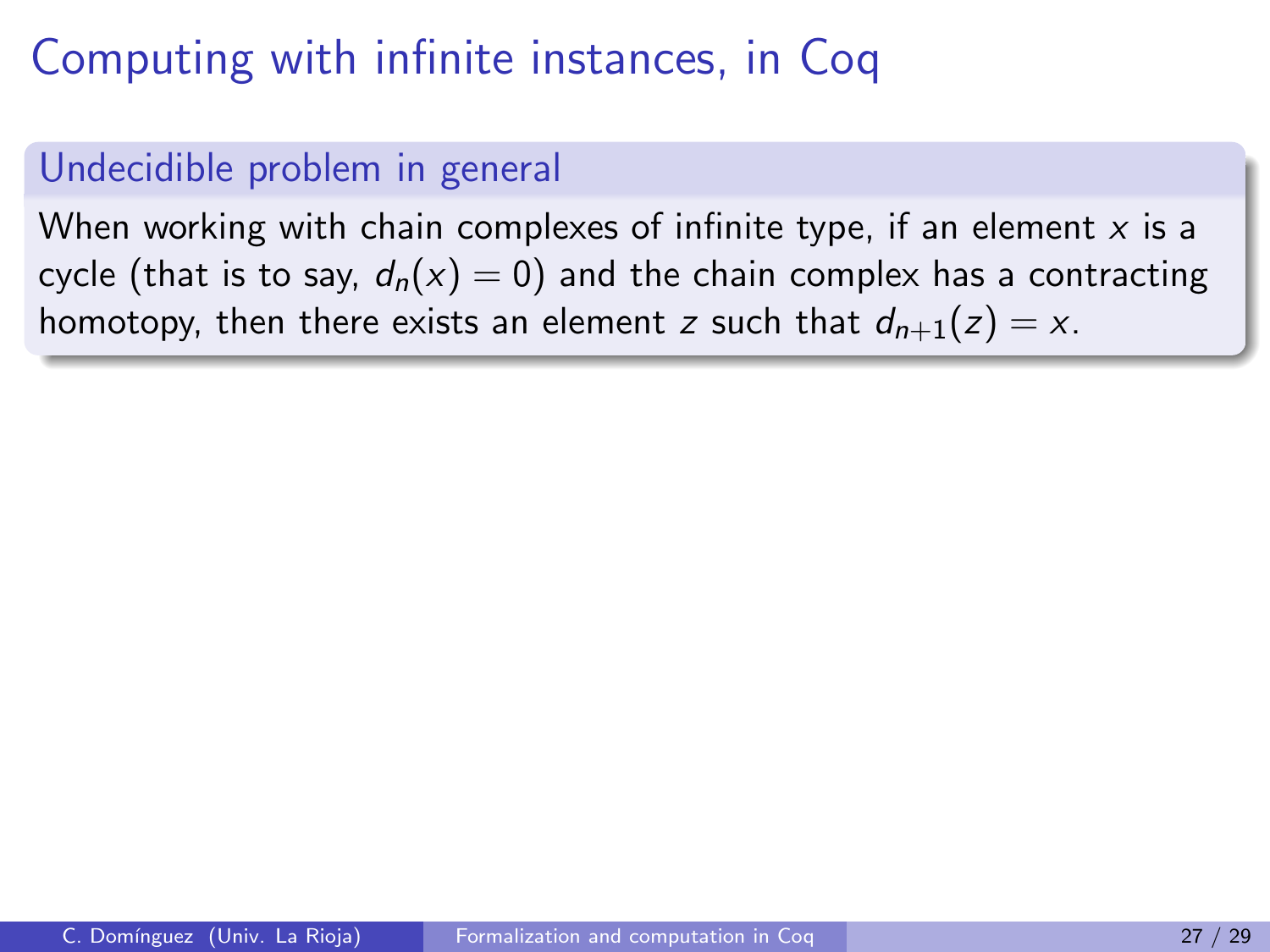#### Undecidible problem in general

When working with chain complexes of infinite type, if an element  $x$  is a cycle (that is to say,  $d_n(x) = 0$ ) and the chain complex has a contracting homotopy, then there exists an element z such that  $d_{n+1}(z) = x$ .

- For a chain complex with a contracting homotopy it is possible to calculate that pre-image for some elements.
- Example (-10, Inv e, 5)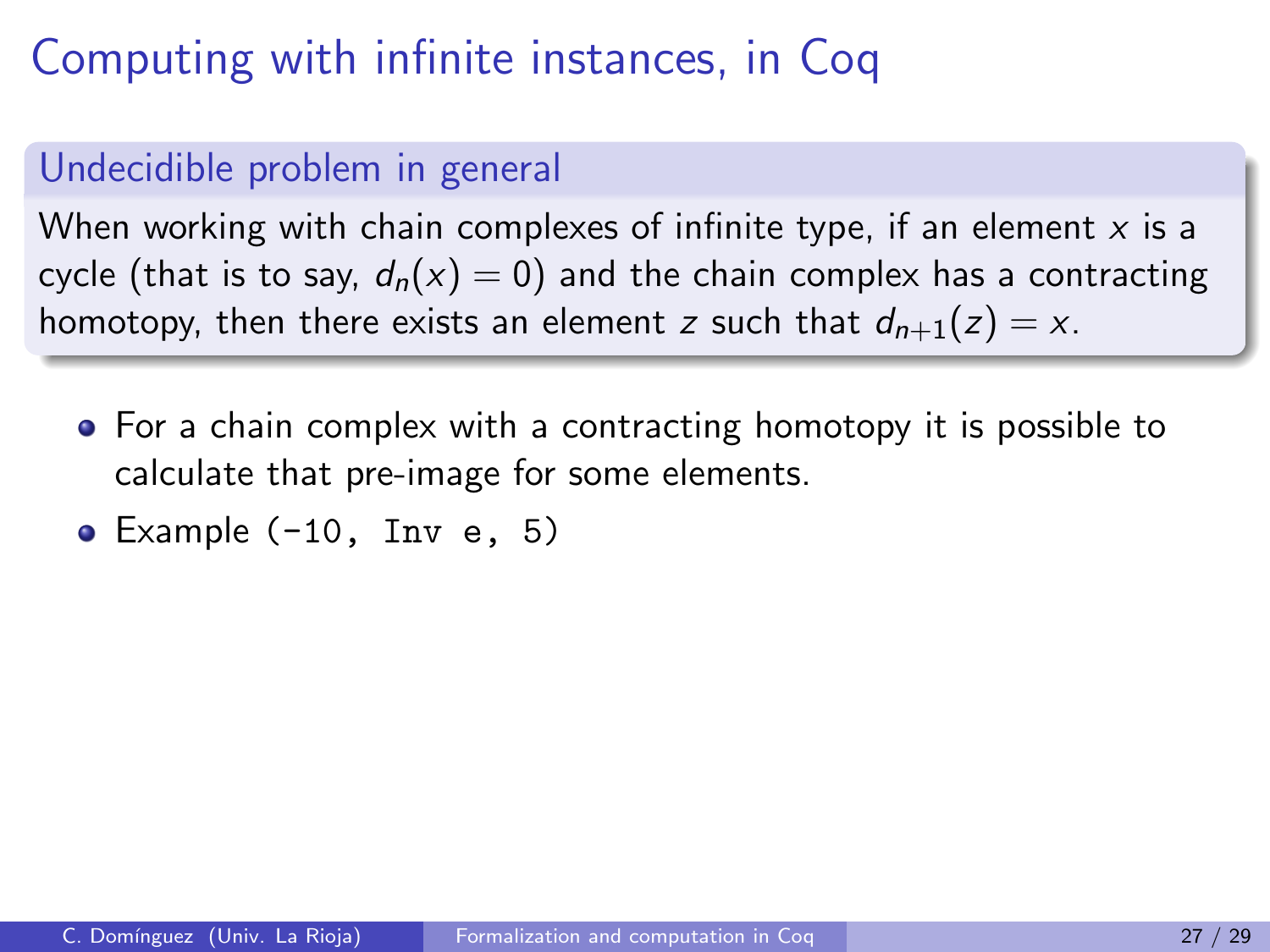#### Undecidible problem in general

When working with chain complexes of infinite type, if an element  $x$  is a cycle (that is to say,  $d_n(x) = 0$ ) and the chain complex has a contracting homotopy, then there exists an element z such that  $d_{n+1}(z) = x$ .

- For a chain complex with a contracting homotopy it is possible to calculate that pre-image for some elements.
- $\bullet$  Example (-10, Inv e, 5)
- Computing in Coq with *infinite* structures: Eval vm compute in  $(h\_topCone 2)$  (-10, Inv e, 5). resulting in an element equal to (5, e, 0).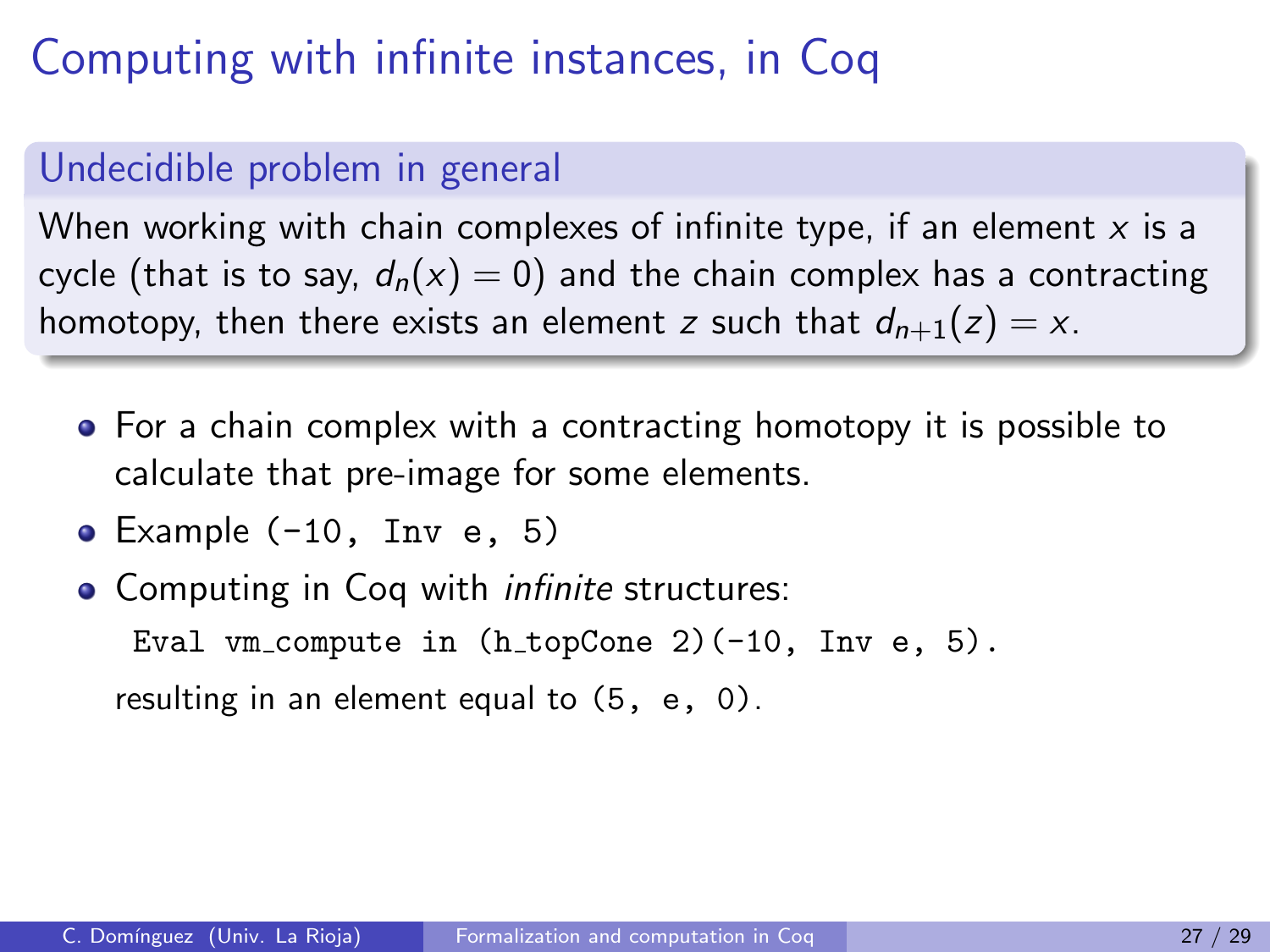#### Undecidible problem in general

When working with chain complexes of infinite type, if an element  $x$  is a cycle (that is to say,  $d_n(x) = 0$ ) and the chain complex has a contracting homotopy, then there exists an element z such that  $d_{n+1}(z) = x$ .

- For a chain complex with a contracting homotopy it is possible to calculate that pre-image for some elements.
- Example (-10, Inv e, 5)
- Computing in Coq with *infinite* structures: Eval vm compute in  $(h\_topCone 2)$  (-10, Inv e, 5). resulting in an element equal to (5, e, 0).

Eval vm compute in ((Diff(topCC Example) 2))(5, e, 0). resulting the required element  $(-10, \text{Inv } e, 5)$ .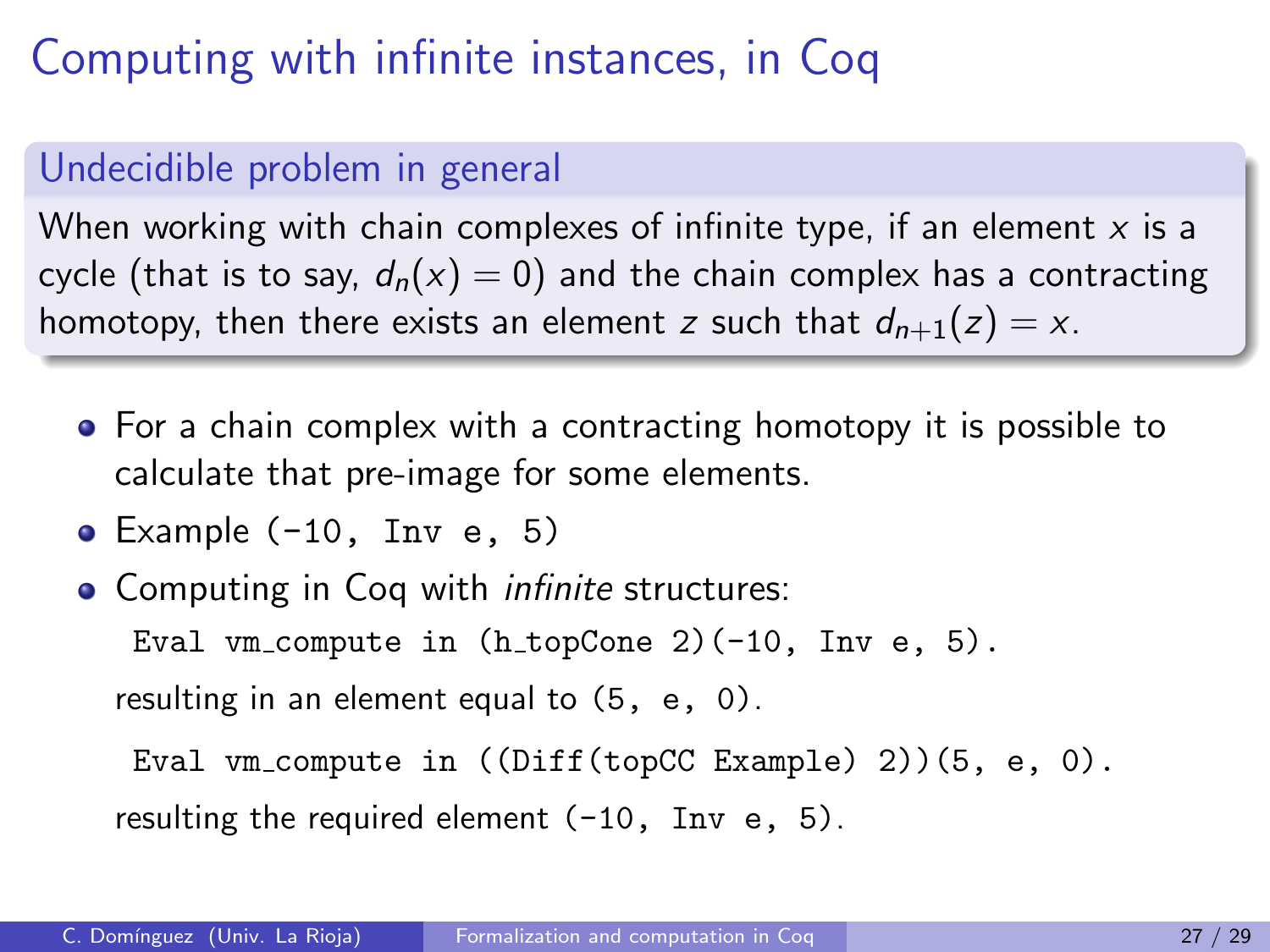

2 [A formalization in Coq of a hierarchy of data structures.](#page-10-0)

[Some proofs and some instances.](#page-31-0)

[Computing with instances in Coq.](#page-48-0)

<span id="page-61-0"></span>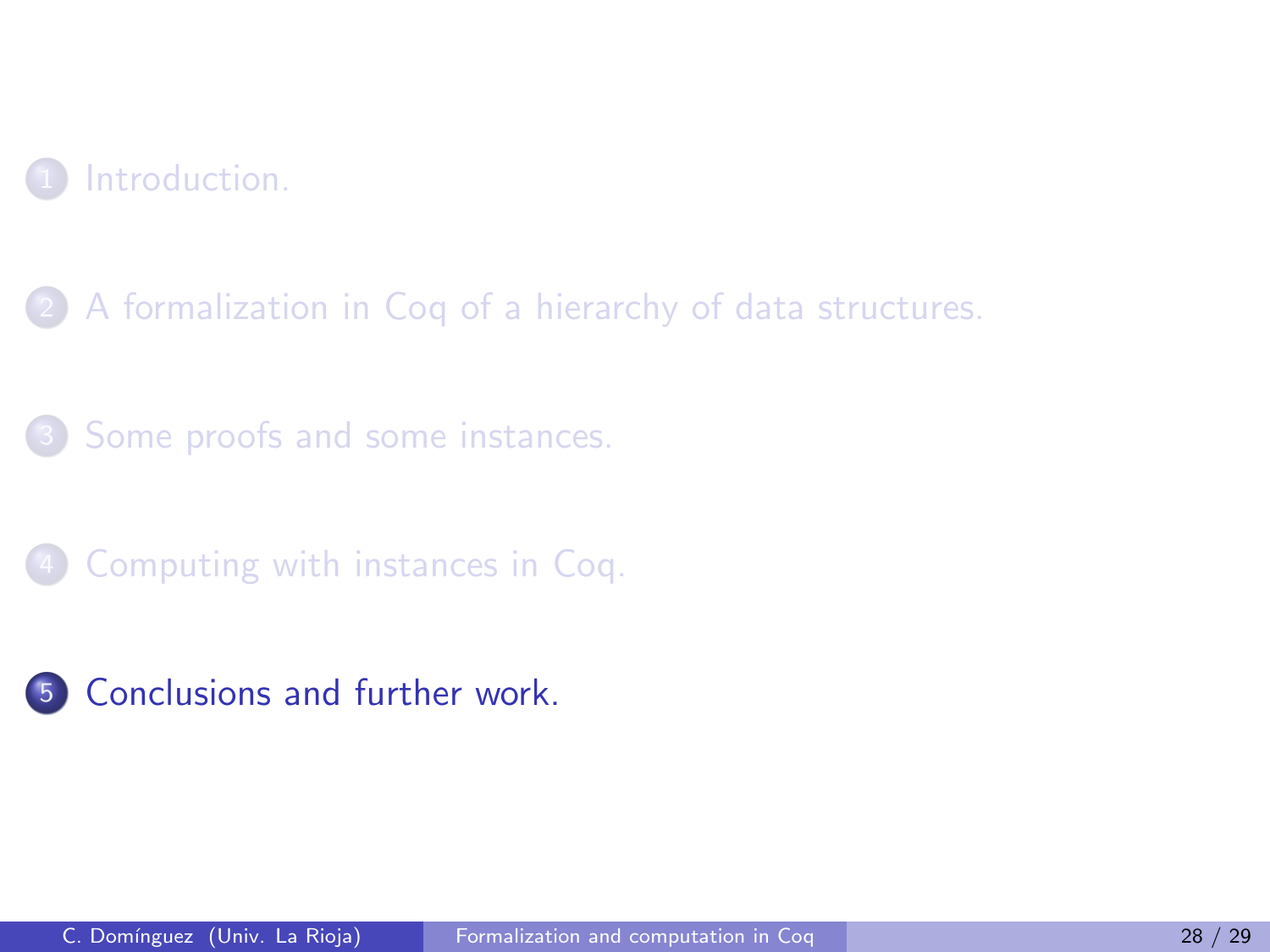• Conclusions:

 $\blacktriangleright$  Algebraic Topology can be formalized in Coq.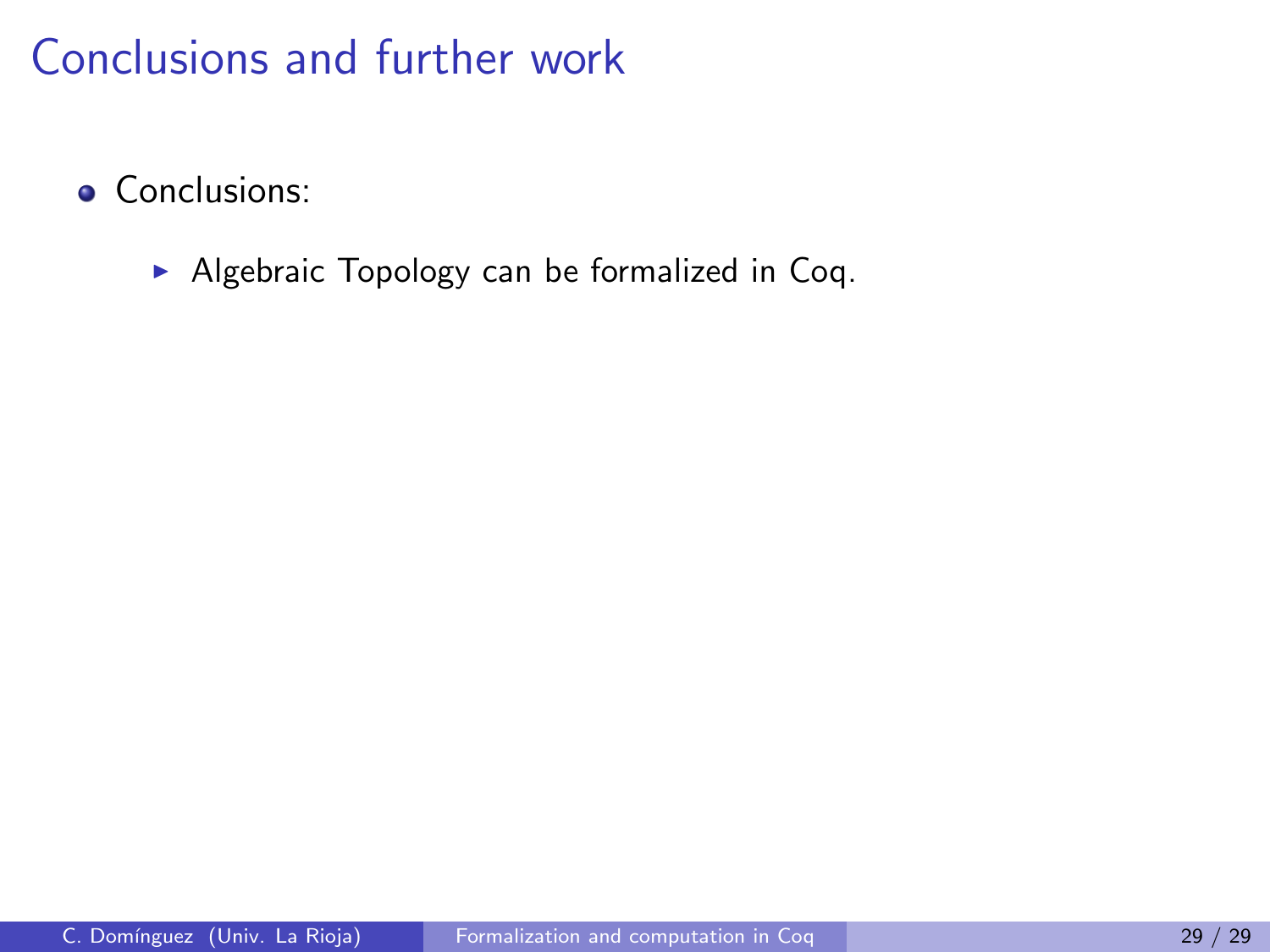- **Conclusions:** 
	- $\triangleright$  Algebraic Topology can be formalized in Coq.
	- In particular, we have obtained the formalization of a hierarchy of data structures in Algebraic Topology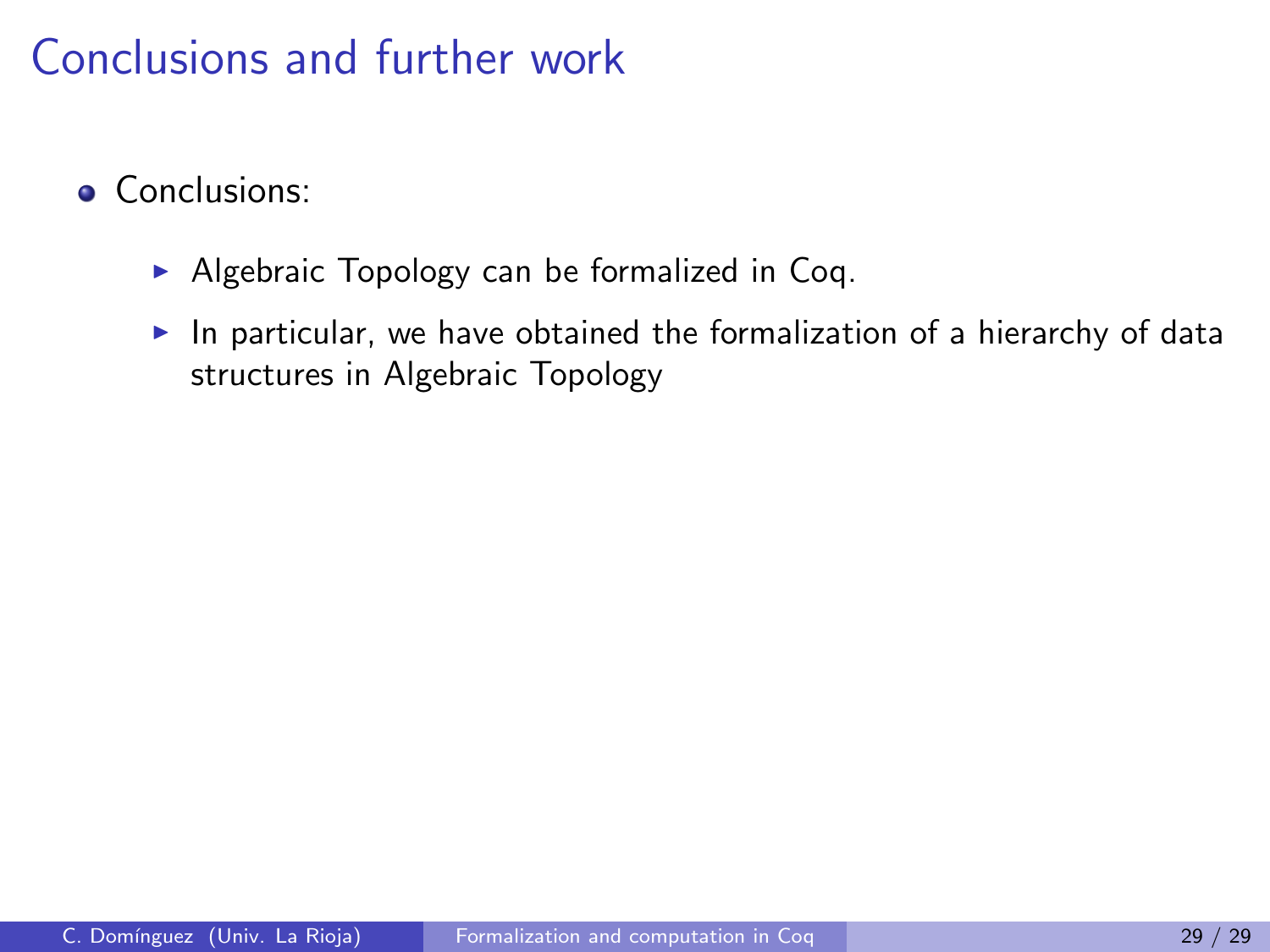- **Conclusions:** 
	- $\triangleright$  Algebraic Topology can be formalized in Coq.
	- $\blacktriangleright$  In particular, we have obtained the formalization of a hierarchy of data structures in Algebraic Topology
	- $\triangleright$  We have provided some proofs and some instances of the structures.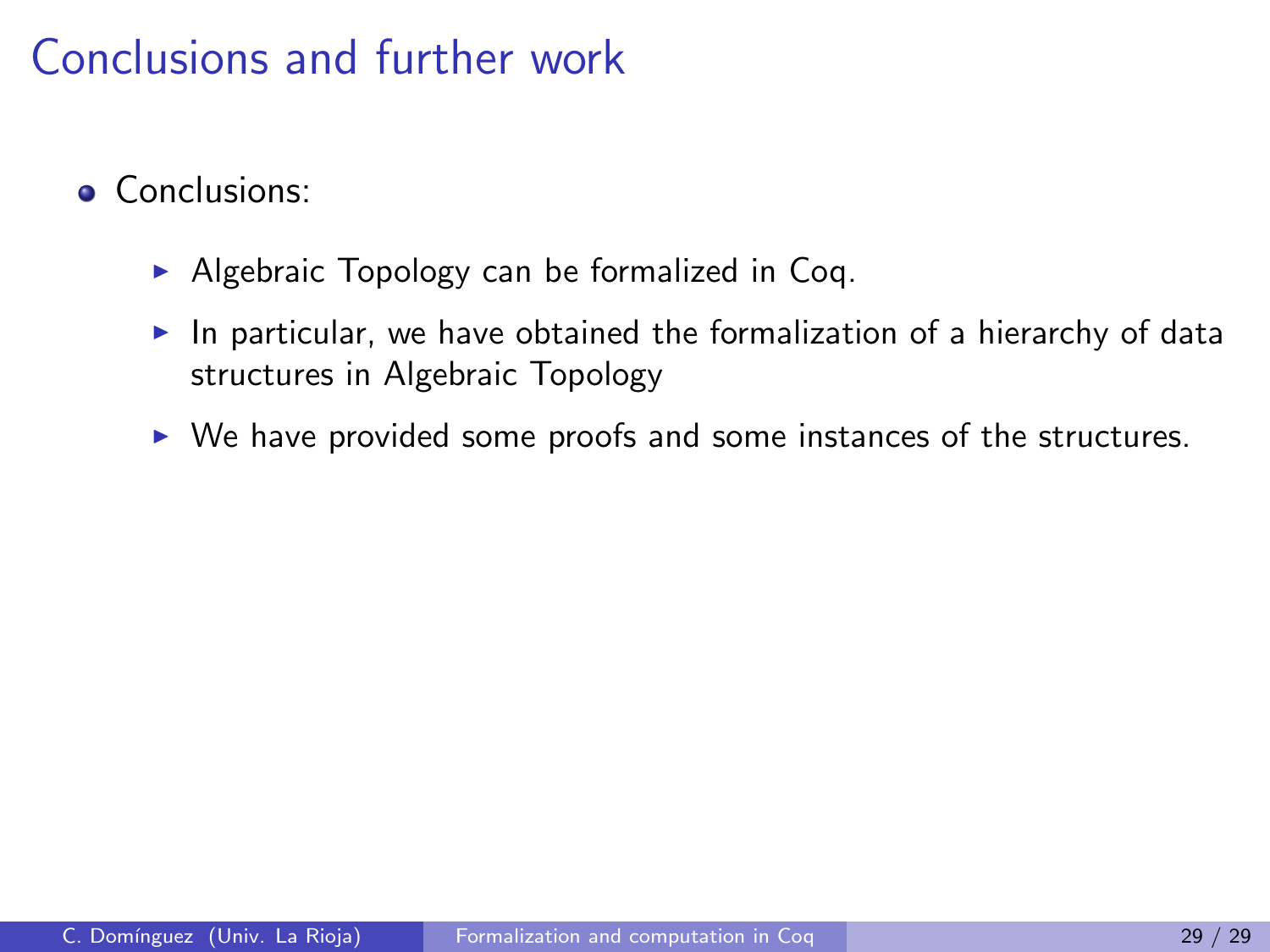- **Conclusions:** 
	- $\triangleright$  Algebraic Topology can be formalized in Coq.
	- In particular, we have obtained the formalization of a hierarchy of data structures in Algebraic Topology
	- $\triangleright$  We have provided some proofs and some instances of the structures.
	- $\triangleright$  The instances allow us to relate deduction and computing in Coq.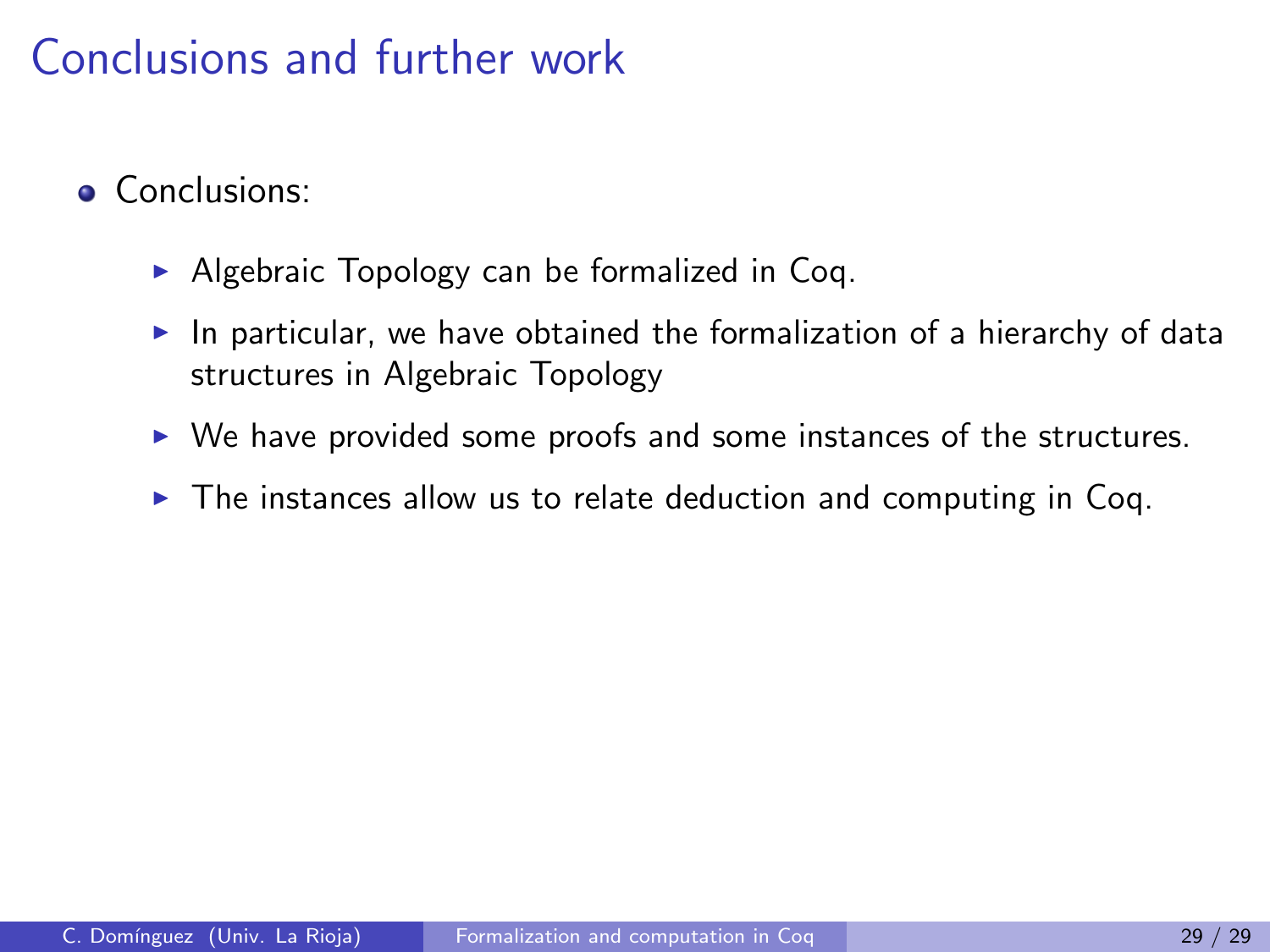- **Conclusions:** 
	- $\triangleright$  Algebraic Topology can be formalized in Coq.
	- In particular, we have obtained the formalization of a hierarchy of data structures in Algebraic Topology
	- $\triangleright$  We have provided some proofs and some instances of the structures.
	- $\triangleright$  The instances allow us to relate deduction and computing in Coq.
- **•** Further work: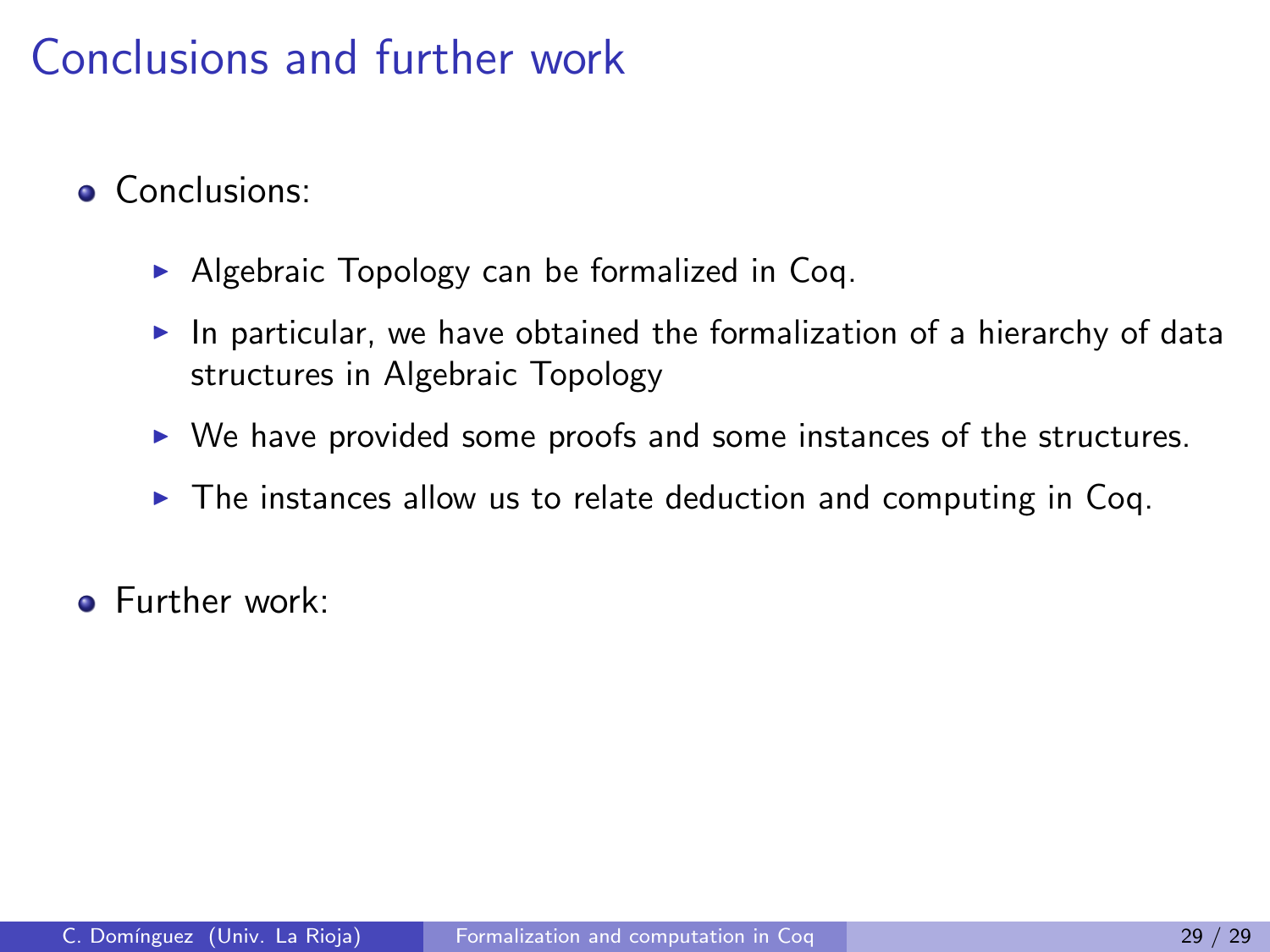- **Conclusions:** 
	- $\triangleright$  Algebraic Topology can be formalized in Coq.
	- In particular, we have obtained the formalization of a hierarchy of data structures in Algebraic Topology
	- $\triangleright$  We have provided some proofs and some instances of the structures.
	- $\triangleright$  The instances allow us to relate deduction and computing in Coq.
- **•** Further work:
	- $\triangleright$  We are ready to rebuild our hierarchy using new formalization techniques in CoRN and/or ssreflect.